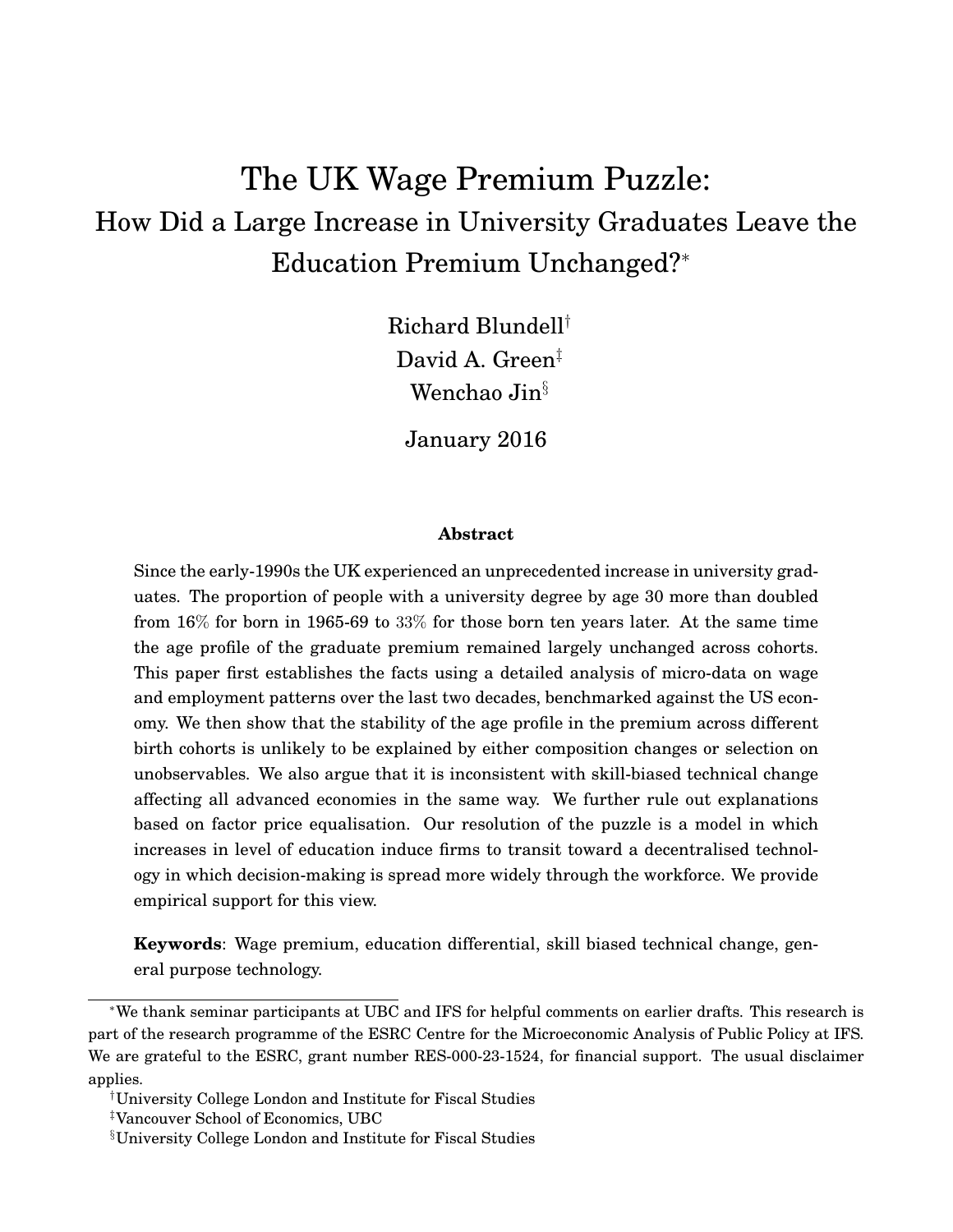## **Introduction**

In the period extending from the mid-1990s to the present, the UK economy experienced a substantial transformation in educational attainment. Approximately 16% of the birth cohort born between 1965 and 1969 (who turned 25 in the early 1990s) held a university degree by age 30. For the cohort born just one decade later (who turned 25 in the early 2000s), the percentage with a university degree had more than doubled to 33%.

The speed of this increase is unmatched in most developed economies and substantially faster than in the US, the comparison country we focus on here. Given estimates of the impact of cohort-specific supplies of higher education workers on wage differentials for the US (e.g., [Card and Lemieux](#page-34-0) [\[2001\]](#page-34-0)), one might reasonably predict the UK education shifts to have had large effects on the UK wage structure. This was not the case. For the 1965-69 birth cohort, at age 30, the ratio of the median hourly wage for those with a first degree or higher (referred to as "BA" henceforth) to that of those with a secondary-education qualification (referred to as "high-school" or HS henceforth) was  $1.45<sup>1</sup>$  $1.45<sup>1</sup>$  In comparison, the BA-to-HS wage ratio at age 30 for the much higher educated 1975-79 birth cohort was 1.48. And this pair of cohorts is not an anomaly. As shown in Figure [1,](#page-2-0) the entire profiles of BA-to-HS wage differentials mapped against age are all essentially right on top of one another for the cohorts born after about 1960. With only one exception, every pair of cohorts with profiles in age ranges that overlap cross more than once, and in most cases, multiple times.<sup>[2](#page-1-1)</sup> As a prime example, notice that the profiles for the 1965-69 and 1975-79 cohorts cross no fewer than 8 times between the ages of 25 and 35.

The similarity of age profiles for wage differentials across cohorts is striking, considering that the percentage with a Bachelors or higher degree at age 30 ranges from a low of 13% for the 1960-64 birth cohort to a high of 37% for the 1980-85 cohort. The puzzle we seek to address in this paper is, how did the UK economy absorb such a large increase in the number of educated workers without experiencing a relative wage response?<sup>[3](#page-1-2)</sup>

Our approach follows three steps. At the outset of the paper, we will establish a core set of facts using mainly UK Labour Force Survey (LFS) data. This will include the proportion of individuals with university degrees and more detail on the relative wage patterns just described. We present our results at the birth cohort level, finding

<span id="page-1-0"></span><sup>&</sup>lt;sup>1</sup>Thoughout this paper, BA refers to people with first degrees or equivalent. High school (HS) refers to people who obtained GCSE or equivalent qualifications at age 16. People who obtain vocational or subdegree-level qualifications after getting their O-levels or GCSEs but have no degree-level qualifications are categorized into HS.

<span id="page-1-1"></span> $2$ The only exception is the 1950-54 cohort and the 1965-69 cohort. The profiles for these cohorts only cross once, with the profile for the later cohort being otherwise always above that for the earlier one. This potentially fits with findings in the literature of an increase in the returns to education in the UK during the 1980s [\(Machin](#page-35-0) [\[2001\]](#page-35-0)).

<span id="page-1-2"></span> $3$ [Chen](#page-34-1) [\[2013\]](#page-34-1) shows that Taiwan underwent a similar sized increase in university attainment at approximately the same time as the UK and that it, too, experienced little change in its education wage differential. She argues that this can be explained with a model of skill biased technical change.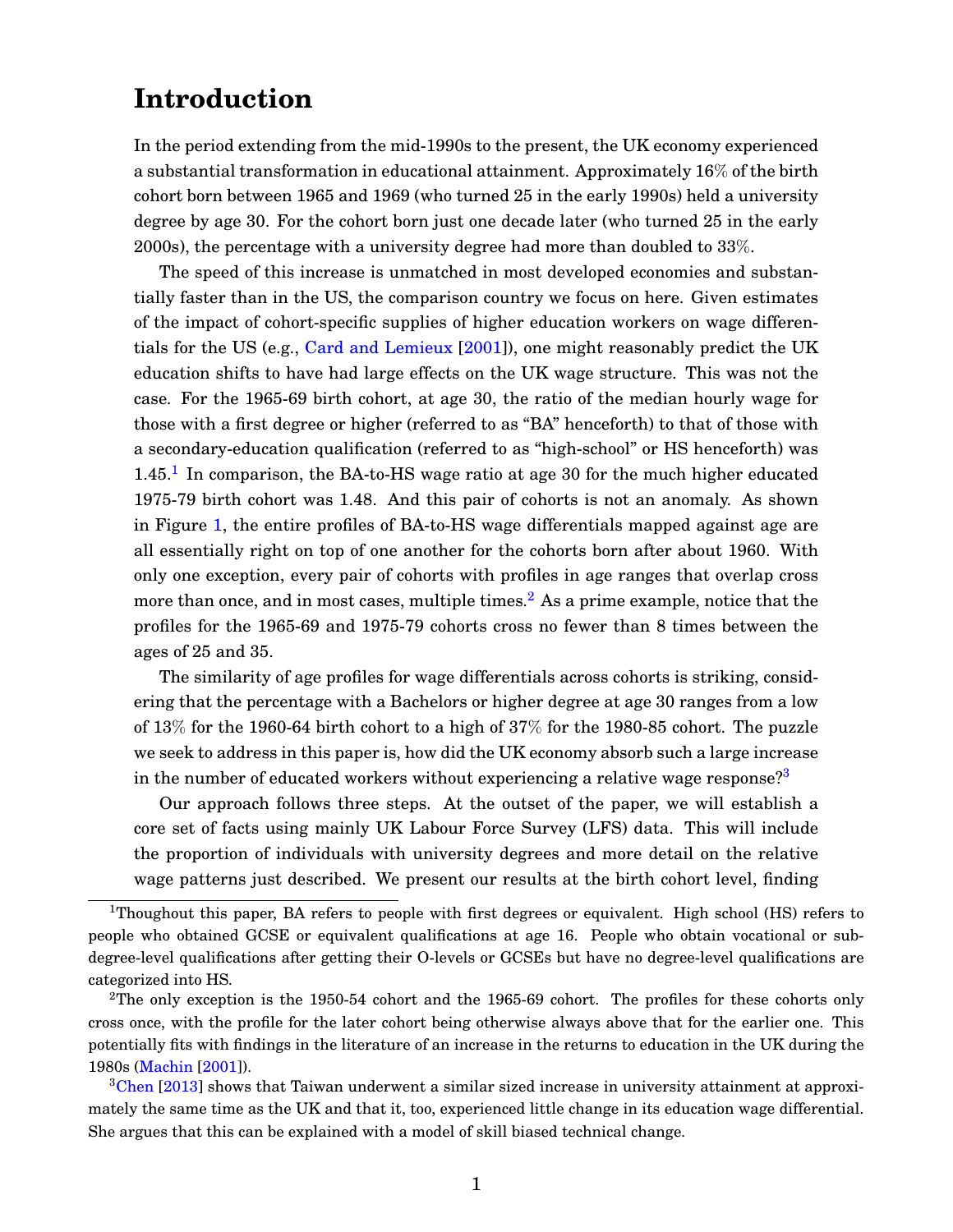

<span id="page-2-0"></span>Figure 1: Ratio of BA median wage to that of high-school graduates by 5-year birth cohorts, UK

that when we control for a common age profile, the education wage differentials are flat across the 1965-69 through 1975-79 cohorts but show some decline in the post-1980 cohorts - a point to which we return when considering explanations.

We provide a benchmark for the UK trends using the same plots for the US. In particular, we use the US data to estimate a more flexible version of the [Card and Lemieux](#page-34-0) [\[2001\]](#page-34-0) specification, regressing cohort specific changes in the BA/HS wage differential on a time trend and changes in the ratio of BA to HS employment. We employ those estimates to ask what one would predict for changes in the BA/HS wage differentials if the UK had faced the same elasticity of substitution between BA and HS workers and the same relative demand shift as the estimates imply for the US. We find that under this scenario, the UK BA/HS wage differential would have been predicted to fall by about 20 percentage points between the 1950-55 cohort and the 1985-89 cohort one, whereas in reality there is no significant difference between these two cohorts. Thus, a simple story based on a technical change affecting all advanced countries does not fit with the UK data patterns.

One could resuscitate the exogenous technical change story by allowing the UK to have its own technological trend. But that trend would have to vary considerably across cohorts relative to the US trend, yielding a theory that employs added degrees of freedom in a way that we find very unsatisfying. Thus, our puzzle is how the UK absorbed such large increases in educational attainment with the education wage differential being unchanged when a reasonable benchmark suggests that it should have fallen sub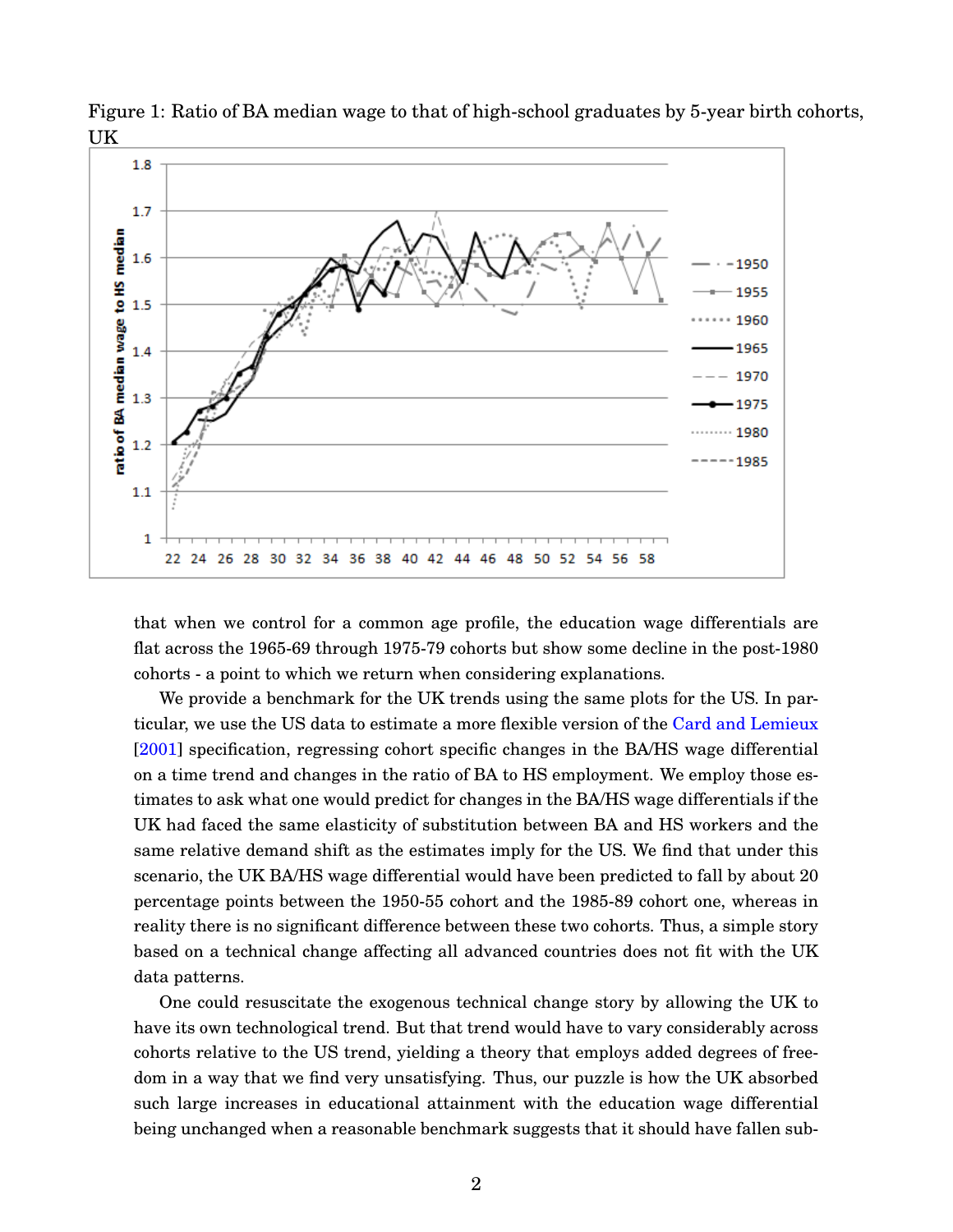stantially.

One possible response is that compositional shifts across cohorts mean either that the increase in the supply of skills was not as large as it appeared or that compositional shifts disguised an actual decline in the education wage differential. If either of these were true then there is no real puzzle, that is, it is not really the case that large increases in educational attainment were accompanied by negligible changes in the education wage differential. The second step in our analysis will be to try to uncover the extent to which the core patterns reflect compositional shifts across cohorts. We examine shifts associated with immigration (the UK shifted to being a substantial immigration receiving country in this period [Dustmann et al.](#page-34-2) [\[2013\]](#page-34-2)); the increase in the proportion of workers with above-Bachelors university degrees [\(Lindley and Machin](#page-35-1) [\[2013\]](#page-35-1)); and potential differences between public and private sector workers. Neither the immigration shifts nor the increase in the proportion of workers with advanced degrees changes our core patterns. Controlling for public/private sector differences we continue to find an unchanging education wage differential for the cohorts with the largest increases in educational attainment (the 1970-74 and 1975-79 cohorts) but we we find some added evidence of a larger decline in the education differential among the post-1980 cohorts of private sector. A successful explanation will need to account for this combination of a lack of change in the differential in the cohorts with the biggest educational gains followed by a small decline in the differential for subsequent cohorts for which the increases in education differentials are smaller.

We also need to consider potential composition shifts in terms of unobserved abilities. With such a large shift of people from lower to higher education, there could have been considerable changes in the average and median abilities within each education group, and it is possible that the wage ratio patterns we described are ultimately due to offsetting selection effects. We assess this possibility by adopting different assumptions about who constituted the increased degree holders in a bounding exercise. Since we are both adding workers to the BA group and adding and subtracting workers to the HS group (partly because of an ongoing decrease in the proportion of workers who are high school dropouts)<sup>[4](#page-3-0)</sup>, the direction of the effect of the educational composition shifts on the BA-HS wage ratio is by no means certain. Under an hierarchical ability model, we show that bounds on movements in the education differential continue to point to at most small changes in the education differential between the 1965-69 and 1975-79 cohorts. The bounds, again, do incorporate the possibility of larger declines in the education differential for the post-1980 cohorts.

In another exercise where we allow for just enough selection to reconcile the UK relative wage movements with their US counterparts, we find that the required selection is, in some years, implausibly large. Moreover, the extent of the selection would have to vary considerably across cohorts in a manner just sufficient to leave the BA-HS wage

<span id="page-3-0"></span><sup>&</sup>lt;sup>4</sup>High school dropouts refer to people who left school without qualification; they do not necessarily leave school before the compulsory school leaving age of 16.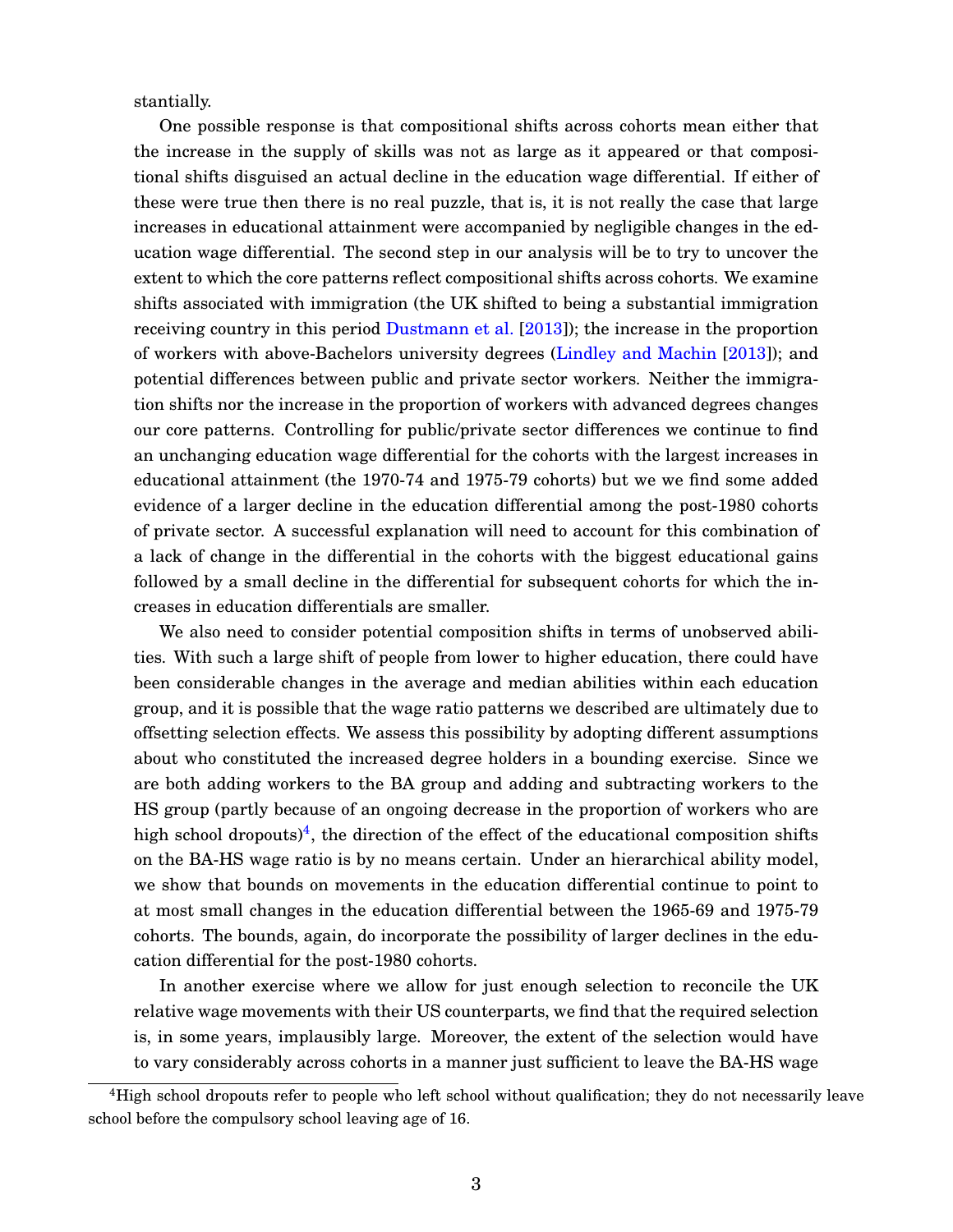ratio unchanged. As with time varying shifts in exogenous technical change, we cannot rule out such time varying composition shifts but we find it very unsatisfying as an explanation and search for economic models that generate the observed wage patterns endogenously.

Thus, in the third step we evaluate competing economic theories for why the UK would have experienced large increases in the supply of high education workers but no change in the education wage differential. One key possibility is that these patterns are reflections of factor price equalization from trade theory. To the extent this is true, we should observe shifts in industrial composition toward skill-intensive sectors. We look for this pattern in UK LFS data but do not find evidence in favour of it: the proportion of workers with a university degree increased proportionally in all sectors. This result points to the possible influence of technological change in the form of a General Purpose Technology that affects production in all sectors of the economy.

As we have already discussed, the standard model of that General Purpose Technology arriving as an exogenous technical change provides an unsatisfying explanation. Versions based on tasks that have been used to discuss polarization can be shown to imply a similar specification for an educational wage differential regression and so do not improve on the explanation. Given this, our belief is that it is more reasonable to consider economic models in which the lack of change in the education differential arises endogenously. In effect, the combination of a substantial increase in the number of university degree holders and the lack of a change in their relative wages indicates the presence of a set of demand shifts that exactly offset the variable changes in educational supply across cohorts. The model we propose generates such exactly offsetting demand shifts endogenously.

Our model builds on the insights in [Caroli and Van Reenen](#page-34-3) [\[2001\]](#page-34-3) and [Bloom et al.](#page-33-0) [\[2012\]](#page-33-0) that the use of IT capital is accompanied by the use of decentralized organizational structures. [Bloom et al.](#page-33-0) [\[2012\]](#page-33-0) show that US multinationals use a more decentralized structure relative to UK firms even when both are observed operating in the UK. They argue that UK firms are laggards in adopting decentralized structures because of regulation based inflexibilities. We offer an alternative explanation: that at the time of the development of the new IT related structures, the low education level in the UK implied that it was less profitable for UK firms to adopt the new approach. Then, as the UK education level ramped up, the UK underwent a technological transformation. This differs from the US experience where [Beaudry et al.](#page-33-1) [\[2006\]](#page-33-1) show that IT adoption occurred first in cities with already high proportions of workers with BAs. We argue that the US and UK wage structures differed in the 1990s and 2000s because the US was the initial investor in the new technology/organizational form, with the accompanying implications for employment and wages [\(Beaudry et al.](#page-33-2) [\[2013\]](#page-33-2)), while the UK was a follower whose adoption of the new form waited for the increase in education.

To capture these ideas, we propose a model in which firms can choose between a *centralized* organizational structure, with a few managers directing large numbers of other workers, and a *decentralized* structure in which decision making and supervision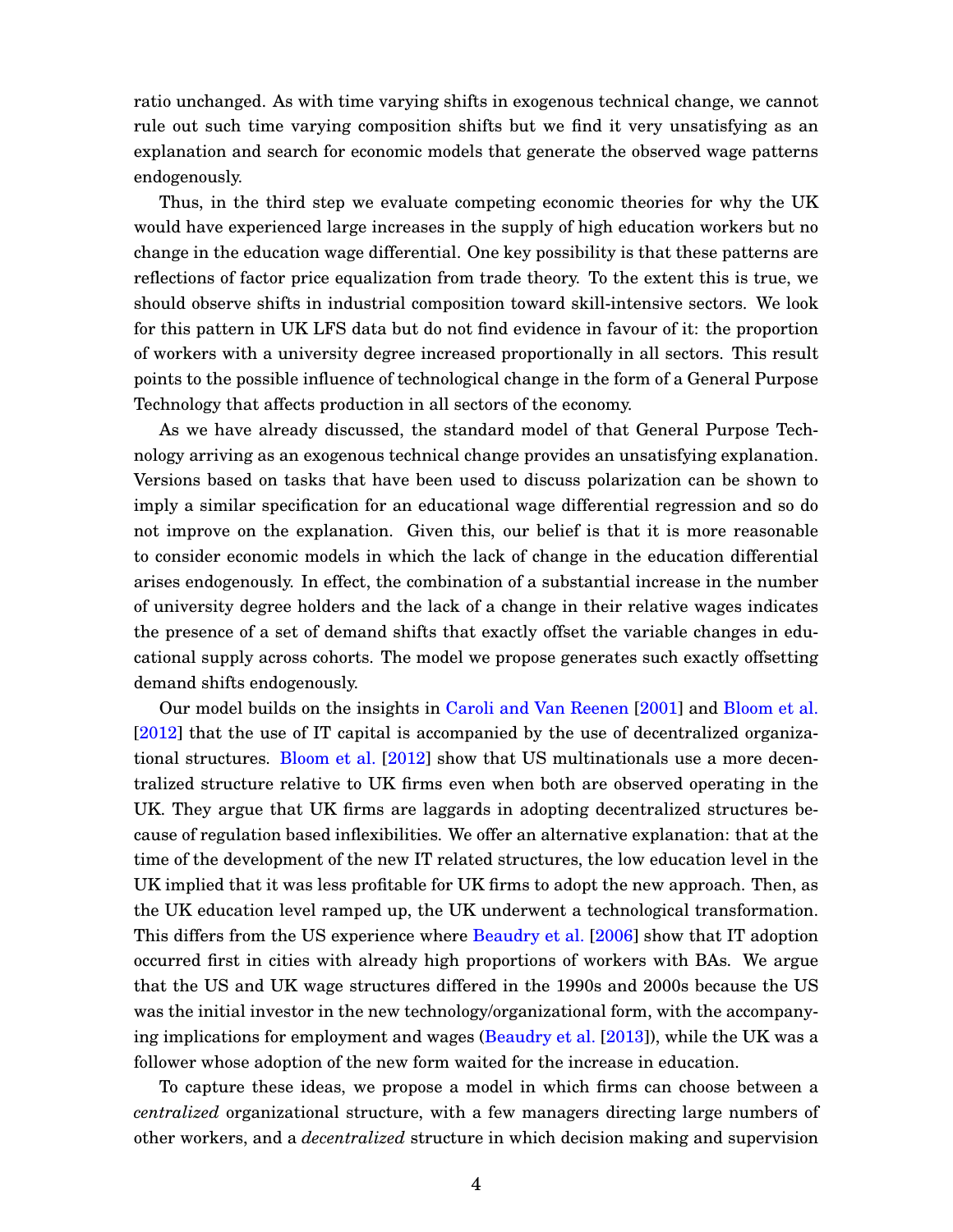is spread more widely through the workforce. Firms employ high educated and low educated workers, with the former being relatively more productive at decision-making and management related tasks. The structure of the model is the same as a standard 2-good, 2-factor trade model, implying that the factor price invariance result holds. In particular, as the proportion of high educated workers increases, firms shift toward using the decentralized technology but, as long as the economy is operating in the cone of diversification, the wages for the two groups do not change. Eventually, though, with continuing increases in the education level of the workforce, the economy will transit to using only the decentralized technology, after which the education wage differential will begin to decline. Thus, the model fits with the core patterns in the UK data. In particular, we show we show that underlying the lack of change in the educational differential are completely invariant HS and BA wage levels - a remarkable pattern that is implied by the model. In addition, the model can account for the seemingly odd pattern of the wage differential declining for the cohorts after the ones with the biggest increases in educational attainment. We investigate further implications by examining the relationship between the education composition of the workforce and the extent to which workers feel they control how they do their own work using matched worker-firm survey data from the UK Workplace and Employer (WERS) data. We show that the regions where the increases in the BA proportion were largest had the greatest uptake of decentralized organizational forms.

We are not the first researchers to note the substantial increase in degree-holding in the UK. For example, [Carpentier](#page-34-4) [\[2004\]](#page-34-4) documented the trend in student numbers from 1920 to 2002, which increased sharply around the early 90s. They also showed a reduction in university expenditure per student around the same time. Many other studies have also documented the substantial increase in the share of graduates in the 1990s or across cohorts [\[OLeary and Sloane,](#page-35-2) [2005,](#page-35-2) [Walker and Zhu,](#page-35-3) [2008,](#page-35-3) [Green and](#page-34-5) [Zhu,](#page-34-5) [2010,](#page-34-5) [Devereux and Fan,](#page-34-6) [2011\]](#page-34-6). The cross-cohort movement has been used by some researchers as a source of variation for identifying the return to a university degree in the UK. [\[Devereux and Fan,](#page-34-6) [2011\]](#page-34-6).

Previous papers have also noted the lack of a reduction in the college wage premium over time or across recent UK cohorts [\[Machin and McNally,](#page-35-4) [2007,](#page-35-4) [McIntosh,](#page-35-5) [2006,](#page-35-5) [Walker and Zhu,](#page-35-3) [2008\]](#page-35-3). However, those papers either appeal to the explanation that there have been offsetting relative demand shifts stemming from exogenous skill biased technical change or do not attempt to explain the lack of change in the relative wages at all. We add to the previous literature by providing a more thorough investigation of potential causes of the wage and employment patterns. We also present a potential explanation that does not rely on exogenous skill biased demand shifts that just happen to be the right size to match the change in educational attainment across each possible pair of cohorts.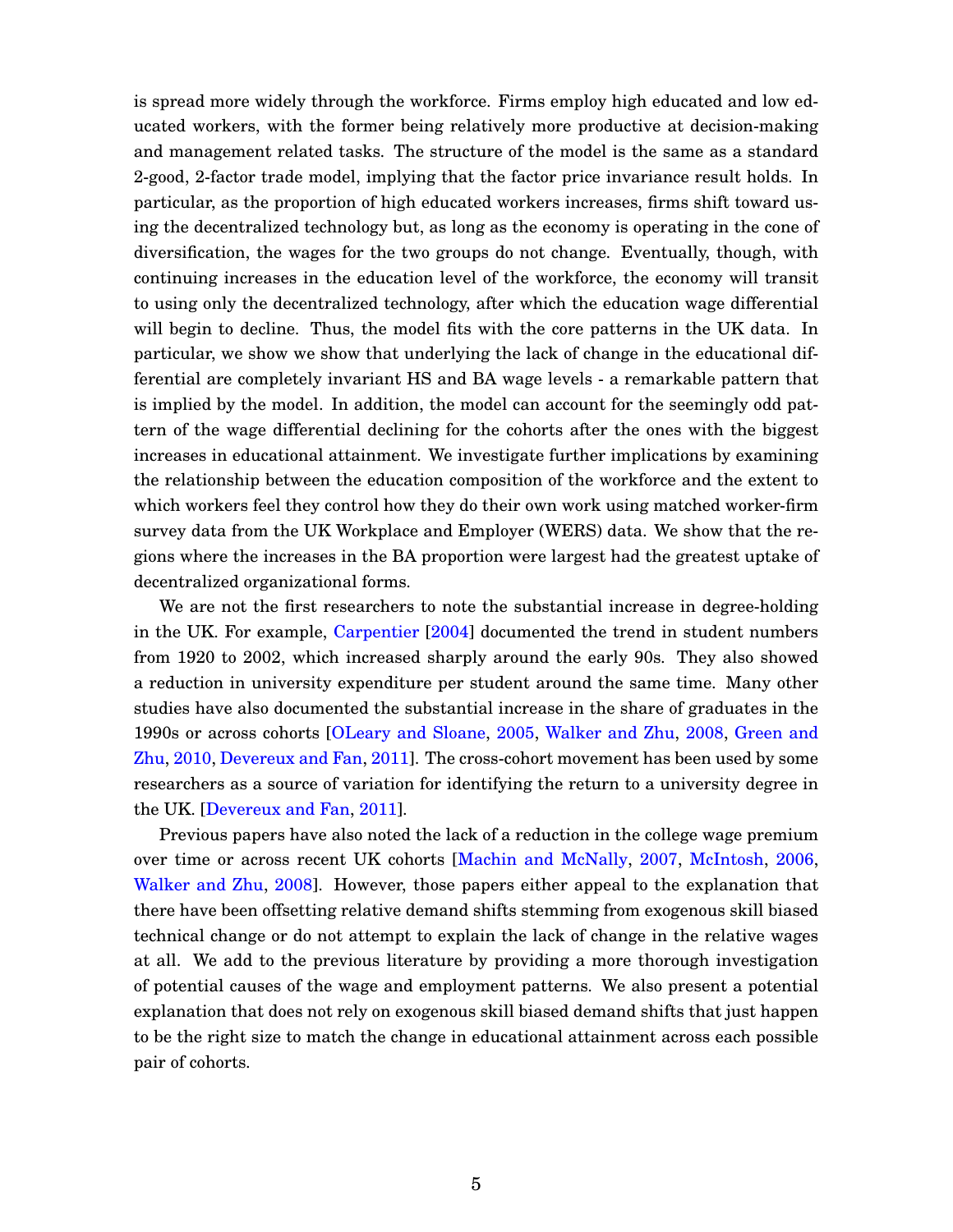## **1 The puzzle and the background**

#### **1.1 Changes to educational attainment**

We begin with the two plots that define the puzzle we investigate. We will use the shorthand of calling the group with university degrees BA's, even though it includes other types of Bachelors degrees and more advanced degrees. For both the US and the UK, we summarize the data by plotting cohort effects corresponding to 5-year birth cohorts from a regression of either the ratio of median BA to median HS wages or the proportion BA on a fifth order polynomial in age and a complete set of cohort dummies.<sup>[5](#page-6-0)</sup> We focus on cohort effects because we believe this is the right level of variation for considering variation in education outcomes, allowing us to abstract from lifecycle patterns.<sup>[6](#page-6-1)</sup> Constructing cohort effects in this way controls for differences in the age ranges over which the different cohorts are present in our data.

Figure [2](#page-41-0) contains plots of the cohort effects for the proportion BA for both the UK and the US. The UK has strikingly lower proportions of people with a university education in the cohorts born before 1965; proportions that are less than half those in the corresponding US cohorts. But between the 1965-69 and the 1975-79 cohorts, the UK completely closes that gap, experiencing increases in the proportion with a BA of around 8 percentage points between each cohort. After the 1975-79 cohort, the UK proportion BA grows at a much slower rate that is more similar to the US growth rate. Remarkably, between the 1960-64 cohort and the 1980-84 cohort, the proportion of people with a BA in the UK tripled; between the 1965-69 and 1975-79 cohorts, alone, it approximately doubled.

The big increase in the UK proportion in the BA group between the 1965-69 and 1975-79 cohorts corresponds to a rapid increase in higher education enrolment from 1988 to 1994. This large increase has been documented in many studies [\(OLeary and](#page-35-2) [Sloane](#page-35-2) [\[2005\]](#page-35-2), [Carpentier](#page-34-7) [\[2006\]](#page-34-7), [Walker and Zhu](#page-35-3) [\[2008\]](#page-35-3), [Green and Zhu](#page-34-5) [\[2010\]](#page-34-5), [Dev](#page-34-6)[ereux and Fan](#page-34-6) [\[2011\]](#page-34-6)) and has been used as an arguably exogenous source of variation in studies of the causal impact of education [\[Devereux and Fan,](#page-34-6) [2011\]](#page-34-6).

The expansion of higher education over the past few decades was a reflection of specific policy choices made by the UK government. Since the Robbins Report in 1963, policy related to the higher education sector has been moving toward implementation of the principle that university places should be available to all who are qualified by ability and attainment to pursue them and who wish to do so. The 1960s saw the foundation of more than 20 universities and dozens of polytechnics. Polytechnics were a form of higher education institution that taught both degree-level courses and belowdegree-level courses, with their degrees certified by a chartered body called Council for National Academic Awards (CNAA). A CNAA degree from a polytechnic was technically

<span id="page-6-1"></span><span id="page-6-0"></span> ${}^{5}$ For the BA plots, we normalize the age variables so that the intercept corresponds to age 30 and then add the estimated intercept to our cohort effects in the plots so that the heights correspond to effects at age 30.  $6$ Previous studies have also selected cohorts as the appropriate level of variation (e.g., [Fortin](#page-34-8) [\[2006\]](#page-34-8)).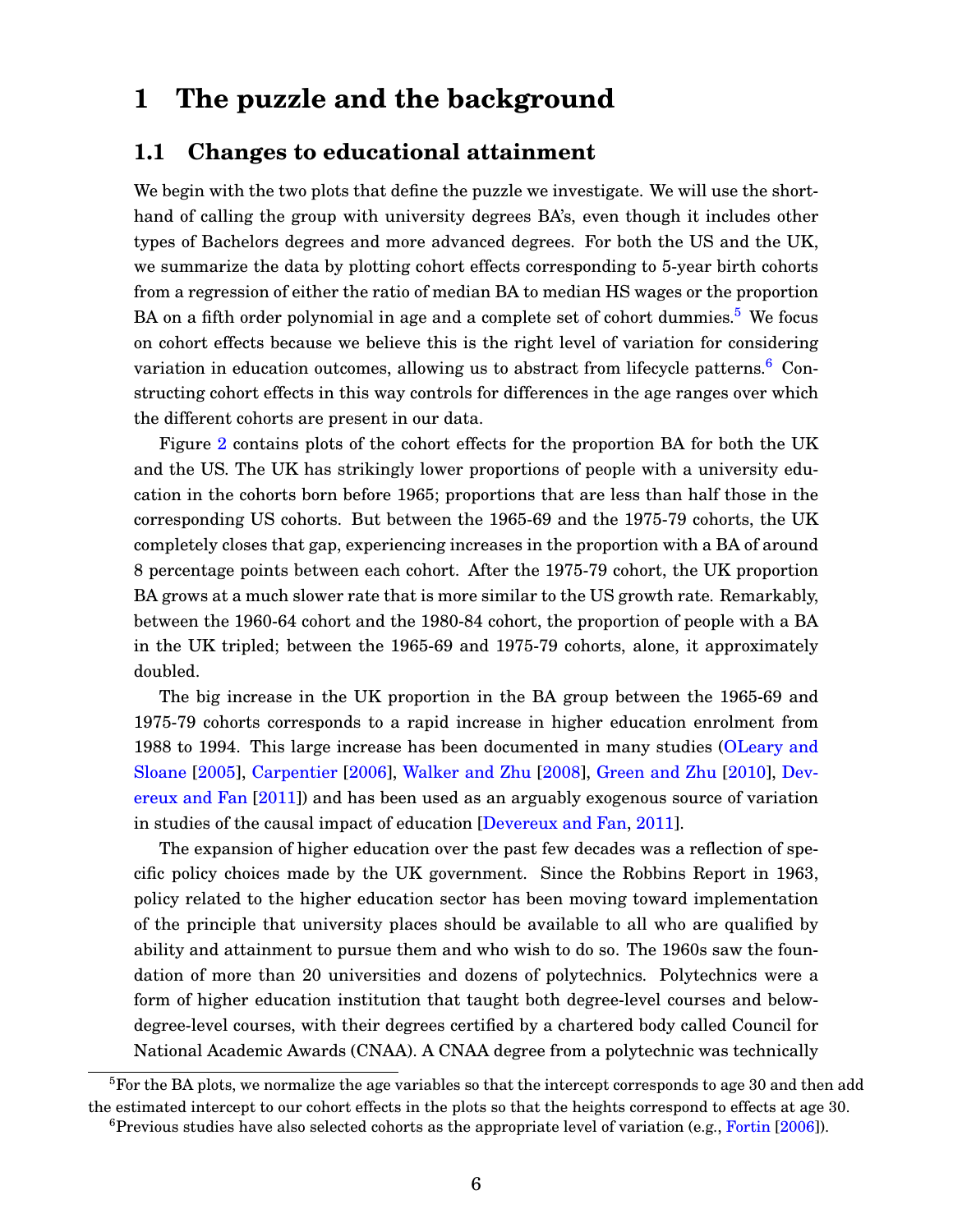equivalent to a university degree and we treat them as equivalent in our analysis. The Education Reform Act (ERA) of 1988 changed some block grants to tuition fees (paid by Local Education Authorities for each student). In response, polytechnics increased enrolment with lower funding per student. The other major education policy change in 1988 was the replacement of CSEs and O-Levels with GCSEs as the exams that students take at age 16. That reform led to an increase in education attainment at the secondary level and hence an increase in the proportion of the young with sufficient academic credentials for admission to universities. In 1992, polytechnics gained the right to issue degrees and became fully-fledged universities. The reclassification of polytechnics as universities led to a big jump in the number of university students in 1992; but the rapid increase in student numbers in higher education started in 1988 and contin-ued until 1994.<sup>[7](#page-7-0)</sup> This corresponds to the 1970-74 and 1975-79 cohorts in our plots since those cohorts would have turned 18 between 1988 and 1997. In 1994, due to pressures on public expenditures and the desire to protect resources per student, the government introduced the maximum student number control. This limited the number of full-time undergraduates at individual universities every year. As a result, the growth in student numbers slowed down, though, as we can see from the post 1975-79 cohorts in Figure [2](#page-41-0) it by no means stopped.

### **1.2 Changes in relative wages**

The second main pattern relates to wages. Similar to Figure [2,](#page-41-0) we regress the median wage ratios on cohort dummies and an age polynomial, and plot the estimated cohort effects along with their 95% confidence intervals in Figure [3.](#page-41-1) We normalize the ratios to zero for the 1965-69 cohorts in both countries. In the US, the wage ratio increases rapidly for the 1954-59 and 1960-64 cohorts (cohorts that would have entered the labour market in the 1980s), grows more slowly until the 1970-74 cohort, and then resumes somewhat more rapid growth with the 1975-79 cohort (i.e., roughly with people entering the labour market after 2000). This fits with what has been previously documented about movements in the education differential in the US, albeit presented here at the cohort instead of the year level. (see, e.g., [Card and DiNardo](#page-34-9) [\[2002\]](#page-34-9)). In comparison, the UK experienced some increase in the education differential across the pre-1965-69 cohorts (albeit smaller than for the US), fitting with results about the UK education differential before 1990 [\(Machin](#page-35-0) [\[2001\]](#page-35-0)). But between the 1965-69 and 1975-79 cohorts, when the proportion of cohort members with a BA or higher degree doubled, the education differential is almost completely unchanged. There is some decline in the point estimates for the post-1980 birth cohorts but the decline is only about 5 percent relative to the 1965-69 cohorts and is not statistically significant at the 5 percent level.

The absence of significant changes to the relative wages between the 1965 and 1975 cohorts is consistent with previous studies which found the UK graduate wage premium

<span id="page-7-0"></span><sup>&</sup>lt;sup>7</sup>This has been clearly shown in Figure 2 in [Carpentier](#page-34-7)  $[2006]$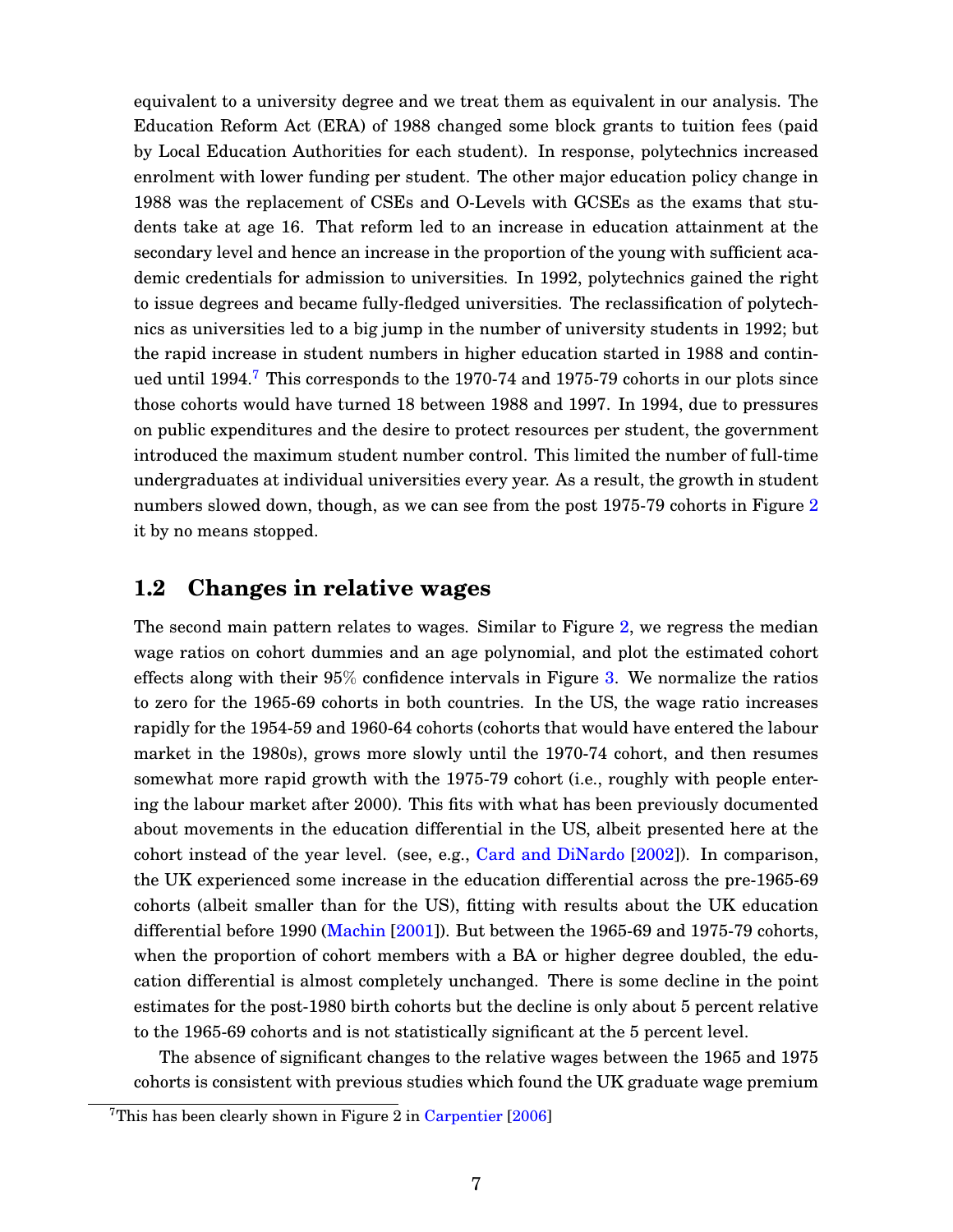to be stable in the 90s and early 2000s [\[Chevalier et al.,](#page-34-10) [2004,](#page-34-10) [McIntosh,](#page-35-5) [2006,](#page-35-5) [Machin](#page-35-6) [and Vignoles,](#page-35-6) [2006,](#page-35-6) [Machin and McNally,](#page-35-4) [2007,](#page-35-4) [Walker and Zhu,](#page-35-3) [2008\]](#page-35-3). Two earlier papers [\[OLeary and Sloane,](#page-35-2) [2005,](#page-35-2) [Walker and Zhu,](#page-35-7) [2005\]](#page-35-7), using data up to 2003, found the university premium to have fallen somewhat over the cohorts that experienced the higher education expansion. However, the authors later revised their cohort conclusions with more years of LFS data in [Walker and Zhu](#page-35-3) [\[2008\]](#page-35-3). The latter paper reported that on average, there was little reduction to the university premium for men between the pre-expansion and post-expansion cohorts and a 10% rise for women. The change in results appears to stem from being able to follow cohorts beyond their mid-20s in the more recent data.

### **1.3 Establishing a Benchmark Using the Canonical SBTC Model for the US**

The combination of the large increase in the supply of more educated workers and the lack of change in the relative wage in the UK in the post 1965 birth cohorts necessarily implies that the UK experienced a relative demand shift favouring the more educated in the last two decades. In this sense, examining data at the national level for the UK in isolation, one could explain the wage and education patterns by appealing to a standard story of Skill Biasted Technical Change (SBTC).Of course, without a direct measure of technological change such a story cannot be rejected<sup>[8](#page-8-0)</sup>: the technological change becomes a residual that takes whatever value is needed to exactly offset the supply shifts. Often, though, technological change is assumed to have the same effect in all developed countries [\(Antoncyzk et al.](#page-33-3) [\[2010\]](#page-33-3)), and we can use that idea to form a benchmark against which to judge the UK experience. We do so using the US, which we see as a good benchmark both because of its similarities to the UK in terms of recent inequality movements and general structure of the economy, and because the SBTC model has been most fully investigated for the US. In particular, will use the [Card and Lemieux](#page-34-0) [\[2001\]](#page-34-0) (CL henceforth) estimation framework. Their approach is useful for us because it is couched in cohort related terms. In particular, they work with a nested CES production function with the labour input to production having a nesting level related to education and another related to age. They also allow for an exogenous technological change in the productivity parameters associated with the different education levels and are able to estimate both the trends in those relative productivity shifts and the elasticity parameters that are relevant at the different nesting levels.

When we bring the basic CL model with a linear trend to the UK and US data for the past two decades, we found implausible elastiticies for both countries.<sup>[9](#page-8-1)</sup> But we can resurrect the model for the US data by allowing for a nonlinear relative productivity

<span id="page-8-0"></span><sup>&</sup>lt;sup>8</sup>The SBTC literature has often used R&D and computer usage to proxy technological progress, as in [Machin and Van Reenen](#page-35-8) [\[1998\]](#page-35-8), [Bresnahan et al.](#page-33-4) [\[1999\]](#page-33-4).

<span id="page-8-1"></span><sup>&</sup>lt;sup>9</sup>See the appendix for the specification and estimates.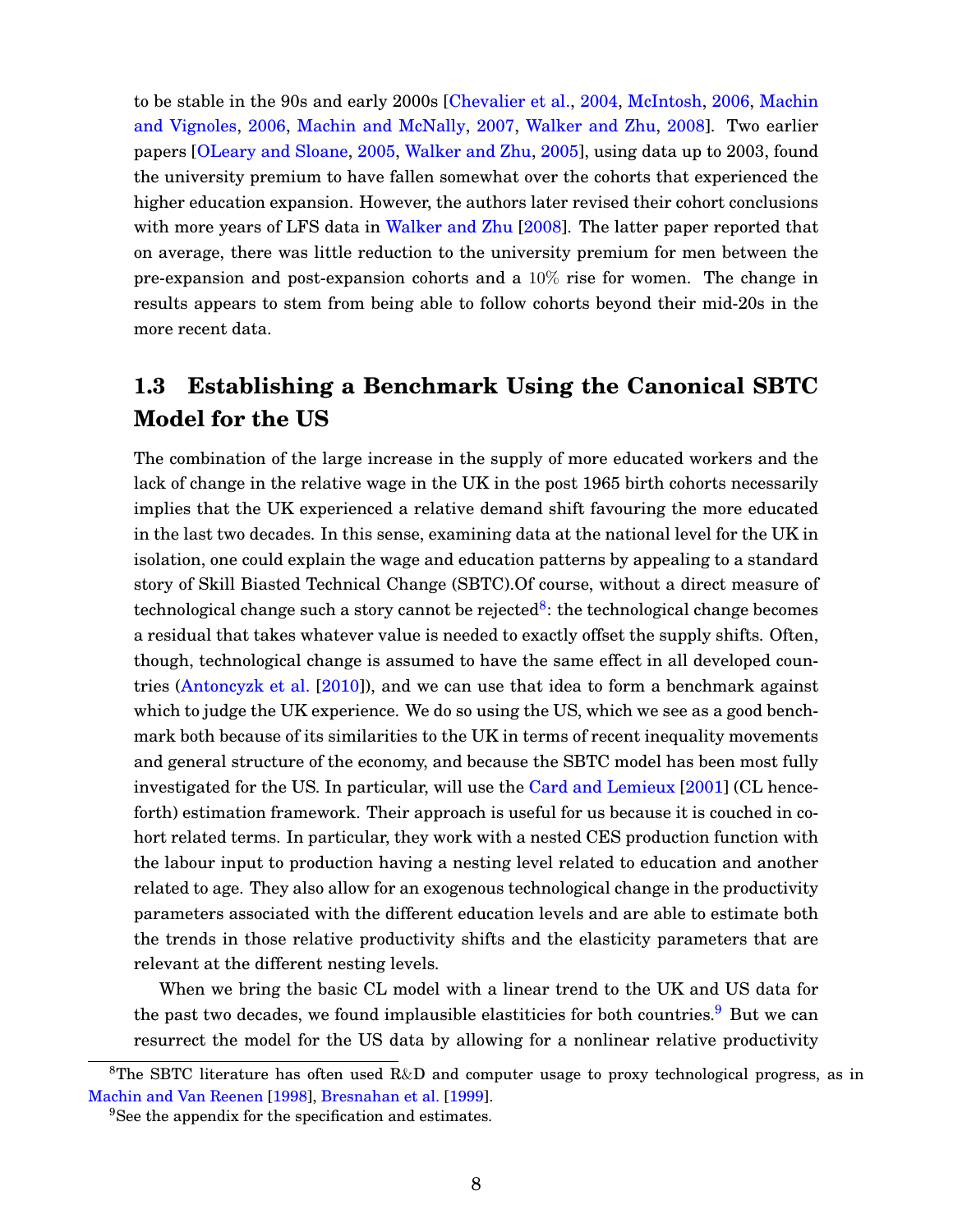trend. In particular, we estimated a model with the US data allowing for the relative productivity trend to follow a 7<sup>th</sup> order polynomial.<sup>[10](#page-9-0)</sup> We then used the parameters from the US estimation to predict relative wage trends in the UK. That is, we ask what one would predict for the movement of UK wages based on UK relative supply movements but US estimates of the skill biased productivity trend and the elasticities of substitution. Then, we run a similar regression as in Figure [3](#page-41-1) to extract the cohort effects and plot them in Figure [4.](#page-42-0)

Several points emerge from the figure. First, based on US derived demand patterns and UK supply movements, one would have predicted a roughly 20 percentage point decline in the BA-HS wage ratio in the UK between 1950 and 1985 cohorts; but the actual wage ratio was no lower for the 1985 cohort than the 1950 one conditional on an estimated age profile.<sup>[11](#page-9-1)</sup> Second, the fall in the predicted wage ratio was especially large between 1965 and 1975 cohorts (a bit over 10 percentage points), when the supply increase was the fastest. But in reality, the wage ratio was quite constant between these two cohorts and only started to fall for the 1980 cohort. Third, the predictions imply a decline in the BA-HS wage ratio in the pre-1965 cohorts when both the actual line and the consensus in the literature point to an increase in the differential. Thus, based on relative demand shifts estimated from US data combined with the near tripling of the proportion of people in the UK with higher education, both the relative lack of change in the education wage differential and the timing of the changes that do occur are puzzling. In the remainder of the paper, we investigate potential explanations for that puzzle.

### **2 The Effects of Changes in Composition**

The simplest answer to our puzzle is that compositional shifts are obscuring the true patterns. The potential importance of composition shifts becomes evident if we think of workers as bundles of efficiency units of tasks. More able workers supply a larger number of efficiency units per hour worked, and, in a standard neoclassical model, their observed wages will reflect this. As a result, observed average wages can increase either because of increases in the market price per efficiency unit or because the composition of workers shifts in the direction of a higher average number of efficiency units per worker. Since our result is that the observed BA-HS wage differential is not changing or changing very little relative to what we might expect, the scenario of greatest potential interest for us is one in which the price differential for BA versus HS tasks declines while the differential in their average efficiency increases.

<span id="page-9-0"></span> $10$ We found the higher-order terms are insignificant and that with a 7th order polynomial, we obtained estimates for the elasticities that were in the range of those reported in [Card and Lemieux](#page-34-0) [\[2001\]](#page-34-0) while for lower order polynomials we often obtained quite different (and sometimes economically nonsensical) estimates that varied considerably across groups defined by gender and different wage measures.

<span id="page-9-1"></span><sup>&</sup>lt;sup>11</sup>We do not actually observe 1950 and 1985 cohorts at the same age in the data, so we are comparing the cohort effect estimates in Figure [3.](#page-41-1)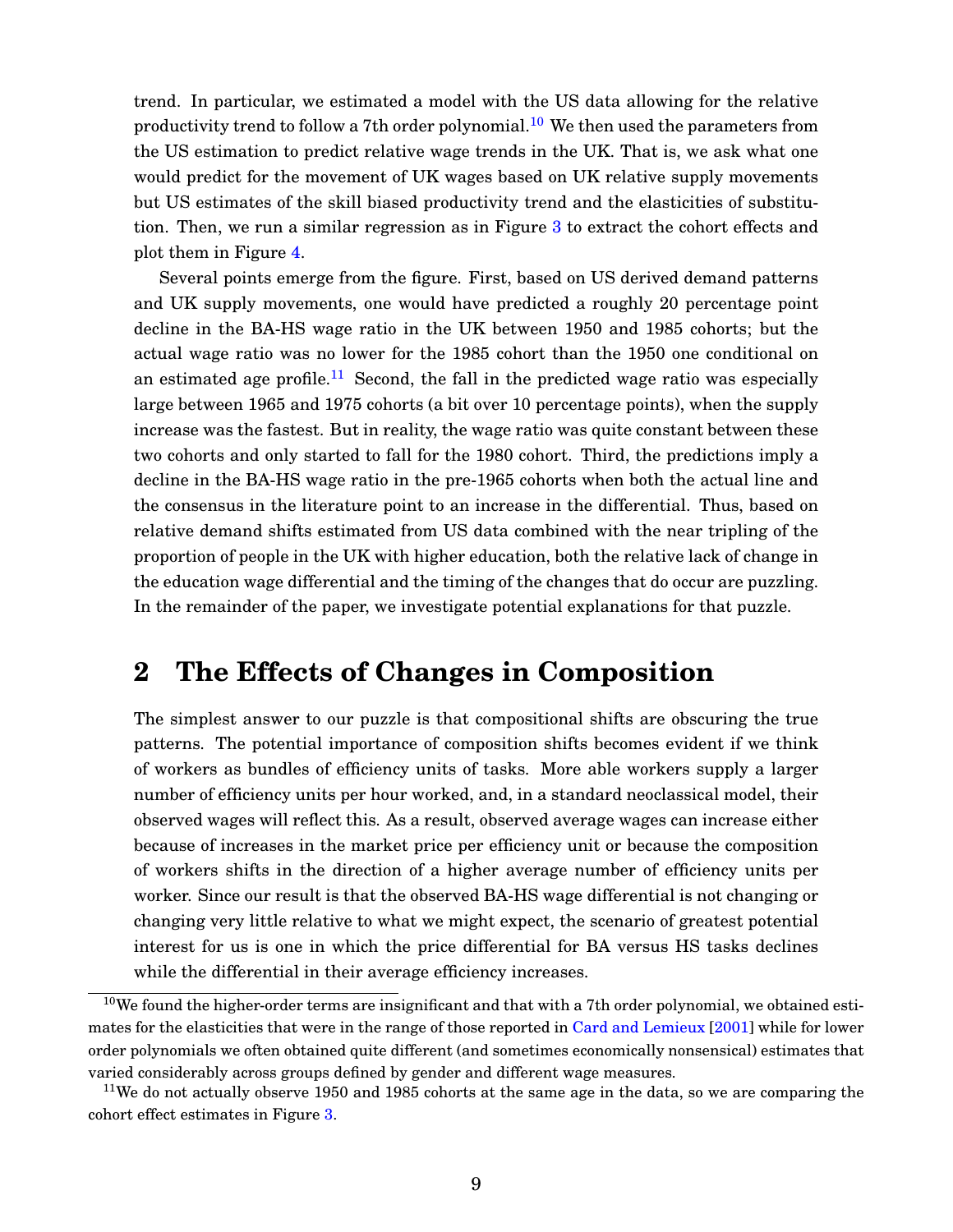First, we can rule out gender shifts among education groups as the main cause because the same puzzle exists within each gender separately. Figures [19](#page-53-0) in the Appendix show that within each gender, there have been large increases in the proportion of BAs across cohorts but no substantial changes to relative wages. In the rest of the section, we will consider the following compositional shifts: immigration; exactly a BA versus advanced degrees; public versus private sector status; and composition in terms of unobservables.

### **2.1 Immigration**

The proportion of UK workers born outside the UK has doubled over the past two decades. As immigrants are more likely to have university degrees, the large flows of immigrants contribute directly to the aggregate increase in the share of BAs in the workforce. But it is not clear whether we should count every immigrant with a university education as the equivalent of a university educated native born worker. As demonstrated in [Dustmann et al.](#page-34-2) [\[2013\]](#page-34-2), immigrants often work in jobs that do not match their observed skills or qualifications, implying that a simple count of the number of immigrants with a university education may over-state the contribution of immigration to the effective supply of highly educated labour. Given the size of the increase in the immigrant proportion in the past 20 years, the positive bias in the measured supply of university labour may become substantial.

Following the spirit of [Dustmann et al.](#page-34-2) [\[2013\]](#page-34-2), we carry out a counterfactual exercise in which we re-assign immigrant education levels according to their wages relative to the natives' wage distribution. Specifically, within each calendar year and 5-year age band, we find the percentile of the native wage distribution that corresponds to the immigrant's wage, calculate the proportions of the native born in each education group at that percentile, age-band and year, and assign the immigrant a new education level drawn according to the native born probabilities. For non-working immigrants, we assign a new education level from the education distribution of non-working native born workers. We have done the adjustments for all immigrants, although one may argue that immigrants who arrive as children should be treated the same as natives and so our adjustment provides an upper bound on the extent of over-stated education. The top line in Figure [5](#page-42-1) shows our standard birth cohort effects for the proportion BA for immigrants. For the post-1960 cohorts, it is typically at least 0.1 above the corresponding line for the native born. Echoing the results in [Dustmann et al.](#page-34-2) [\[2013\]](#page-34-2), the adjusted proportion of immigrants with a BA is much lower; indeed, it is everywhere lower than the native born line. However, the adjusted proportion with a BA obtained by combining the true proportion for the native born with the adjusted proportion for immigrants is not substantially different from the original, unadjusted proportion with a BA. The large increase in the proportion with a BA between the 1965-69 and 1975-79 cohorts, in particularly, is relatively unaffected by the adjustment. This is because the proportion of the cohorts that are immigrants stays relatively small until the last few cohorts. The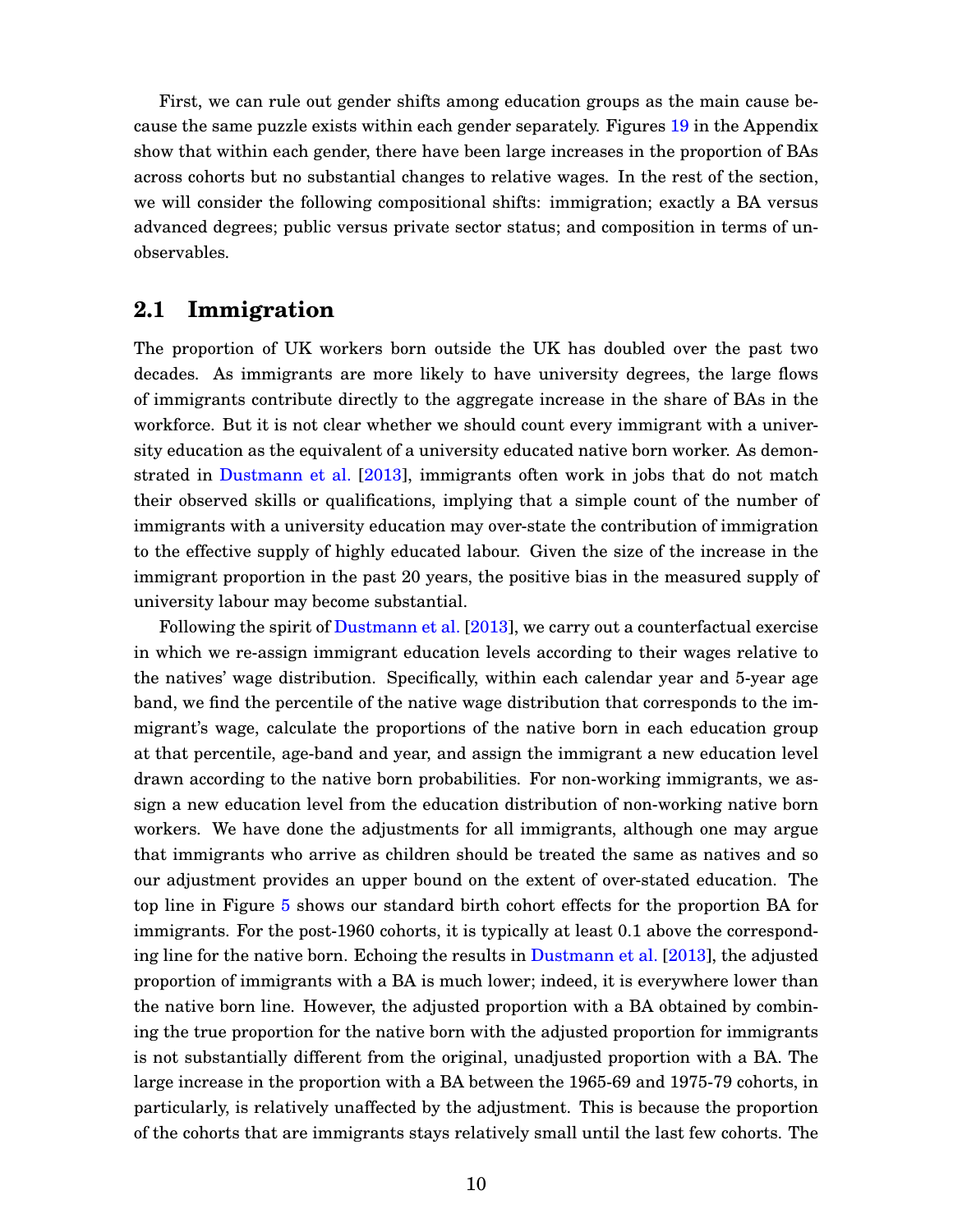clear message is that the potential mis-reporting of effective immigrant education does not alter the main pattern.

Issues with immigrant skill measurement could also affect our wage measures. To check on whether this is an issue, in Figure [5](#page-42-1) we plot both the proportion BA and the education wage differential (both normalized to zero in the 1965-69 cohort) for the native born alone. The main pattern of a strong increase in the proportion BA matched with little change in the education differential after the 1965-69 cohort is still present without immigrants. Based on these two exercises, we conclude that we cannot explain the combination of education growth and flat education differentials through composition effects related to immigration.

### **2.2 Postgraduate education expansion**

In 1993, 2.3% of 25-34 year olds had qualifications higher than a Bachelor's degree; in 2014, that percentage had risen to 10.6%[\[Lindley and Machin,](#page-35-1) [2013\]](#page-35-1). The dark, solid line in Figure [6](#page-43-0) plots the proportion of people with a postgraduate degree conditional on having a university degree of some kind normalized to zero for the 1965-69 cohort. That proportion was also increasing across cohorts, particularly between the 1975-79 and 1980-84 cohorts - just after the substantial increase in the proportion of people with any university degree. The rise in the proportion of our "BA" sample with advanced degrees might be predicted to increase the median wage for university graduates as a whole; though this is not necessarily the case if the people who move into advanced degrees would have been above-median university earners even without the extra degree. To assess the impact of increasing advanced degrees on our data patterns, we examine the ratio of the median wage of exact BAs (excluding postgraduates) to that of HS workers. Strikingly, the wage ratio still shows very little movement between the 1965-69 and 1975-79 cohorts, which may reflect the fact that the biggest shifts toward advanced degrees happened in the subsequent cohorts. The post 1980 cohorts now show a statistically significant decline in the ratio relative to the 1965-69 cohort but at just over -.05, the decline is only slightly larger than what we observed for the combined university graduates plot in Figure [3.](#page-41-1) Thus, while the shift toward more advanced degrees may have played a role in mitigating the measured decline for the post-1980 cohorts, it cannot explain the result that the cohorts with the biggest increases in the proportion with a university degree saw no change in their wage differential relative to high school graduates.

### **2.3 Public versus private sector**

The public sector in the UK employs about a quarter of all workers. The public sector workforce is on average more educated, better paid, and proportionally more female. One possible explanation for the stability in the education differential is that the public sector expanded to absorb the extra graduates and set wages which do not reflect in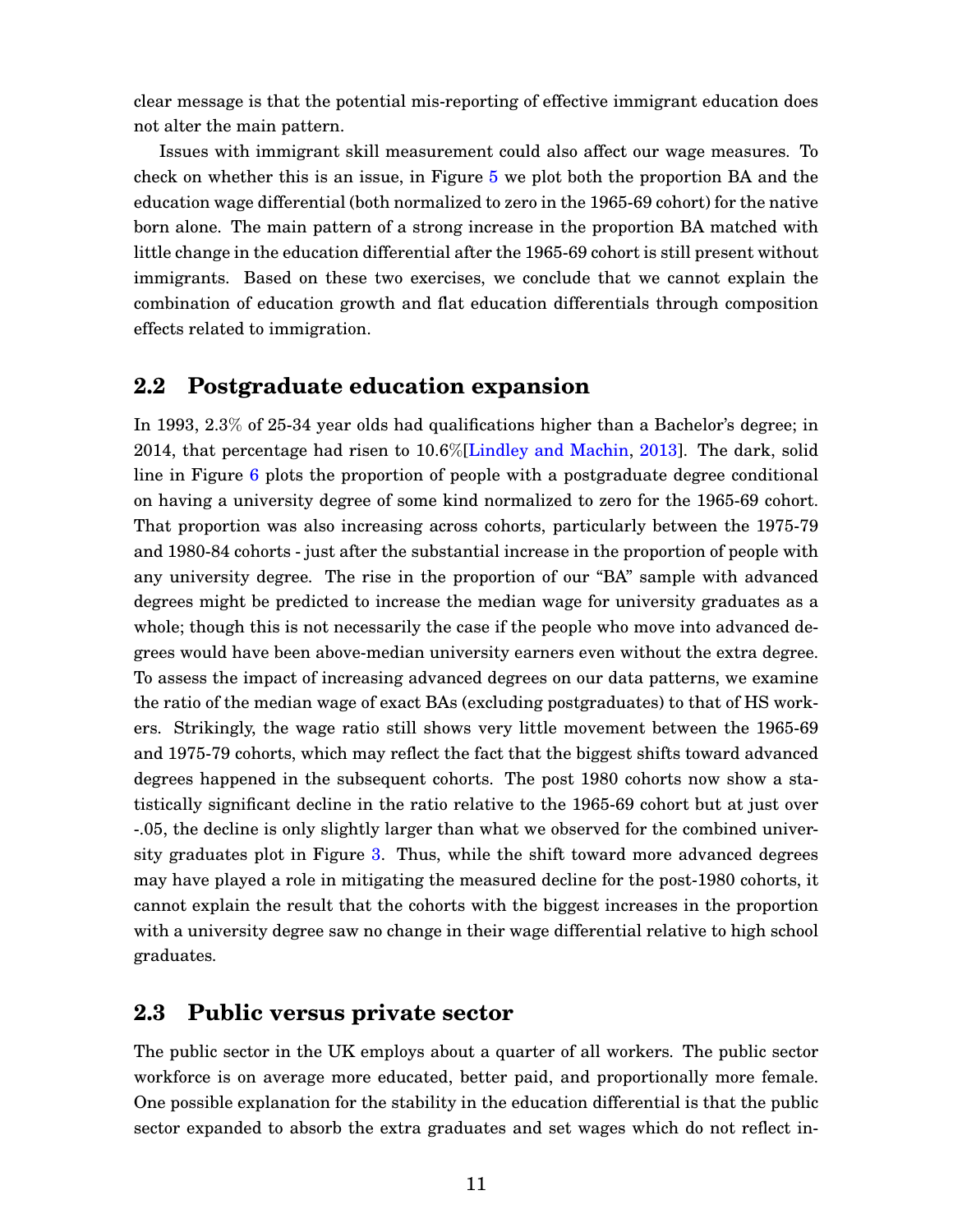dividuals' marginal productivities. At the very least, one might expect an increase in public sector employment associated with the expansion of post-secondary institutions. The public sector's employment share did increase somewhat until the recent austerity cuts, but the magnitude was unremarkable. To gauge the impact of that expansion, we collect workers into three sectors (self-employed, paid private sector, and paid public sector) and perform a standard decomposition exercise, holding the proportion of workers in each sector constant over time. We present the results of that exercise in the Appendix but the simple summary is that virtually none of the increase in the proportion of workers with a university degree between 1994 and 2014 (or within any sub-period) is accounted for by shifts across these three sectors. The increase in BA education in the workforce was ubiquitous within all three sectors.

A division between the public and private sectors may also be relevant to the extent we view public sector wages as shielded from the main forces operating in the economy. In that sense, an influx of graduates into the public sector might not be expected to reduce their wages relative to non-graduates. In Figure [7,](#page-44-0) we plot the cohort effects for the median wage ratio constructed as before but only for private sector employees. As in Figure [3,](#page-41-1) for private and public sector employees combined, there is little change in the education differential across the cohorts with the largest increases in the proportion BA. Between the 1965-69 and 1970-74 cohorts (when the proportion BA increased by over 8 percentage points) the wage ratio declines by about 1 percent, and between the 1970-74 and 1975-79 cohorts (when there was another 8 percentage point increase in the BA proportion), the wage ratio declined by a further 3 to 4 percent. But outside of those cohorts, the private sector patterns are quite different from the overall patterns. The pre-1965 cohorts show a decline instead of an increase in the education differential across cohorts while the post-1979 cohorts show a more substantial decrease in the wage differential than what is shown in Figure [3.](#page-41-1) The decline in the ratio across the older cohorts is troubling since it does not fit with previous work indicating that there was an increase in the return to education in the 1980s in the UK. What appears to be behind the pattern in Figure [7](#page-44-0) is a negative time effect in the education differential affecting all cohorts in the same way in the last few years of our sample period. In Figure [8,](#page-44-1) we present the results of an exercise in which we estimate a common age profile for all cohorts, obtain the residuals for each cohort separately, then plot kernel regression lines through those residuals. Those kernel lines show a strong downward trend in the last few years of our sample for all cohorts. Since the last few years are more important for recent than earlier cohorts, this time effect disproportionately drags down more recent cohort effects. In fact, when we re-plot of Figure [7](#page-44-0) using data only up to 2012 (see Figure [20](#page-53-1) in Appendix), there is an increase in the education differential across the early cohorts and less of a decline in more recent cohorts (for example, the 1975-79 cohort effect is 2.5 percent below the 1965-69 value instead of 4.5 percent below including the data up to 2014). Given this, our conclusion is that the private sector continues to show a relative constancy of the education differential across the cohorts experiencing the largest increases in university attainment but also seems to have experienced some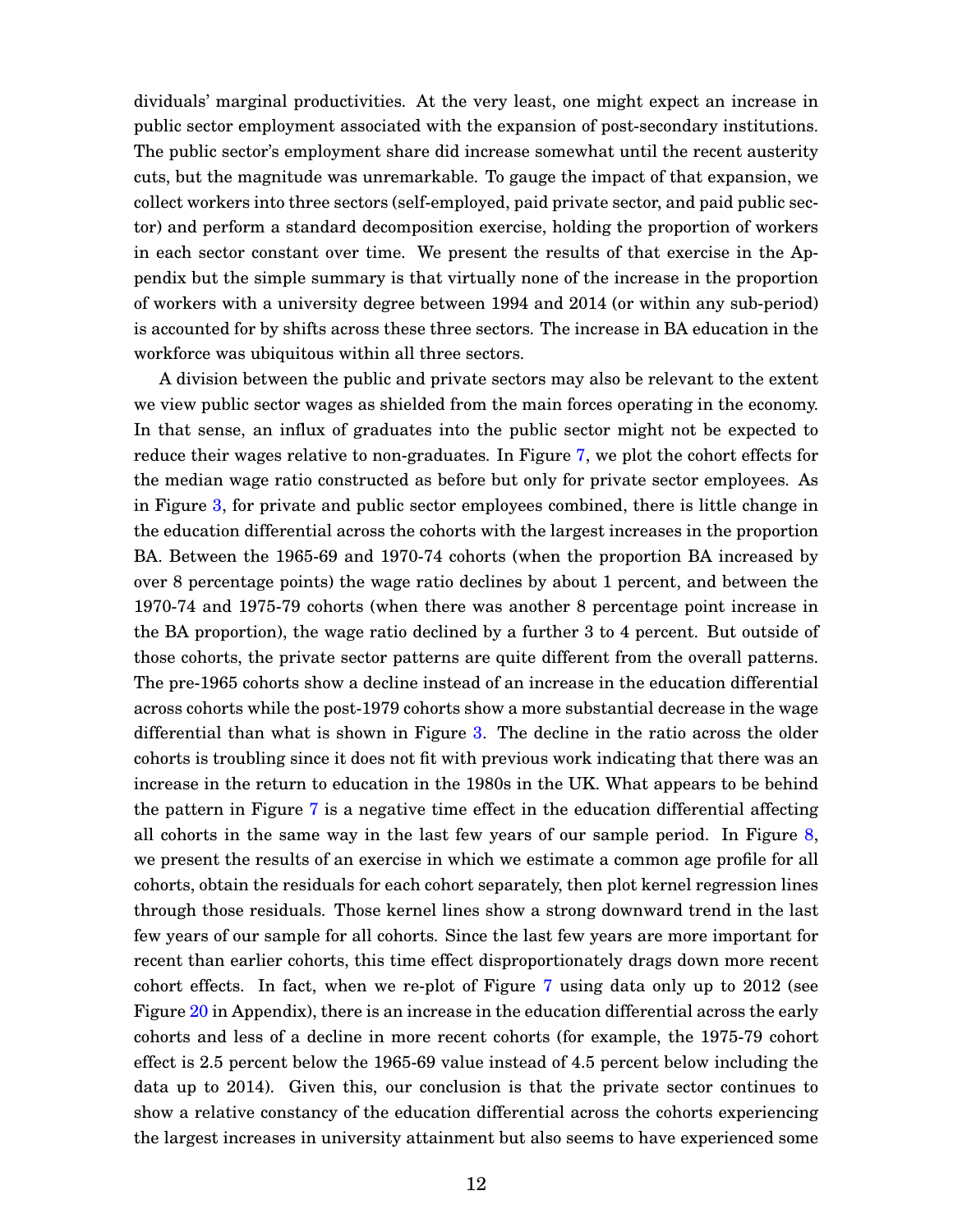decline in the differential in the post 1980 cohorts. We will return to this pattern later in the paper.

### **2.4 Unobserved quality and relabelling**

In this section, we use a variety of approaches to try to address the question of whether the composition of unobservable characteristics has shifted across education groups in a way that could explain the wage patterns.

As higher education expands, it draws in pupils from an increasingly wider range of prior attainment and perhaps innate ability. The fall in per student resources that came along with the rapid expansion in the UK from 1988 to 1994 might also have had a negative impact on the quality of courses and hence of graduates. Thus, it seems possible that the average quality of BAs has declined across cohorts. Meanwhile, the quality of HS-educated workers is also likely to fall if the more able individuals in more recent cohorts now go to university and some of those who would have been HS dropouts previously now obtain secondary qualifications. If these scenarios are true, then it is theoretically ambiguous whether the ability-composition constant wage ratio of the education groups is greater or smaller than the observed one. This is important because it is the movement in the composition constant wage ratio (essentially, the ratio of prices for the high and low educated labour factors) that is relevant for investigations of the forces driving changes in the labour market.

#### **2.4.1 Quantiles, Employment and Occupations**

The idea that BAs have a lower and wider range of quality after the higher education expansion has been advocated in [OLeary and Sloane](#page-35-2) [\[2005\]](#page-35-2) and [Walker and Zhu](#page-35-3) [\[2008\]](#page-35-3). Both papers use quantile regressions to estimate the university wage premium across different periods or cohorts, and they report a greater decline in the premium at lower quantiles than at higher quantiles. While it's tempting to interpret such results as evidence of declining quality of BAs at the lower end of the BA wage distribution, examining the wage distributions for BA and HS workers separately suggests a different conclusion. We regress the ratio of the median to the 10th percentile of the BA wage distribution on a fifth order age polynomial and cohort dummies, and plot the estimated cohort effects in Figure [9.](#page-45-0) Since the 1965 cohort, there has been no significant change in the dispersion of wages in the lower half of the BA wage distribution. In contrast, the same line for the HS group shows a strong decline in the 50-10 ratio across cohorts. This indicates that the relative decline in low end wages for BA's versus HS workers is driven by improvements for the latter group. One possible explanation for that improvement is the introduction of the National Minimum Wage (NMW)in 1999 and its rise relative to the median wage over the  $2000s<sup>12</sup>$  $2000s<sup>12</sup>$  $2000s<sup>12</sup>$  But regardless of the explanation, these patterns

<span id="page-13-0"></span><sup>&</sup>lt;sup>12</sup>The 10th percentile of HS workers was £5.75 per hour in 2014, while the NMW was £6.31 per hour in the first three quarters of 2014 and lower for workers below 21 and apprentices.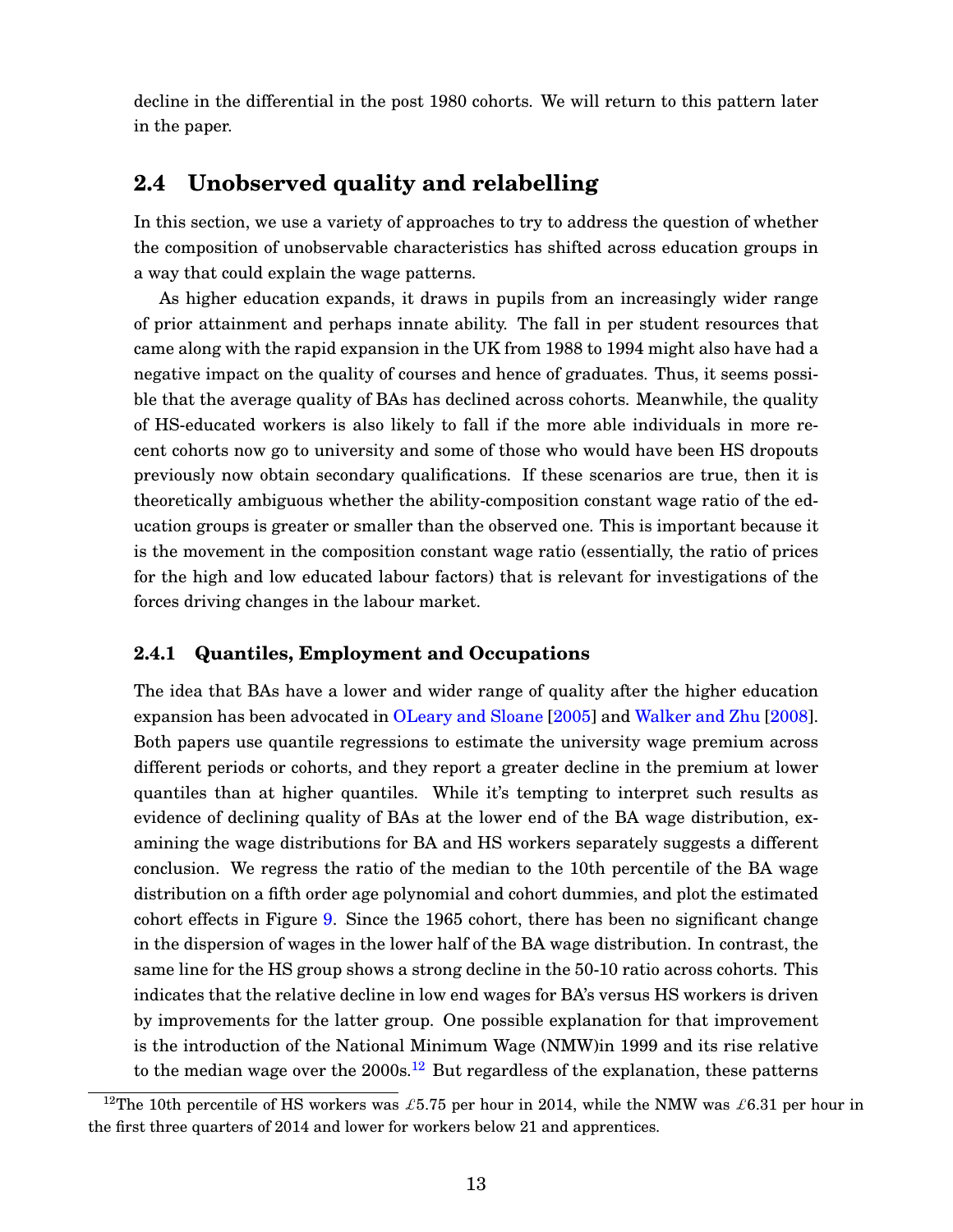make it difficult to conclude that the fall of the graduate premium at lower quartiles is due to a greater deterioration in the quality of BAs than HS workers at their respective lower ends.

One place we might look for a compositional shift is at the extensive margin: if the large increase in the relative supply of BAs combined with their constant relative wages induced a relative decline in the employment rate of BAs then this could imply changes in the relative "quality" of BA versus HS workers. In Figure [10,](#page-45-1) we plot the estimated cohort effects for the difference between the employment rate of BA's and that of the HS population. The employment rate difference is actually 2 to 3 percentage points higher for the post-1975 cohorts compared to the 1965 base. Thus, the lack of a relative wage response to the educational supply shift was not offset by a relative decline in employment. The change in relative employment rates across cohorts is also small, in the context of a 15 percentage point increase in the BA proportion between the 1965 and 1975 cohorts. Thus, we believe compositional shifts based on changes at the extensive margin are not a key driver of the main patterns.

Another possible composition shift is with respect to occupations and occupation titles. It seems possible that management jobs formerly performed by high school graduates have just been relabelled as jobs for university graduates, even though nothing fundamental about the jobs has changed. What such a relabelling would imply for the ratio of median wages is unclear since it would be associated with a loss of relatively high paying jobs from the HS sample and an addition of those same jobs to the BA workforce, where they would likely be below-median paying jobs. As a result, the quality of jobs in both samples would decline and the impact on the median wage differential would be uncertain. But, in any case, that is not the pattern we observe. In Figure [11,](#page-46-0) for BA workers and HS workers separately, we plot the estimated cohort effects for the proportion in managerial or professional occupations.<sup>[13](#page-14-0)</sup> The proportion of HS workers in these occupations is unchanged between the 1965-69 and 1975-79 cohorts, with only a small decline in subsequent cohorts. And for the BAs, there is a 3 to 4 percentage point decline in the proportion in these jobs between the 1965-69 and 1975-79 cohorts, again followed by a stronger decline in the subsequent cohorts. In the end, there could have been some simple shifting of a given management job from the HS group to the BAs, but this did not appear to happen to a disproportionate extent relative to the overall educational shift in the population.

#### **2.4.2 Changes in Selection on Unobservables**

The exercises we just described are somewhat indirect approaches for capturing changes in the composition of unobservable characteristics. The alternative is to try to address selection on unobservables directly. Two broad approaches are available for assessing the potential impact of selection on the wage patterns we investigate. The first is to

<span id="page-14-0"></span><sup>&</sup>lt;sup>13</sup>"Managerial and professional occupations" refer to the first three major occupation groups under Standard Occupation Classification.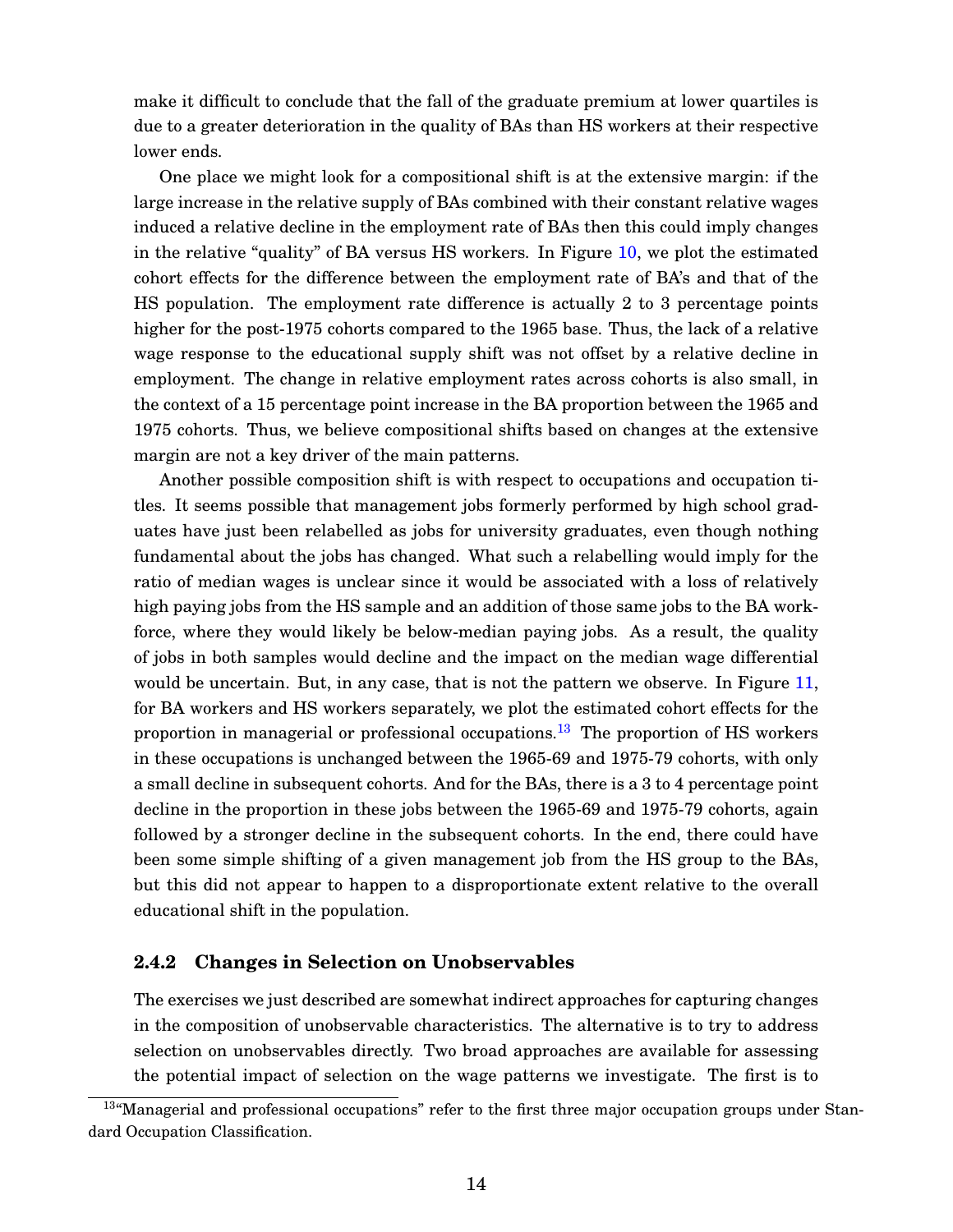estimate selection corrected wage regressions using, for example, a Heckman two-step approach. To be convincing, that approach requires an exclusion restriction in the form of a variable that affects education choice but does not directly determine wages. We do not have a candidate for such a variable in our data and so turn, instead, to a bounding approach. Under these approaches [\(Manski](#page-35-9) [\[1994\]](#page-35-9), [Blundell et al.](#page-33-5) [\[2007\]](#page-33-5), [Lee](#page-35-10) [\[2009\]](#page-35-10)), extreme assumptions on the ability of individuals who would have shifted from lower to higher education across cohorts allow us to put bounds on movements in the median wages within education groups and, hence, on the education wage differentials. We will implement a variant on a bounding approach developed in [Gottschalk et al.](#page-34-11) [\[2014\]](#page-34-11), who use it to examine movements in occupation task prices.

Implementation of a bounding approach rests on some (preferably minimal) assumptions about the model of wage determination. We will consider a simple but very standard model in which the wage in education group j for person i is given by:

$$
\ln w_{ict} = \sum_{j=1}^{3} D_{ijt} \beta_{cj} + \sum_{j=1}^{3} D_{ij} f_{cj}(age_{it}) + \sum_{j=1}^{3} D_{ij} \lambda_j \eta_i + \epsilon_{ict}
$$
 (1)

where c indexes the person's birth cohort,  $D_{ij}$  equals 1 if person i is in education group, j, and zero otherwise, and  $\epsilon_{ict}$  is an idiosyncratic error that is independent across time and people and of all other right hand side components in the regression. This specification allows for different wage-age profiles for each of our three education groups (drop-outs, HS grads, and university grads) by cohort. It also incorporates a person-specific ability factor,  $\eta_i$ , the effects of which differ across education groups according to loading factors,  $\lambda_j$ . Importantly, both the distribution of  $\eta_i$  and its factor loadings are stationary across cohorts. This model is extreme in its assumption of only one ability factor, but it is also very standard and allows us to see clearly the effects of selection.

We shall also assume that the values of the  $\lambda$ 's and other parameters are such that for each cohort, the three education groups correspond to three contiguous, non-overlapping ranges of ability. In particular, the groups are defined by two cohort-specific thresholds  $A_{uhc}, A_{hdc}$ . University graduates are those with  $\eta > A_{uhc}$ ; high-school grads have  $A_{hdc}$  <  $\eta \leq A_{uhc}$ ; and high-school dropouts have  $\eta \leq A_{hdc}$ . In theory, such a hierachical model of selection could be rationalized by a Roy model where individuals choose education level by comparing  $\beta_{cj} + \lambda_j \eta_i, j \in (u, h, d)$ , and assuming  $\beta_u > \beta_h > \beta_d, \lambda_u > \lambda_h > \lambda_d$ . In addition, the assumption fits the idea that university admission is largely rationed by prior attainment.

Given these assumptions, the median wage for an individual observed in the university education group is given by:

$$
med(\ln w_{ict}|D_{iu}=1) = \beta_{cu} + f_{cu}(age_{it}) + \lambda_{u} med(\eta_i + \epsilon_{ict}|\eta_i > A_{uhc})
$$
 (2)

From this expression we can see that the median wage of university educated workers will shift over time both because of changes in the wage profile  $(\beta_{cu} + f_{cu}(age_{it}))$  and changes in who is selected into the sector (i.e., in  $med(\eta_i|\eta_i \ > \ A_{uhc})$ ). It is the shifts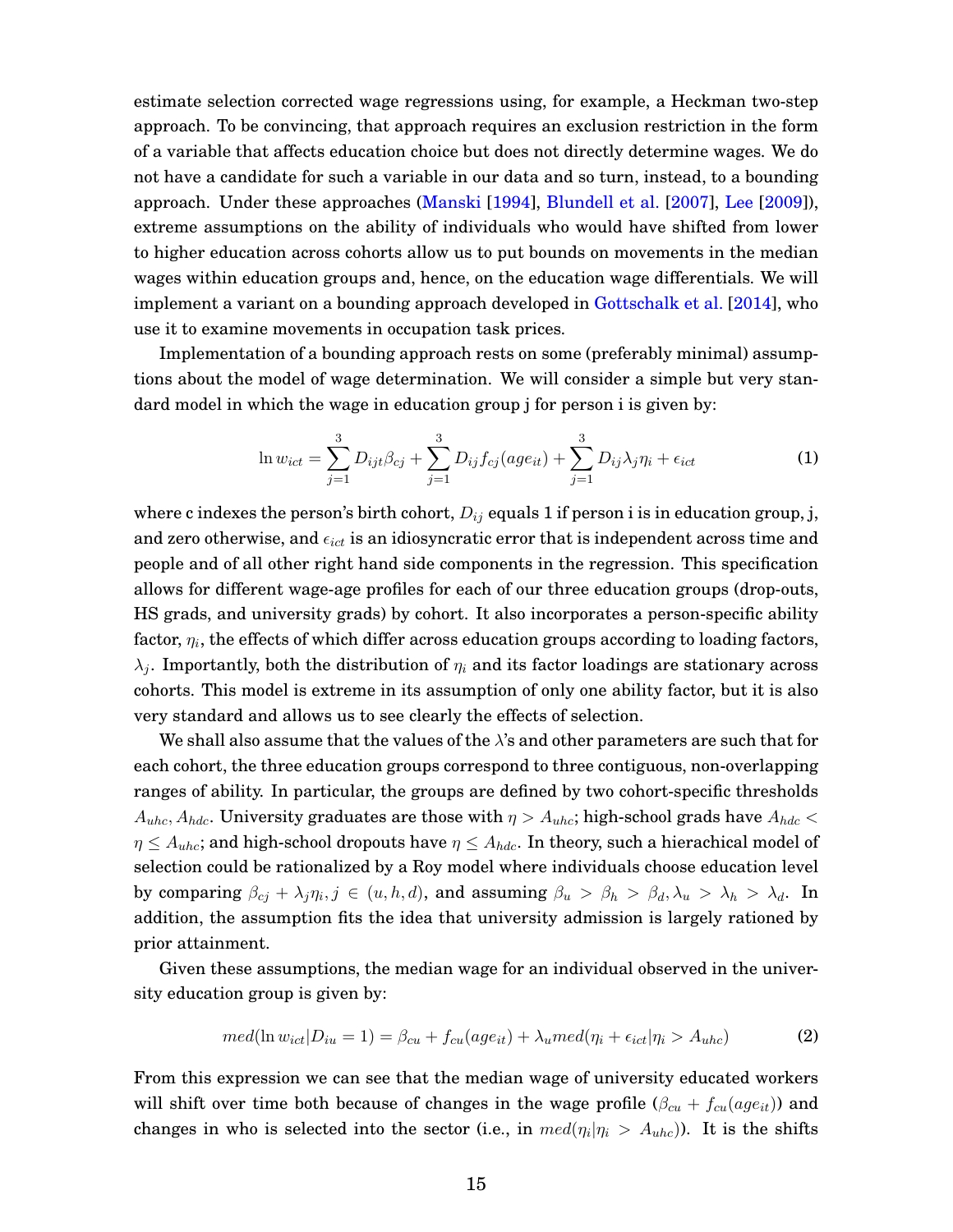in the profile that directly reflect forces such as technological change, and we want to identify those shifts separately from the compositional changes due to selection.

Consider a situation in which the university proportion increases between cohorts c and c+1, either because the cost falls or because there is less rationing. In a Roy model, this would correspond to a decline in the value of  $A_{uhc}$ . Under such a model, there will be flows in only one direction: some individuals who would not get a university degree if they were born with their respective ability in cohort c will get a degree if they belong to cohort c+1 but no one is induced to make the opposite switch. Let's call the set of individuals who would get a degree if they face the conditions in cohort c+1 but not if they were in cohort c, "joiners". Their ability distribution has a range with a top value of  $A_{uhc}$  and so it lies entirely below that of the rest of university graduates in cohort  $c+1$ . The latter group have abilities that are high enough for them to enter university even when the costs were higher (as they were for cohort c). We will call them "stayers".<sup>[14](#page-16-0)</sup> Obviously, the joiners' ability distribution lies above that of those who remain in the HS group in cohort c+1.

Because people (or, more properly, ability values) can be induced to switch into or out of higher education but not both at the same time, we can decompose the distribution function for BA wages in cohort c+1 into a component related to the distribution function for the "stayers" and a component for the "joiners":

$$
\Pr(\ln W_{uc+1} < w | \ln \eta > A_{uhc+1}) = p_{uc+1} \Pr(\ln W_{uc+1} < w | \ln \eta > A_{uhc}) \\
+ (1 - p_{uc+1}) \Pr(\ln W_{uc+1} < w | A_{uhc} \ge \ln \eta > A_{uhc+1}), \forall w \tag{3}
$$

where,  $p_{uc+1}$  is the proportion of the university educated in cohort c+1 who are stayers. Equation [\(3\)](#page-16-1) holds for any wage level  $w$ , but we are interested in a particular level: the median wage in cohort c+1 for the university sector stayers, denoted as  $\tilde{w}_{uc+1}$ .

We can write  $\tilde{w}_{uc+1}$  as,

<span id="page-16-1"></span>
$$
\tilde{w}_{uc+1} = \beta_{c+1u} + f_{c+1u}(age_{it+1}) + \lambda_u med(\eta_i + \epsilon_{ic+1t+1} | \eta_i > A_{uhc})
$$
\n(4)

Assuming stationarity of the  $\eta$  and  $\epsilon$  distributions across cohorts, differencing this relative to the median conditional university wage in cohort c at the same age,  $age^*$  would yield,

$$
\tilde{w}_{uc+1} - med(\ln W_{uct} | \ln \eta_i > A_{uhc}) = \beta_{c+1u} + f_{c+1u}(age^*) - \beta_{cu} - f_{cu}(age^*)
$$
 (5)

That is, by comparing wage movements for people with the same set of  $\eta's$  (the ones corresponding to choosing to get a university degree under either set of costs), we could obtain an estimate of the change in the actual wage profile across cohorts.

We cannot observe  $\tilde{w}_{uc+1}$  because we are comparing across cohorts and so cannot see who has ability levels that would result in their choosing the university degree in

<span id="page-16-0"></span><sup>&</sup>lt;sup>14</sup>Calling them stayers and joiners is a slight abuse of terminology since we are considering different cohorts and so there are no individuals actually staying or joining. Instead, these groups correspond to different ranges in the stationary  $\eta$  distribution.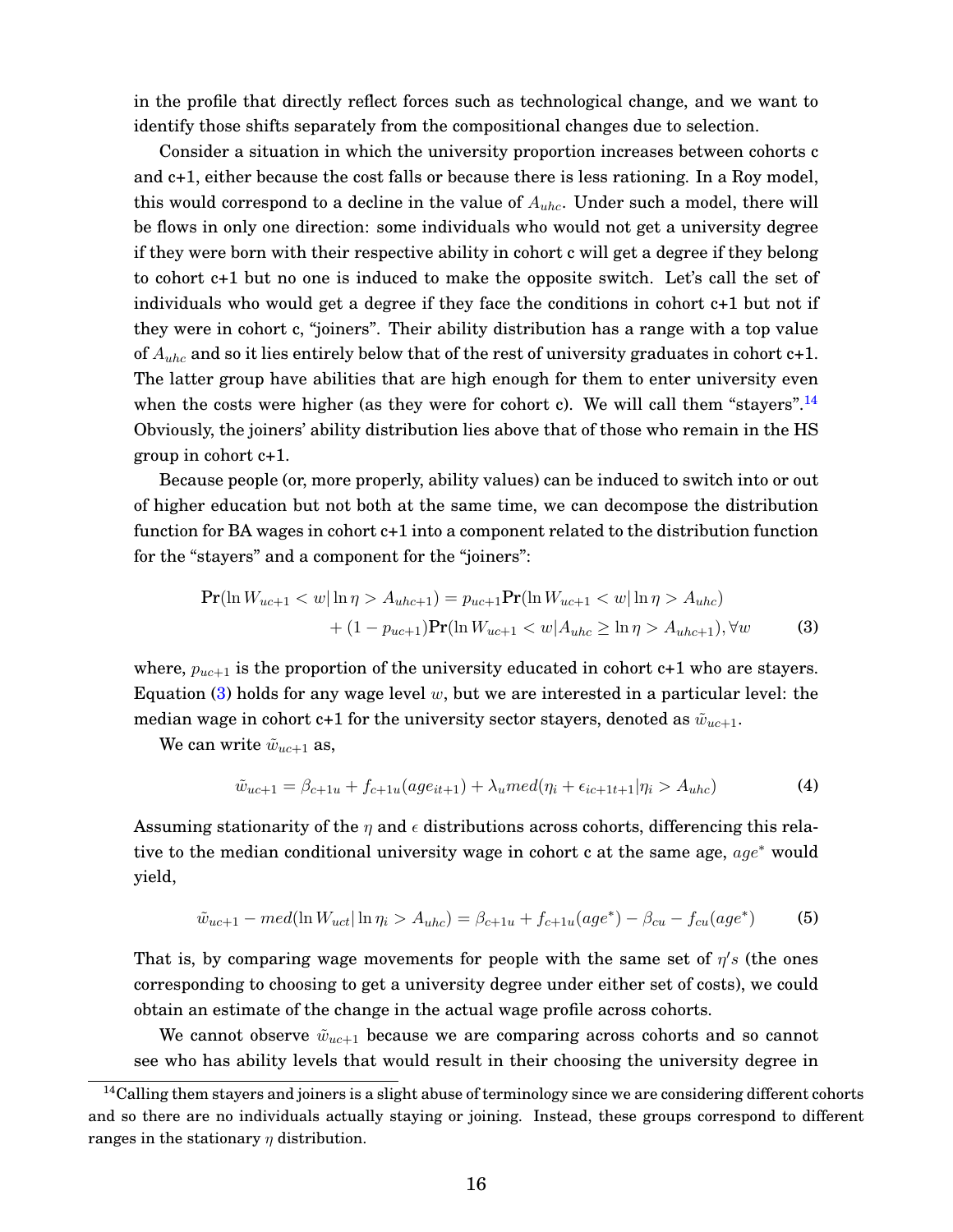the different cost situations. But we can obtain bounds for it. Returning to equation [\(3\)](#page-16-1), we can obtain an estimate of  $p_{uc+1}$  based on changes in the size of the u group between cohort c and c+1 combined with the argument that people (or, rather, ability levels) either enter or leave the group but not both. We know that the second term on the right hand side of [\(3\)](#page-16-1) ( $Pr(\ln W_{uc+1} < \tilde{w}_{uc+1} | \ln \eta > A_{uhc})$ ) equals 0.5 by the definition of  $\tilde{w}_{uc+1}$ , and the left hand side corresponds to a quantile of the conditional distribution of wages for the u group in the c+1 cohort, and so is calculable from the data. That only leaves the last term  $(\Pr(\ln W_{uc+1} < \tilde{w}_{uc+1} | A_{uhc} \geq \ln \eta > A_{uhc+1}))$  unknown and unknowable. However, since it is a probability, we can bound it on one side as  $Pr(\ln W_{uc+1} < \tilde{w}_{uc+1} | A_{uhc} \geq \ln \eta > A_{uhc+1}) = 1$ , which corresponds to the marginal people who obtain a degree in cohort c+1 but would not have done so in cohort c having wages that place them below the median wage for the group who would get a degree in either cohort. Based on this, we can get an upper bound on  $\tilde{w}_{uc+1}$  by solving,

$$
\Pr(\ln W_{uc+1} < \tilde{w}_{uc+1} | \ln \eta > A_{ulc+1}) = \frac{1}{2} p_{uc+1} + (1 - p_{uc+1}),\tag{6}
$$

This is equivalent to trimming the bottom  $(1-p_{uc+1})$  proportion of observations from the c+1 university wage distribution and obtaining the median of the remaining sample.

Since the abilities of university "joiners" between cohort c and c+1 are assumed to be entirely below the abilities of the "stayers", a joiner's wage can be higher than a stayer's only when the joiner has a particularly positive shock  $\epsilon_{it}$  or the stayer has a particularly negative shock. As the idiosyncratic shock is assumed to be independent of ability, it follows that the joiners' wage distribution is first order stochastically dominated by that of the stayers. Mathematically,

$$
\Pr(\ln W_{uc+1} < \tilde{w}_{uc+1} | A_{uhc} \ge \ln \eta > A_{uhc+1}) \ge \Pr(\ln W_{uc+1} < \tilde{w}_{uc+1} | \ln \eta > A_{uhc}) \tag{7}
$$

Using the right side of this expression as the lower bound on  $\Pr(\ln W_{uc+1} < \tilde{w}_{uc+1} | A_{uhc} \geq 1)$  $\ln \eta > A_{uhc+1}$ ) in [\(3\)](#page-16-1) implies that the right hand side of (3) just equals 0.5. That is, the other bound is the c+1 median itself. Intuitively, the best that the new entrants can be is as good as those who stay in the sector, and if they are a match for the stayers then the observed median is the same as that for the stayers. Summing up: we can obtain an upper bound on the composition-constant median wage for university workers by trimming. The lower bound is just the actual change in median wages between cohorts.

We can implement a similar exercise for the h group. In this case, though, if the u group grows between cohort c and c+1 this must be directly matched with an emigration of individuals from the top of the h ability distribution between those cohorts. In trimming terms, this means that one bound can be obtained by appending a number of workers equivalent to the increase in size of the u group to the top of the cohort  $c+1$ wage distribution for h workers. At the same time, if the d group shrinks then, under the single factor Roy model, they must have moved to the bottom of the ability distribution in h and we would trim a number of workers equivalent to the decrease in size of the d sector from the bottom of the cohort c+1 h distribution. Doing both the u and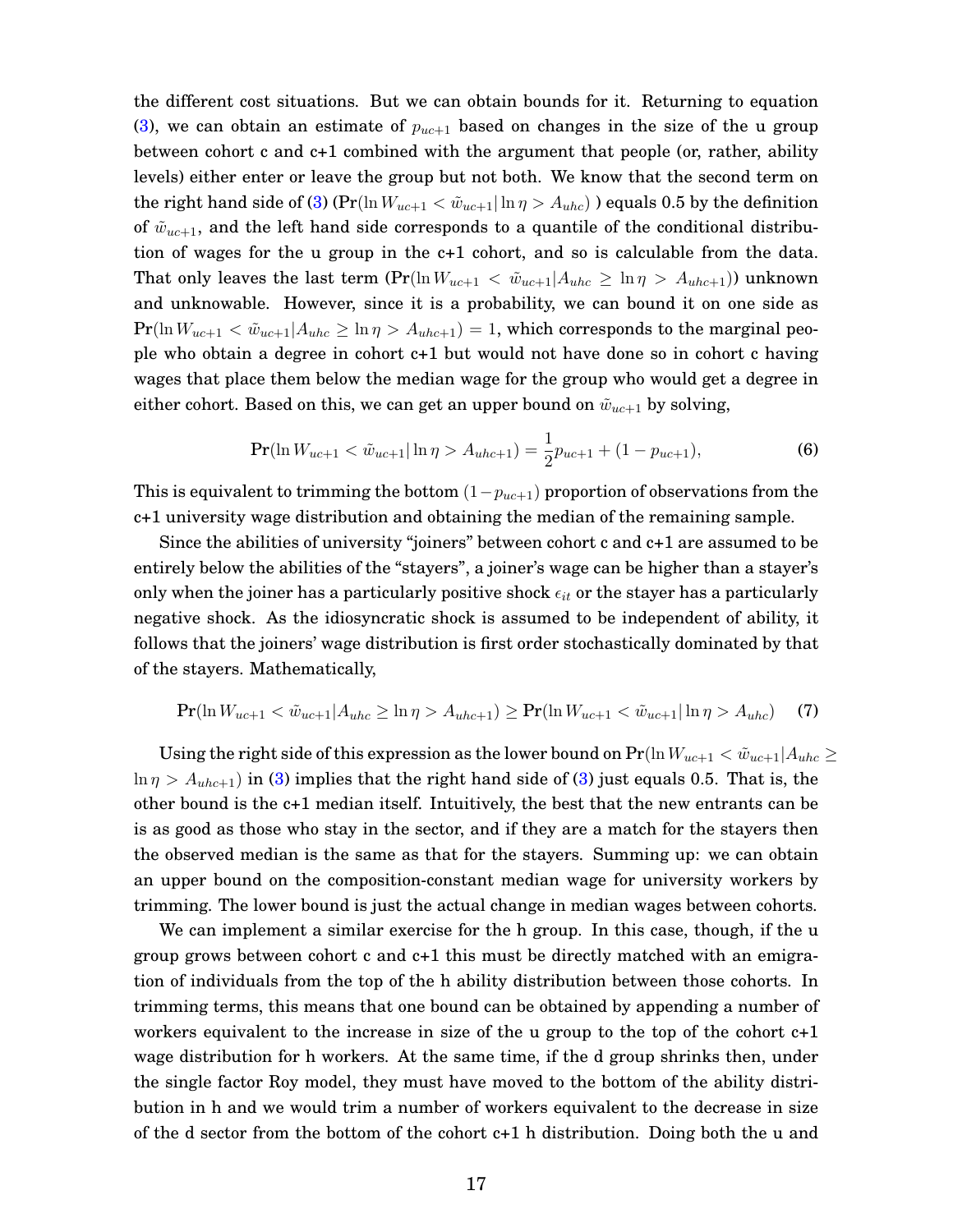d related trimming and appending yields a new adjusted h sample in cohort c+1 that corresponds to one bound on the wages for the h group stayers. Taking the difference between the median wage in that sample and the actual median wage for h workers in cohort c yields an upper bound on the change in the log wage profile at a given age for h workers. Consider the benchmark case where the upper bound scenarios for the u and h workers correspond to one another (i.e., the movements out of the top of the h distribution become the movements into the bottom of the u distribution). We can then obtain one bound on the movement in the university - high school wage differential by taking the difference between the upper bound on the movement in the university median and the upper bound on the movement in the high school median. The other bound is the actual change in the median wage ratios shown in Figure [1.](#page-2-0)

We repeat the sample trimming exercise for each cohort using the 1965-69 cohort as the base of comparison. The left panel of Figure [12](#page-47-0) shows age profiles of the ratio of adjusted (upper bound) BA-to-HS wage ratios for each cohort while the second shows cohort effects derived in the same manner as in the earlier figures. The cohort effects show an increase in the adjusted upper bound differential between the 1965-69 and 1970-74 cohorts. Given that the other bound is the actual change in the median wage ratio, the implication is that under this ability model, one cannot argue that selection on unobservables obscured what was actually a decline in the true wage differential. For the difference between the 1965-69 and 1975-79 differential, one bound shows a near zero decline and the other shows approximately a 5 percent decline. Thus, here there is some room to argue that selection is hiding a true decline in the ratio, but that decline is still very small compared to a doubling of the proportion of the population with a BA. For the post-1980 cohorts, the bounds include larger declines - as large as 10% relative to the 1965-69 cohort at the extreme. However, a glance at the profiles in the left panel suggests the need for some caution in interpreting the cohort coefficients. The age profiles for the various cohorts no longer look parallel once the extreme bound trimming is implemented, implying that the age at which we evaluate the cohort differences can alter our conclusions. But, overall, our conclusion from this exercise is that, under this model of ability, selection on unobservables cannot explain why we do not see a large decline in the education wage differential for the cohorts with the largest increase in their education level.

The previous exercise hinges on the assumed form for the effect of unobserved ability on wages. We, next, ask how big selection on unobservables would have to be to account for the differences between the US and UK experiences that we described in the Section 1.3. In particular, we consider a scenario in which (using the terminology from section 3.4) the university joiners' wages are always above the median of the HS stayers (as in the extreme version of the hierarchical model) but could be above or below the median of university stayers. The more the university joiners have wages above the university stayers' median, the more will selection tend to induce an increase in the observed BA-HS wage differential. The question we pose is the following. Suppose that the UK actually faced the same skill biased demand shift as the US in this period, what propor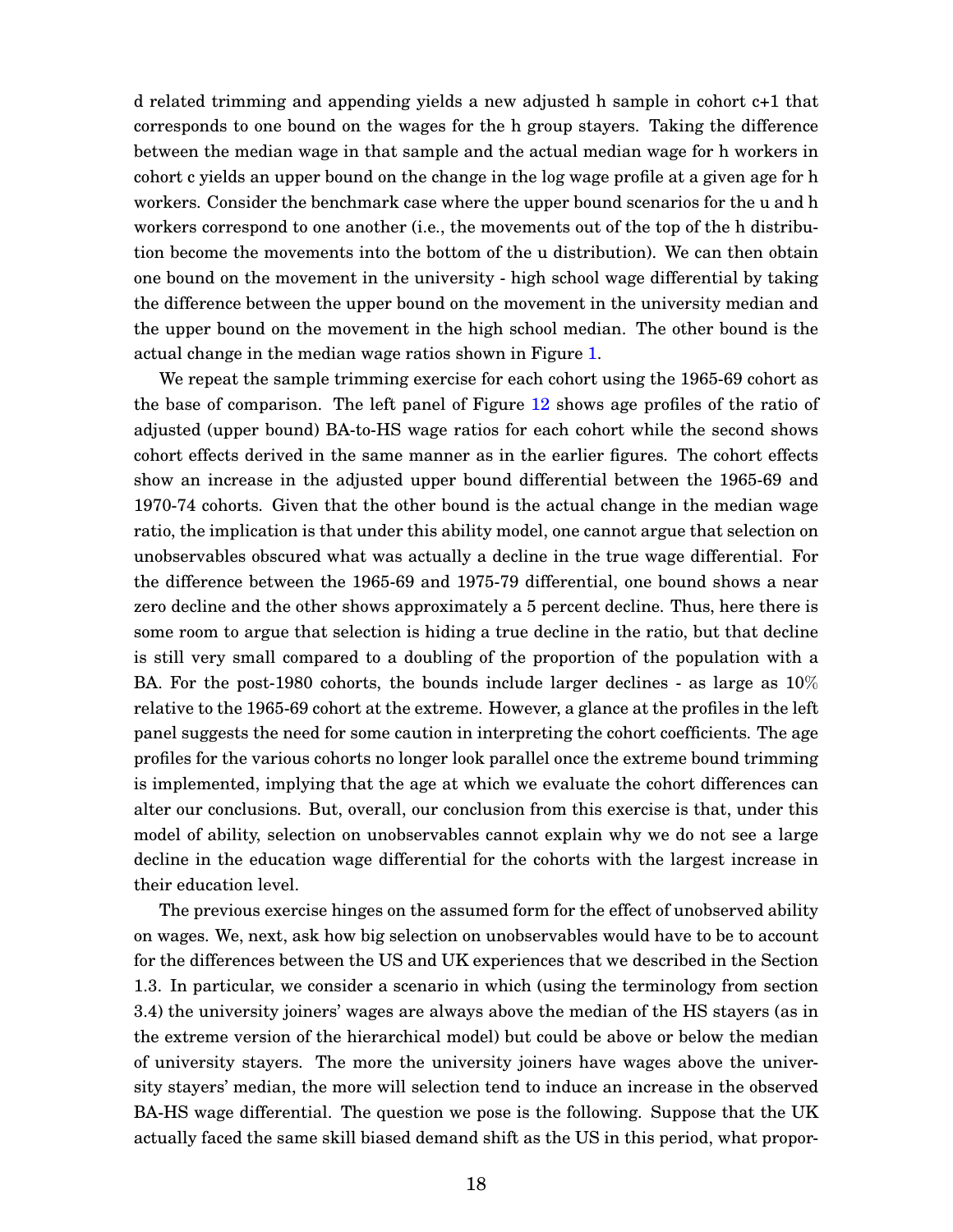tion of the above-average HS workers who join the BA group would also have to be above the median of the BA group in order to rationalize the observed wage movements in the UK? To answer this question, we use our estimates from section 1.3 of the relative demand shifts for BA versus HS workers from the CL model fit using US data in our time period. Using those demand shifts along with the observed relative supply changes, we impute predicted wages for groups defined by year and 5-year wide age groups under the assumption that the UK faced the same relative demand shifts as the US. $^{15}$  $^{15}$  $^{15}$  Comparing the imputed wages with the observed wages in each age by year group, we back out the proportion of switchers that must have earned more than the latent BA median in order to rationalize the difference.

Figure [13](#page-47-1) contains this proportion plotted by age group and year. The first thing to note is its magnitude: 20−40% for 25-29 year olds in the early 2000s. Recall that we have made these calculations based on the assumption that all the university joiners would have higher wages than the median HS stayer. If we were to relax that assumption then we would need even larger proportions of the joiners being above the median BA. Depending on how much we relax this assumption, we would likely require over 50% of new university joiners to be of above median university ability.<sup>[16](#page-19-1)</sup> We view a claim that at least 20% and possibly over one half of the new university joiners would have wages placing them above the median of those who were already going to university to be implausible - though, admittedly, we have no way of supporting that reaction. More importantly, the proportion varies widely by age group and year, even falling into negative territory for the 30s age groups in the most recent years.<sup>[17](#page-19-2)</sup> That variety suggests that it is difficult to explain the data patterns with a standard selection model. The unobserved compositional changes by education group would have to not only be substantial and in the right direction, but also vary substantially by year and age group in just the right way to rationalize the different US and UK wage and employment patterns. While we cannot definitively reject such a possibility, we do not know of any theory or intuition that implies those compositional changes. We prefer to look for an economic model that can generate the wage and employment patterns endogenously rather than rely on the existence of a whole vector of exogenous changes that just happen to fit the patterns.

<span id="page-19-1"></span><span id="page-19-0"></span><sup>&</sup>lt;sup>15</sup>The age groups we work with are  $20-24$ ,  $25-29$ , ...,  $55-59$ .

<sup>&</sup>lt;sup>16</sup>In addition, our demand shift estimates are based on an assumption that the US wages do not reflect similar selection related to increases in the US proportion of workers with a BA. If there were such selection in the US then we would need to have even greater selection in the UK to account for differences between the two countries.

<span id="page-19-2"></span> $17$ The imputed proportion is negative when the predicted latent BA median is so high relative to the observed BA wage distribution that the density above the imputed median is less than half of the original proportion of BAs.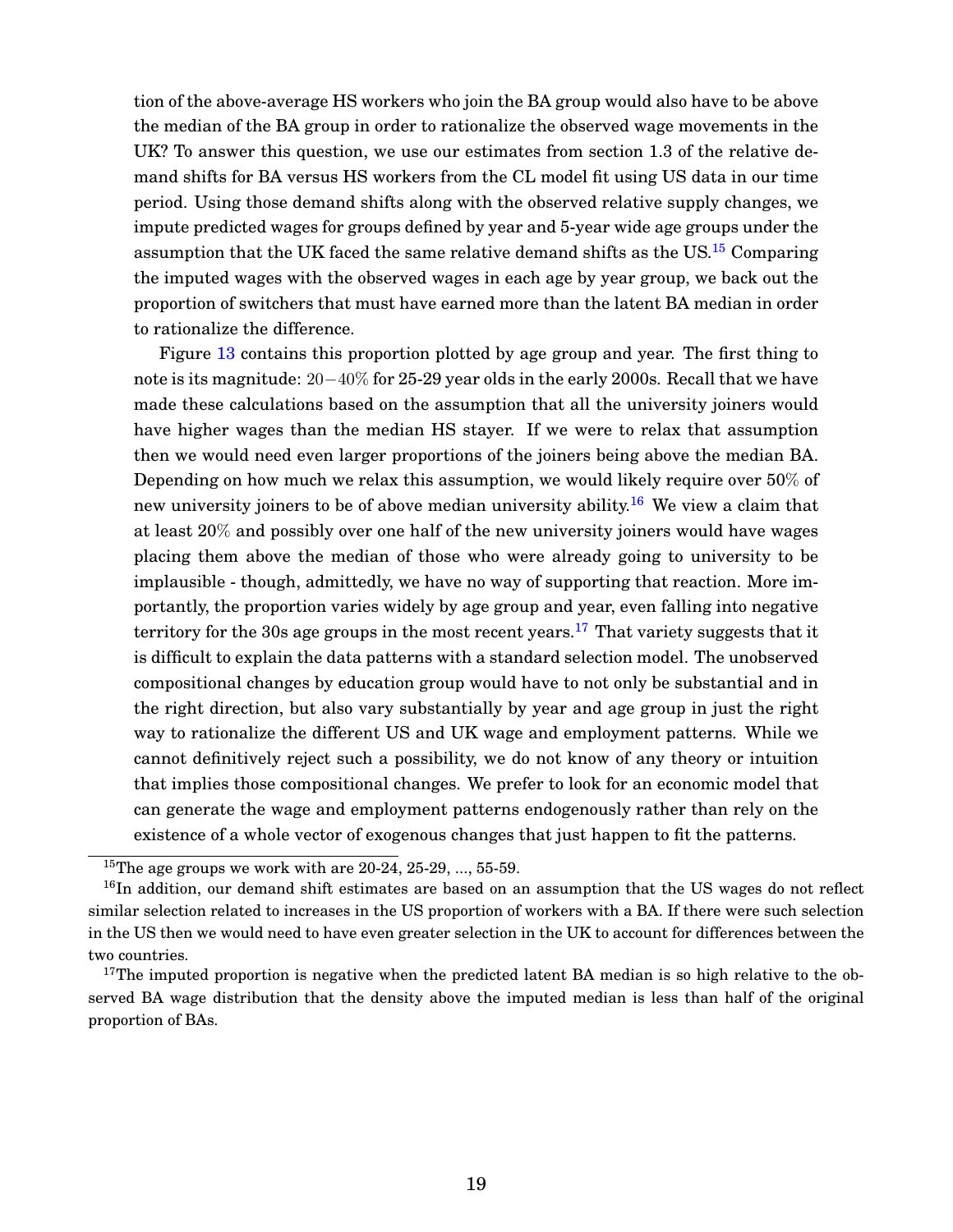## **3 Plausible theories**

At this point, we believe we have established two main points. First, that the UK underwent a very large expansion of the proportion of workers with a BA without an accompanying change in the BA-HS wage differential or substantial changes in relative employment rates. Second, that these patterns cannot be explained by composition shifts based on observable or unobservable characteristics. The main caveat to these claims is that they seem clearly true for the 1965-69 to 1975-79 birth cohorts (the ones experiencing the largest increases in education level). But there is some evidence from both restricting the analysis to the private sector and the bounds on the selection on unobservables to suggest that the wage differential may have declined for the post-1980 birth cohorts. We now turn to evaluating quantitatively three competing theories as to how the UK economy absorbed such large increases in educated workers without much reduction to their relative wages.

### **3.1 Trade**

In a standard Heckscher-Ohlin model with three production factors: BA labour, HS labour and capital (assuming capital is perfectly elastically supplied), the ratio of wages will be invariant to shifts in the domestic relative supply of the two types of labour. The economy would respond to changes in relative supplies by shifting production toward goods that are more intensive in the growing factor. The aggregate increase in BAs would be absorbed through an expansion of industries or sectors that tend to employ a highly educated workforce, and perhaps at the expense of industries that use more low-skilled workers.

However, the proportion of workers who have a BA actually grew very rapidly in all major industries in the UK (Table [2\)](#page-48-0). Formally, we decompose the growth in the proportion of workers with a BA into between versus within industry compnents. During the period 1994-2014, the total within-industry component accounts for a 19.1 percentage point increase in the overall proportion of workers with a BA and the between-industry component accounts for a 2 percentage point increase. We can also do the decomposition analysis for a finer definition of cells: the interaction of industry(1 digit of SIC1992), sector(public or private) and occupation (three categories). We do so for separate subsamples by age and gender. As shown in table [3,](#page-48-1) the between effect is much smaller than the within effect for every subsample. Our conclusion is that the relative wage invariance is not due to trade-related responses; at least, not operating at the level of industrial aggregation in our data.

### **3.2 Exogenous Technological Change: Polarization Version**

In section 1.3, we showed that the same model of exogenous technical change could not fit both the US and UK data in our period. The version of the SBTC model we used is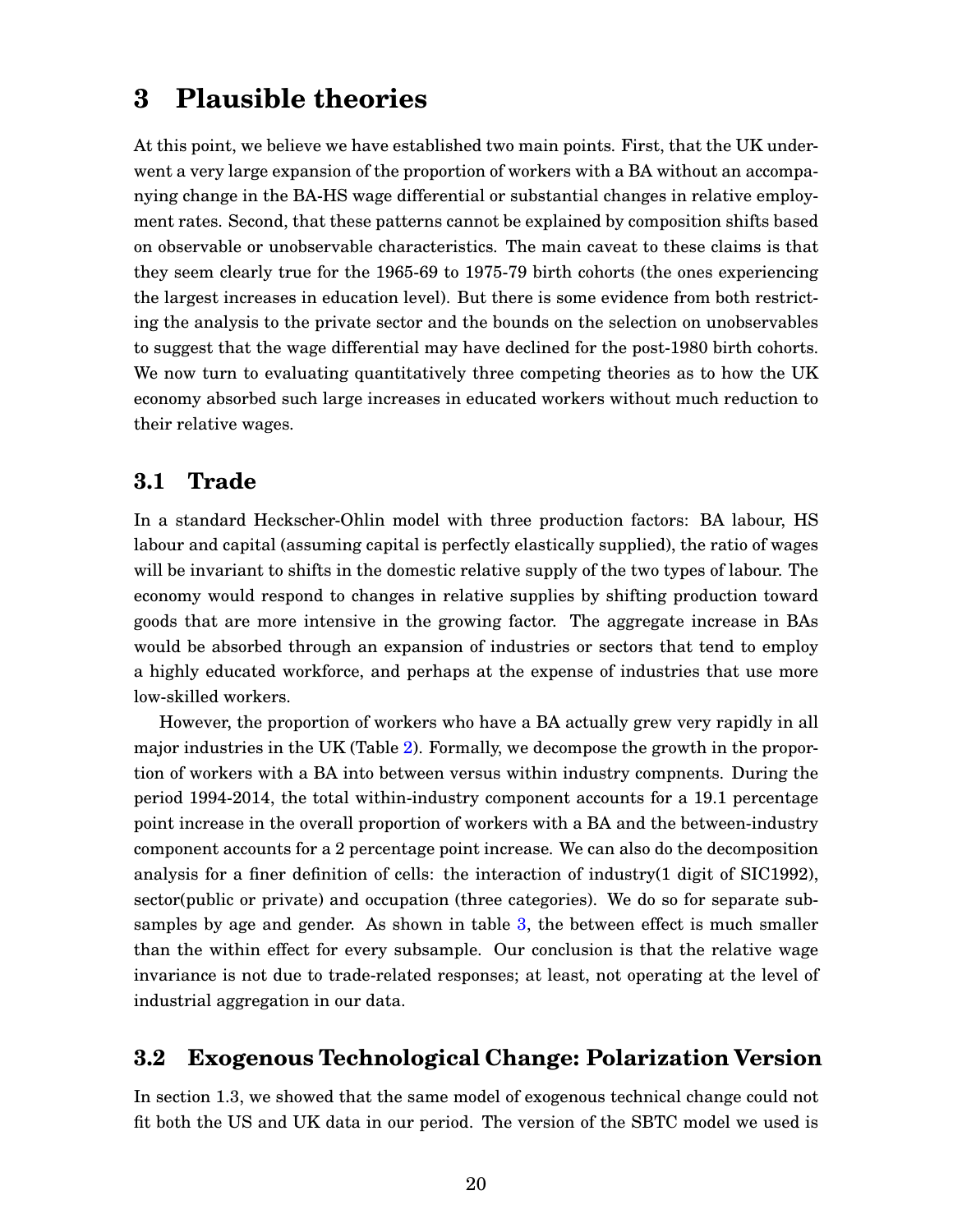one that [Acemoglu and Autor](#page-33-6) [\[2011\]](#page-33-6) describe as the "canonical model" in which technical change is assumed to increase the relative productivity of more educated workers. But several authors have argued that version of the exogenous SBTC story does not fit recent data even for the US ( [Card and DiNardo](#page-34-9) [\[2002\]](#page-34-9) and [Beaudry and Green](#page-33-7) [\[2005\]](#page-33-7)). Partially in response to this criticism, a more nuanced version of the SBTC theory has emerged emphasizing the differential impact of Information Technology (IT) on different sets of tasks. In particular, IT is argued to be complementary with cognitive tasks but to replace routine tasks for which computer equivalents are easy to programme. Manual or service tasks are neither complementary with or substituted by IT but are often argued to experience increased demand either because they are demanded by the now richer cognitive workers or because of consumption variety related arguments (e.g., [Autor and](#page-33-8) [Dorn](#page-33-8) [\[2013\]](#page-33-8)). With cognitive, routine, and manual task occupations generally occupying the top, middle and bottom of the earnings distribution, the implication is that there will be a polarization of employment, with growth in employment at the top and bottom of the distribution relative to the middle.

Does the task based model affect our earlier conclusions about whether a SBTC story can fit both the US and the UK wage and education patterns? It is worth noting that [Acemoglu and Autor](#page-33-6) [\[2011\]](#page-33-6) show that with two skill levels and an assumption that the higher skill level has comparative advantage in more complex tasks, one can derive an empirical specification that is isomorphic to the canonical model specification that we estimated. In this sense, the conclusions of our earlier exercise continue to hold. Put another way, suppose that the observed stability of the UK education wage differential arises because of a polarization in demand with university workers disproportionately benefiting from increased demand for cognitive tasks and high school workers benefiting from a combination of moving out of routine tasks into cognitive tasks [\(Cortes](#page-34-12) [\[2016\]](#page-34-12)) and increased wages for manual workers. This still doesn't solve the question of why this doesn't happen to the same degree as in the US. That is, in the polarization model as well, one would need UK specific demand shocks that just happen to match the supply shifts in just the right way to leave the education wage differential unchanged.

To look further into the role of polarization in the UK wage and employment structure, in Table [4](#page-49-0) at age 30-34, we present average real wages (in the first column of the first panel) and proportions of employees (in the first column of the second panel) in each of 9 one digit occupations in the 1965-69 cohort. The occupations are ranked by their average real wage. In the second columns in each panel we present the actual change in either wages or proportions between the 1965-69 and 1975-79 cohorts. The second column for employment proportions shows a vague U-shaped pattern, with growth in employment shares in the top three occupations, declines in the middle (largely routine) occupations and growth in personal services. The relationship is not perfect since the two occupations paid below personal services both show declines, but the pattern is broadly one of polarization across successive cohorts. However, when we hold the education composition constant between the cohorts, there is either negative or very small growth in employment in the top occupations and no change in processing and skilled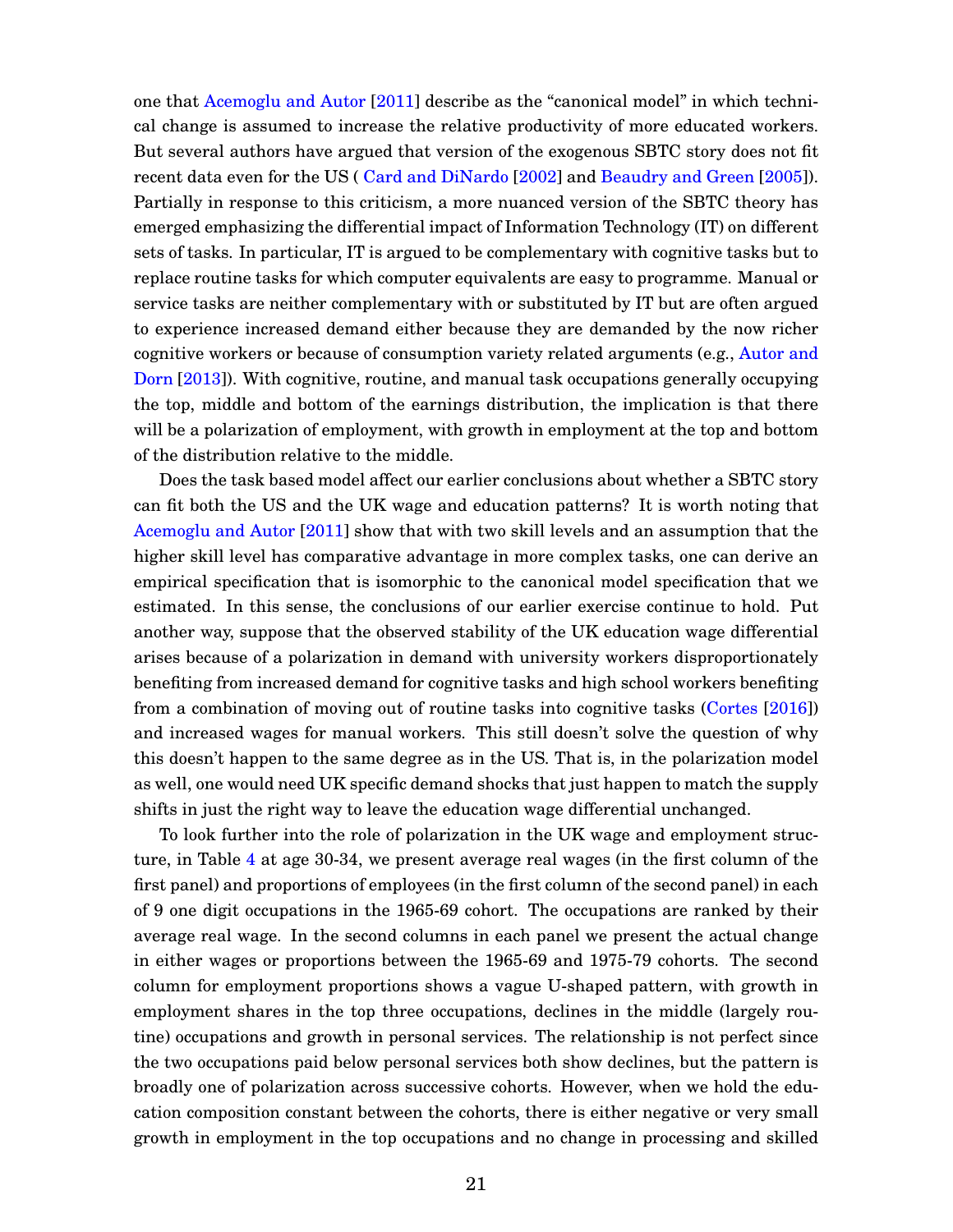trades in the middle. There is some added evidence of relative growth at the bottom of the distribution. The main conclusion, however, is that the right branch of the U-shape in employment growth in the UK across these cohorts is almost entirely due to the education shifts. That is, occupation shifts appear to us to be of secondary importance relative to education shifts in determining the changes in the wage structure across cohorts in the UK. Given that, we do not believe that polarization/task based versions of the exogenous skill biased technical change theory will provide a useful lens through which to understand the wage and employment patterns we are examining.

### **3.3 Endogenous Technological Change**

[Caroli and Van Reenen](#page-34-3) [\[2001\]](#page-34-3) argue that firms in recent decades have been transitioning from a more traditional organizational form with rigid hierarchies to one with more decentralized decision making, delayering of managerial functions, and multi-tasking. They also show that the newer organizational form is a complement to education or skill. It seems plausible, in turn, that as the UK expanded its proportion of university educated workers, it may have undergone an accompanying shift in organizational form. In this section we present and investigate a model of endogenous technological change in the spirit of [Beaudry and Green](#page-33-7) [\[2005\]](#page-33-7) and [Lewis](#page-35-11) [\[2011\]](#page-35-11) in which firms can choose between a more decentralized (skill intensive) and a more centralized (and less skill intensive) technology. As we will see, in such a model, the relative demand shifts required to offset the large UK relative supply shifts in order to leave the wage differential unchanged arise endogenously as part of a transition to the decentralized technology; a transition that is induced by the increase in the supply of BA's. In this sense, the model can explain the main facts we have presented as an outcome of the operation of the economy rather than as an exogenous event. After presenting the model, we will investigate further implications from it.

Consider a model of production in which there are two existing technologies, centralized (C) and decentralized (D); and two tasks performed by workers: managerial (M) and basic labour (L). The two technologies produce outputs of the same good,  $Y_C$  and  $Y_D$ , and the good has price 1. Output from the centralized technology is produced according to the Cobb-Douglas production function:

$$
Y_{C_t} = M_{C_t}^{\alpha} L_{C_t}^{1-\alpha} \tag{8}
$$

where,  $\alpha$  is a parameter. Similarly, output from the decentralized technology is produced according to:

$$
Y_{Dt} = M_{Dt}^{\beta} L_{Dt}^{1-\beta} \tag{9}
$$

We will assume that the decentralized technology is more managerial task-intensive, that is  $\beta > \alpha$ . Intuitively, firms can choose between a centralized technology, e.g., with one manager and many workers, or a decentralized technology with the production process broken up into many teams with more managers and fewer workers per manager.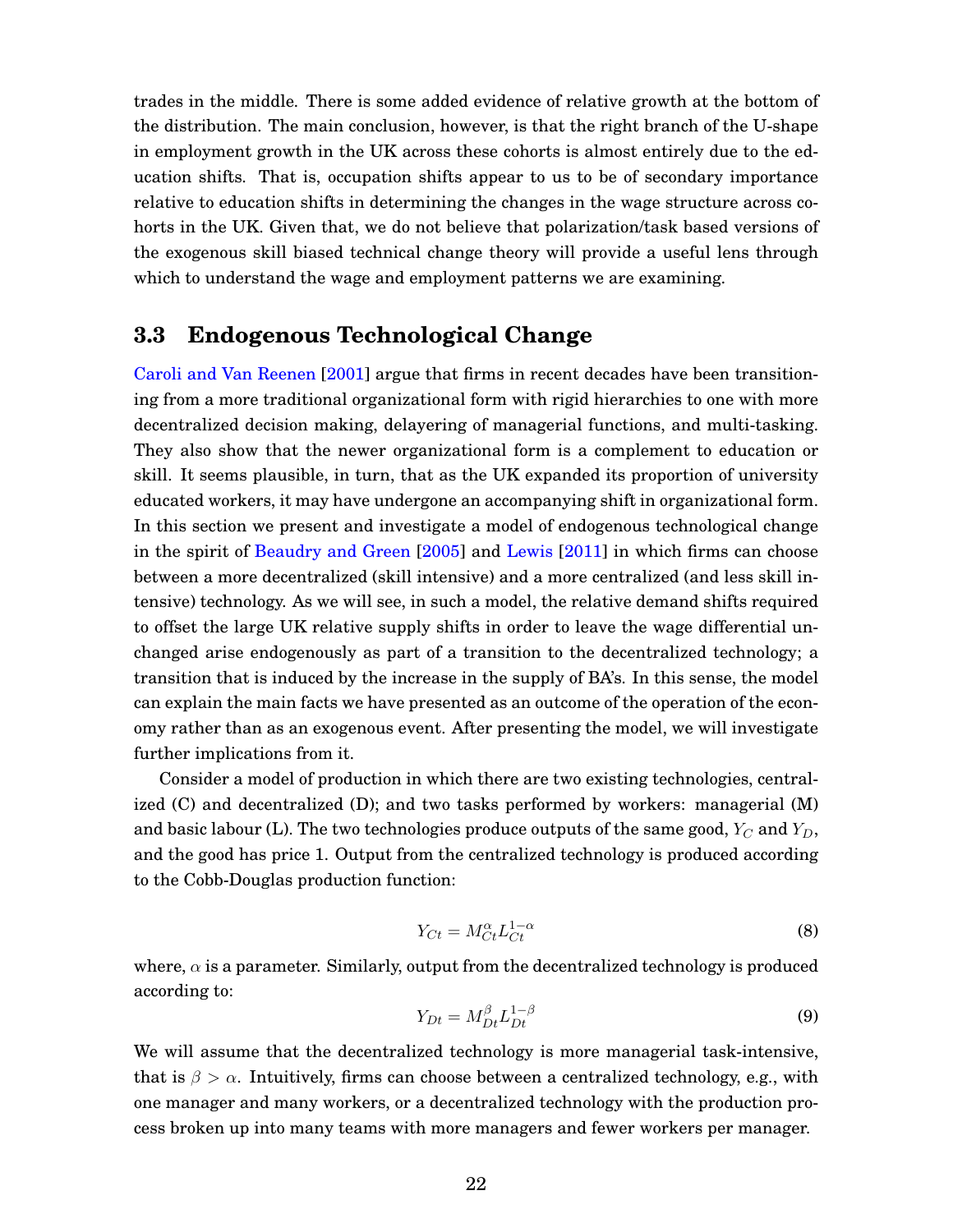Each task is performed by a combination of skilled and unskilled labour, with the labour aggregated through CES functions:

$$
M_j = [aS_{Mj}^{\sigma} + (1 - a)U_{Mj}^{\sigma}]^{1/\sigma} \quad , j = C, D \tag{10}
$$

and

$$
L_j = [bS_{Lj}^{\rho} + (1 - b)U_{Lj}^{\rho}]^{1/\rho} \quad , j = C, D \tag{11}
$$

where,  $\frac{1}{1-\sigma}$  is the elasticity of substitution between skilled and unskilled labour in managerial tasks; $\frac{1}{1-\rho}$  is the elasticity in labouring tasks; a and b are parameters;  $S_{Mj}$ is the amount of skilled labour in the managerial task in sector j;  $U_{Lj}$  is the amount of unskilled labour in the basic labouring task in sector j, etc.. We assume that skilled labour is relatively more productive in the managerial tasks (i.e.,  $a > b$ ) and that skilled and unskilled labour are more substitutable in the labouring task (i.e., that  $\rho > \sigma$ ).

We assume that the number of unskilled and skilled workers in the economy are given exogenously in any period and that each worker supplies a fixed endowment of labour inelastically (where the endowment is specific to their age and education group). Thus, the amounts of effective labour of each skill level in each sector are given by:

$$
S_{kj} = \sum_{a} \theta_a^S q_{kja}^S, U_{kj} = \sum_{a} \theta_a^U q_{kja}^U, j = C, D, k = M, L
$$

where  $q_{kja}^S$  is the number of skilled workers of age group a employed in task k in sector  ${\rm j}$ and  $q_{kja}^U$  is defined analogously for unskilled workers. The  $\theta^e_a$  parameters correspond to the number of efficiency units provided by a worker in education group e and age group a.

Market clearing in the labour market corresponds to the total number of workers with education e and age a in the economy being equal to the sum of the numbers employed in the various occupations and technologies:

$$
Q_a^e = q_{MCa}^e + q_{MDa}^e + q_{LCa}^e + q_{LDa}^e
$$

where  $q_{kja}^e$  is the number of workers with education e employed in task k with technology j. Thus, workers of each age-education type of worker are divided among managerial and labouring tasks in the two technologies. Because workers can choose freely among technology/task combinations, there will be one wage per efficiency unit for each type of worker:  $w_a^e$ . Because of the assumed substitutability between age groups, there are only two actual efficiency unit wages:  $w^S, w^U$  for one unit of skilled and unskilled labour respectively. The observed wages for workers are the product of that effective wage times their endowment of effective labour  $w_a^e = \theta_a^e w^e$ . Finally, the total supply of effective units of skilled labour  $S$  is  $\sum_a \theta^S_a Q^S_a$ , and the total supply of effective units of unskilled labour is  $U=\sum_a \theta_a^U Q_a^U.$ 

Total output in the economy corresponds to  $Y_t = Y_{Dt} + Y_{Ct}$ , and efficiency corresponds to allocating S and U among managerial and labouring tasks in the two technologies to maximize  $Y_t.$  The assumption that the two technologies produce the same final good is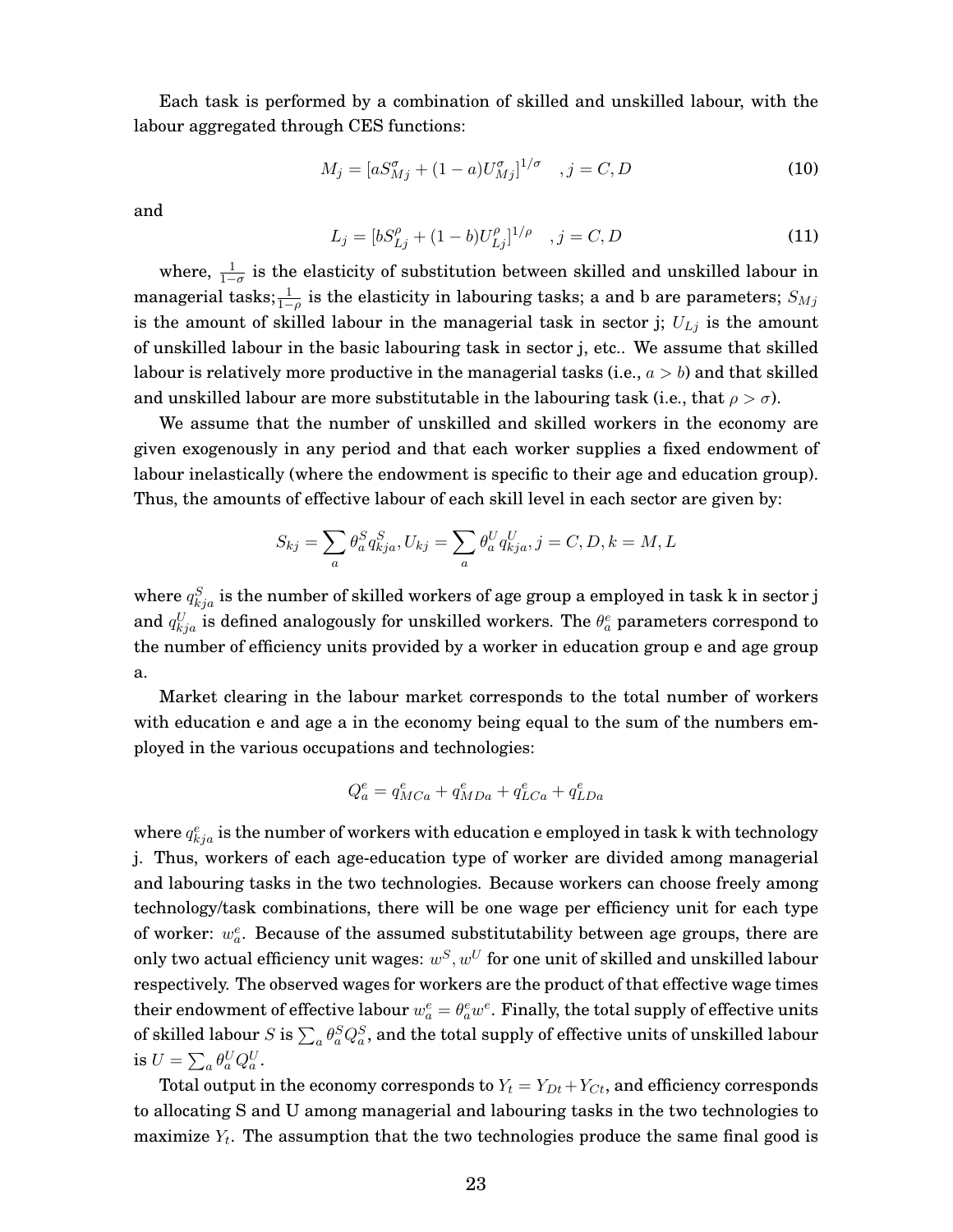intended to capture the idea that these are General Purpose Technologies which can be used within any firm in any industry in the economy, as opposed to technologies related to specific sectors.

#### **3.3.1 Theoretical Implications**

We present the full derivation of results for the model in Appendix but here, for brevity and because this model has quite a standard form, we just describe its main theoretical and empirical implications. The set-up in the model is directly analogous to a 2x2 trade model with the two constant returns to scale technologies taking the place of the two goods in that model. Three standard results from the trade model are useful for us. First, the two technologies will be in use at the same time if the relative factor amount S  $\frac{S}{U}$  lies within the cone of diversification, i.e., if  $\frac{S}{U}$  isn't so large that only the D technology is used or so small that only the C technology is used.<sup>[18](#page-24-0)</sup>

Second, it is straightforward to show a factor price invariance result: when the economy is in the cone of diversification, both the skilled wage and the unskilled wage,  $w^S$ and  $w^U$ , are invariant to the factor quantity ratio,  $\frac{S}{U}$ .<sup>[19](#page-24-1)</sup> This means if the education composition of one age group shifts and if the resulting  $\frac{S}{U}$  remains in the cone, then the skilled-to-unskilled wage ratio within each age group will remain unchanged. More than that, both the skilled and the unskilled wages, individually, will not change. Eventually, if  $\frac{S}{U}$  rises enough, the economy will pass out of the cone of diversification and only the decentralized technology will be used. At that point, further increases in the relative skill supply will reduce the skilled wage premium. Under the specific form of the model here, once the economy is outside of the cone of diversification, the skilled-to-unskilled wage ratio will fall by the same proportion within all age groups, not just in the age group that experienced the education expansion.

The third trade model result is that, while the economy is still in the transition period, an increase in  $\frac{S}{U}$  will imply an increase in  $\frac{Y_{Dt}}{Y_{Ct}}$ , i.e., that relatively more output will be produced with the skill and managerially intensive Decentralized technology. At the same time, an upgrading of the education level in the economy (i.e., an increase in  $S$  and reduction in  $U$ ), will not change the ratios of inputs within each sector  $(S_{Mj}, S_{Lj}, U_{Mj}, U_{Lj},$  for  $j = C, D$ ) and so the per capita productivity within each sector will not change. As the Decentralized sector has higher labour productivity, the aggregate labour productivity will increase as the Decentralized sector expands while the Centralized sector shrinks.

<span id="page-24-0"></span><sup>&</sup>lt;sup>18</sup>As shown in Appendix, the values of  $\frac{S}{U}$  defining the range within which both technologies are used are easily defined in terms of the marginal products of the two technologies.

<span id="page-24-1"></span><sup>&</sup>lt;sup>19</sup>With perfect competition, for each technology we have  $C_j(w_S, w_U) = 1, j = C, D$  where  $C_j(w_S, w_U)$  is the cost of producing one unit of the output using technology j. For both technologies to be in use, both must simultaneously satisfy this condition. Thus, we have two equations in two unknowns ( $w_S$  and  $w_U$ ) which yields solutions for  $w_S$  and  $w_U$  that do not depend on  $\frac{S}{U}.$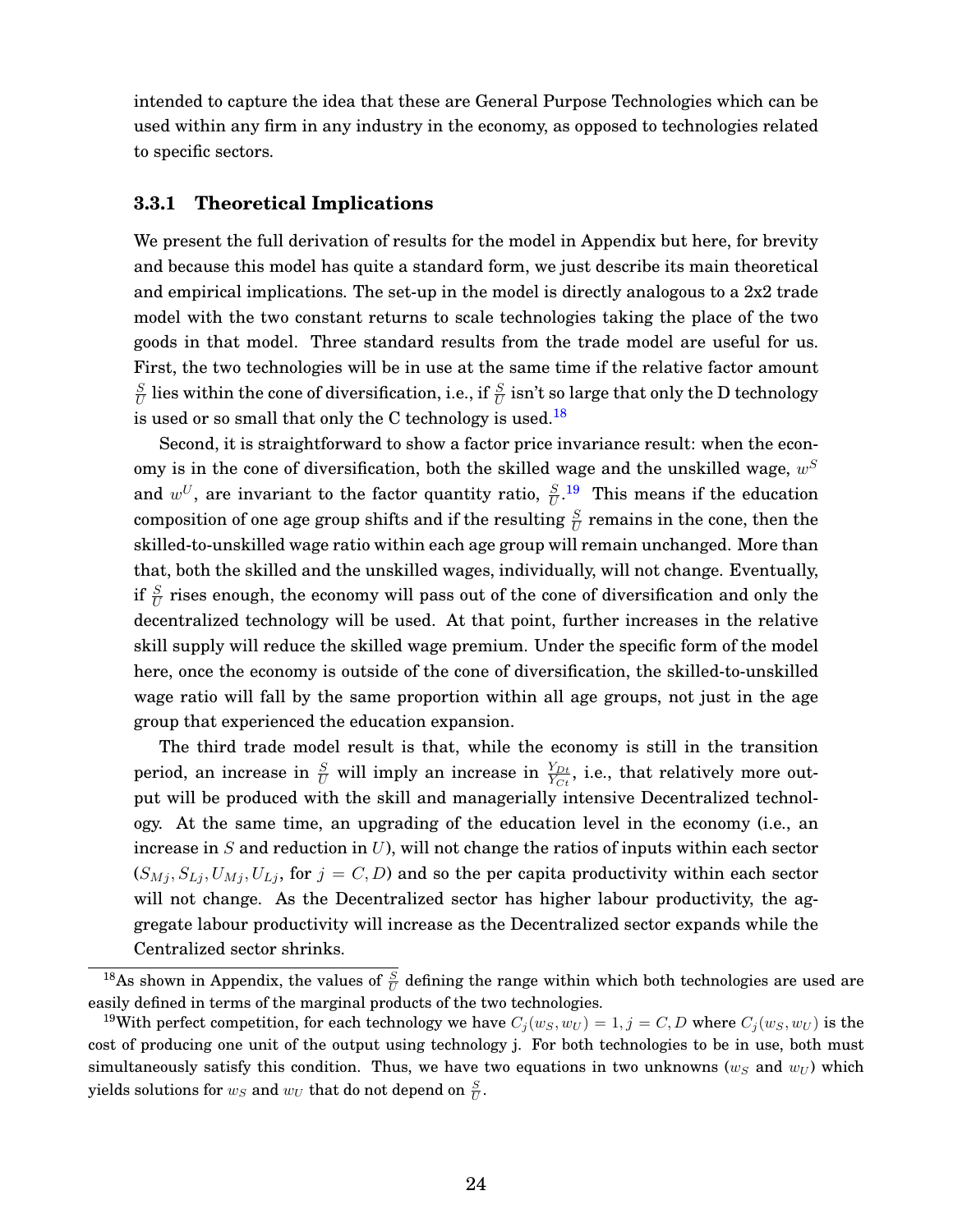#### **3.3.2 Empirical Implications**

The second of the trade model-related implications (that the skilled wage premium is invariant to movements in the ratio of skilled to unskilled workers) is what makes this model appealing in our context. As we have documented, for the 1970-74 and 1975-79 UK birth cohorts, substantial increases in the proportion of workers with a BA or higher degree were accompanied by an unchanging skill premium. More importantly, Figure [14](#page-50-0) shows that the stronger implication from the model, that the high and low education wages, individually, do not change while the economy is in the technology transition period also holds. In this figure, we plot the cohort coefficients from our standard specification run separately for high school educated and BA educated log real wages  $^{20}$  $^{20}$  $^{20}$ , normalized to zero for the 1965-69 cohorts. In the figure, a symbol on the line indicates that the estimated coefficient for that cohort is significantly different from zero at the  $5\%$ level. Examining the figure, we see that between the 1965-69 and 1975-79 cohorts, the wages for both education groups are virtually unchanged and are not statistically significantly different from zero for these cohorts or for the 1980-84 cohort. In contrast, in a model with an exogenous skill biased demand shift, the real wages should increase over time. As we have seen, such a model would also require a set of technology shocks that just happen to be the right size in each cohort to offset the relative supply shifts at that point. In a model of endogenous technical change like ours, shifts in the supply of skills generate the changes in demand for skills in an exactly offsetting manner. This happens because of firms choosing between the more and less skill intensive technologies.

We present cohort effects by education group for the US in Figure [15.](#page-50-1) Here the picture is quite different. For the US, the real wage for the BA educated rises faster than that for the HS educated across all cohorts up to the 1975-79 cohort. For the remaining cohorts, real wages for both education groups decline, with the high school wage falling faster. We believe that one can reconcile the wage and employment patterns for the US and the UK if we see the US as the technological leader, investing in generating the new technology in the 1980s and 1990s, while the UK is the technological follower, adopting the new technology only once the education level of its workforce makes it profitable for it to do so. The US was the technological leader relative to the UK because it attained higher education levels earlier. This fits with [Beaudry et al.](#page-33-9) [\[2010\]](#page-33-9) who show that the adoption of new computer technology was faster in US cities with higher initial education levels and that the return to education rose faster in those cities with the advent of the new technology than in other, lower education cities. The turn in the US wage series after the 1975-79 cohort in Figure [15](#page-50-1) fits with the argument in [Beaudry et al.](#page-33-2) [\[2013\]](#page-33-2) that after the period of investing in initiating the new technology, the US economy entered a period with lower demand for skills relative to the investment period. They argue, further, that this decrease in demand for skills generated a movement of educated workers down the occupational structure, causing a supply effect in the occupations usually filled by low educated workers that could have driven the wages in

<span id="page-25-0"></span><sup>&</sup>lt;sup>20</sup>We deflate the nominal wage series using the CPI with  $2012 = 100$ .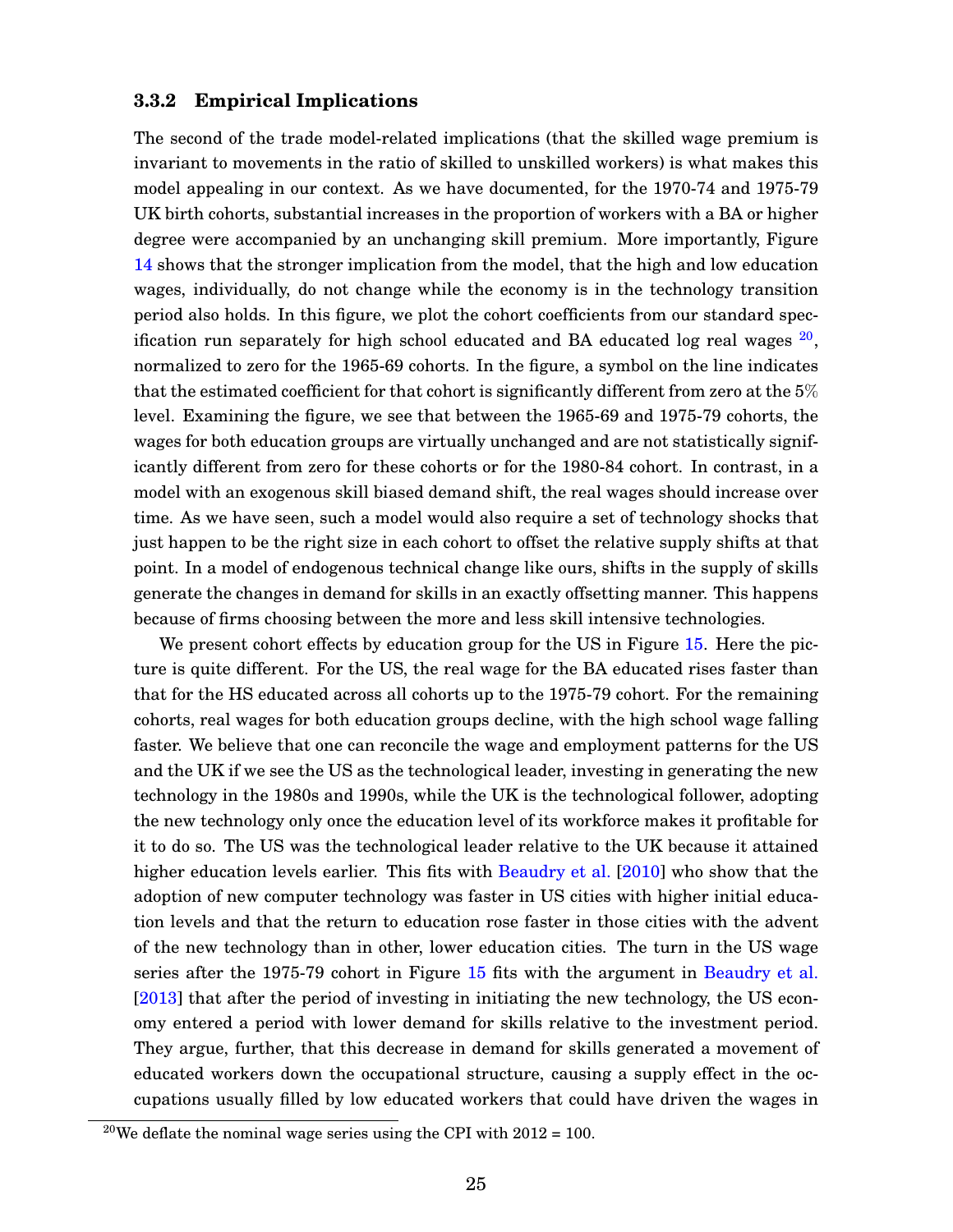those occupations down even further. They point to 2000 as the turning point between the investment and post-investment period and provide some evidence that investment in computer software and hardware turned at this point also. In terms of our cohorts, the 1975-79 cohort would have been entering the labour market in approximately the late 1990s so that the turn in our cohort plot fits with their turning point. Finally, [Bloom](#page-33-0) [et al.](#page-33-0) [\[2012\]](#page-33-0) provide direct evidence of the US being the leader in innovation and implementation of a skill-intensive, decentralized organizational form. In particular, they show that US multinationals operating in the UK were more likely to use decentralized forms than UK firms operating in the same market.

Our model can also rationalize the wage movements at the end of our set of cohorts. As we argued earlier, if the rapid increases in the proportion with a BA meant that UK ultimately moved through the cone of diversification to complete adoption of the Decentralized organizational form then we should expect, eventually, to see further increases in the proportion associated with declines in the education wage differential. This seems to have started to emerge in the private sector in the most recent cohorts. This also fits with our evidence that the wage ratio turned down in all cohorts at the very end of our sample period. Thus, the model predicts that seemingly odd pattern in which the education differential is flat when the increase in education was largest, starting to turn down for later cohorts that experienced smaller educational upgrading.

While this match between empirical patterns and theory is intriguing, it is far from definitive. To examine the suitability of the model further, we look at the third and fourth implications. The third implication is that increases in the relative supply of skills should induce a shift toward a more decentralized organizational form. Direct evidence on this can be found by examining changes in the proportion of workers who list "manager" as their occupation. Figure [16](#page-50-2) shows the change in the proportion of workers with a BA who are in management occupations relative to our first data year (1993) for both the US and the UK. The US shows some increase at the start of the period (possibly related to their adoption of the new organizational form), while that in the UK increases by more, and does it later, fitting with our notion that the UK lagged the US in its adoption of the new form.

To get more specific evidence, we examine employees' self-reported level of influence at their workplaces in a micro dataset as a marker of a decentralized managerial structure. Our hypothesis is that in a more decentralized and de-layered organizational structure, workers will be given more autonomy and will report greater influence over their work. We are interested in whether an increase in the relative supply of education skills induces a shift toward a more decentralized organizational form as measured by this marker. We examine this question using the UK Workplace Employment Relations Survey (WERS). The WERS is a survey of workplaces that includes questionnaires both for the manager as well as for a subsample of employees.<sup>[21](#page-26-0)</sup> We focus on employees' re-

<span id="page-26-0"></span> $21$ The WERS surveys 25 employees per workplace. When there are fewer than 25 employees at the workplace, they are all given the questionnaire.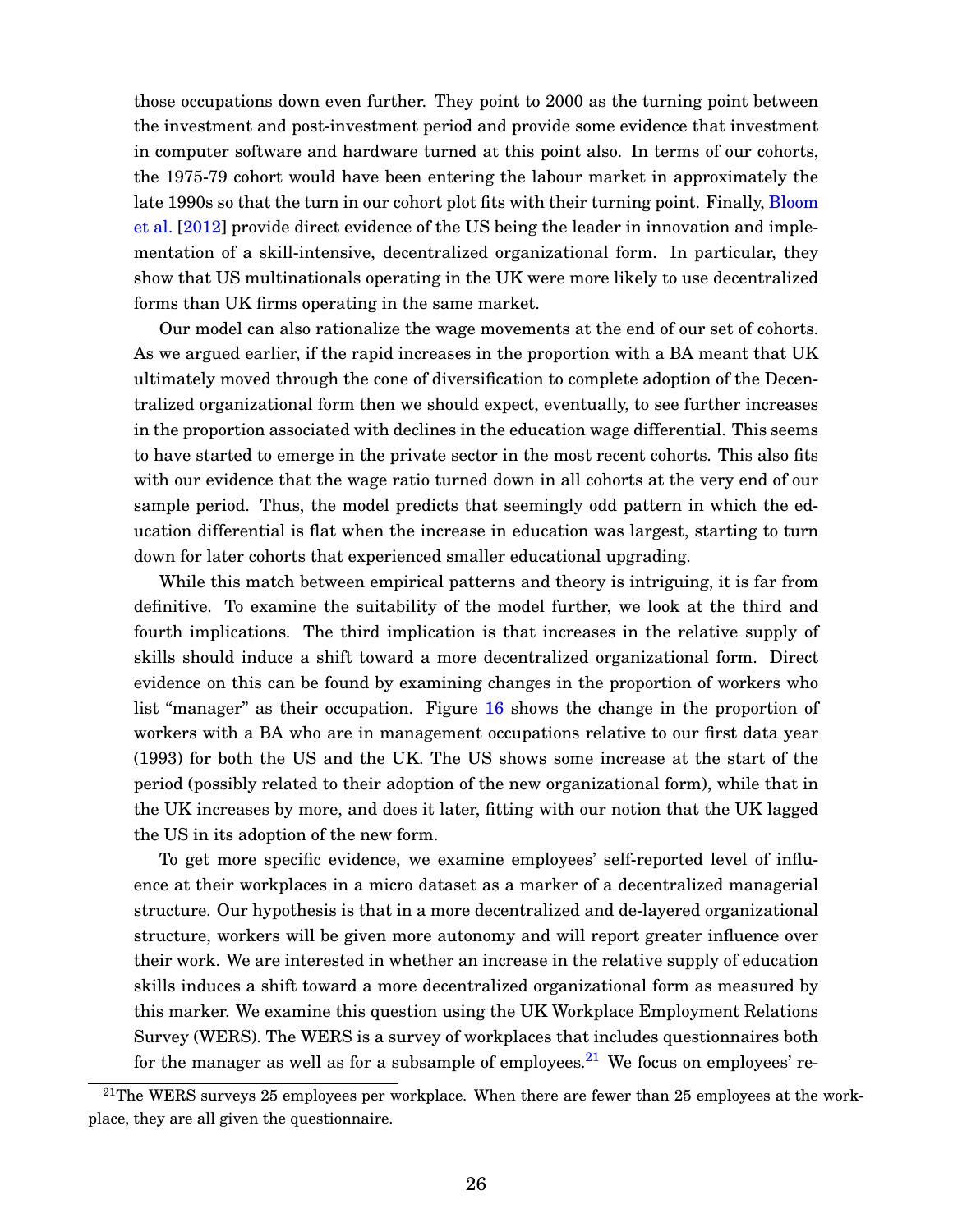sponses to three questions:

"How much influence do you have about the following?"

- 1. "The range of tasks you do in your job",
- 2. "the pace at which you work"
- 3. "how you do your work".

The responses for each question range from 1 "A lot" to 4 "None". These questions are included in the cross-sectional WERS surveys for 1998, 2004, and 2011. Rather than use these questions separately we implement a principal components analysis to compute an index of the ability of workers to influence their own work. We define the index as 4 minus the first principal component, so that the index is higher where more employees report having a lot of influence. The index accounts for approximately 80% of total covariance.

To investigate the role of skill supply in choice of organizational form, we examine the relationship between the local supply of workers with BAs and the average value of our influence index at the area level. Area here refers to Travel To Work Areas (TTWA), which were developed to capture local labour markets using data on commuting flows in 1991.<sup>[22](#page-27-0)</sup> There were around 300 such areas in the UK in the 1998 through 2011 period. We collapse all three waves of WERS to this TTWA level to form a short panel. Meanwhile, we derive from the LFS the proportion of workers in the TTWA who have a BA or above for the two calendar years up to and including the WERS survey year.<sup>[23](#page-27-1)</sup>

Table [5](#page-49-1) reports the results from regressions of the influence index on the local BA proportion across a range of specifications. In all the specifications, we pool together the data from the three waves and we weight by the size of the area as measured by employment in the LFS data. In the first column, we report the results from an OLS regression with the proportion of BA's in the area and year dummy variables as the only regressors. Recalling that a decrease in the influence index corresponds to an increase in worker control over their own workplace, the estimated year effects indicate a secular trend toward organizational forms with greater worker control. This may reflect a response to the general increase in the education level of the workforce but more direct evidence on whether such a relationship exists is found in the estimated effect of the proportion of workers with a BA. We estimate that a 10 percentage point increase in the proportion of BAs in an area is associated with a 0.06 reduction in the influence index. This result fits with firms using more decentralized organizational forms in areas with a higher proportion of educated workers. The estimated magnitude of the effect is not trivial. The employment-weighted average local BA proportion increased by 13 percentage points over the sample period. With a coefficient of -0.6, the 13 percentage

<span id="page-27-0"></span><sup>&</sup>lt;sup>22</sup>For further information on TTWA, see http://www.ons.gov.uk/ons/guide-method/geography/beginner-sguide/other/travel-to-work-areas/index.html

<span id="page-27-1"></span> $^{23}$ For example, for the WERS outcome measured in 2011, the BA proportion is measured from LFS 2010-2011.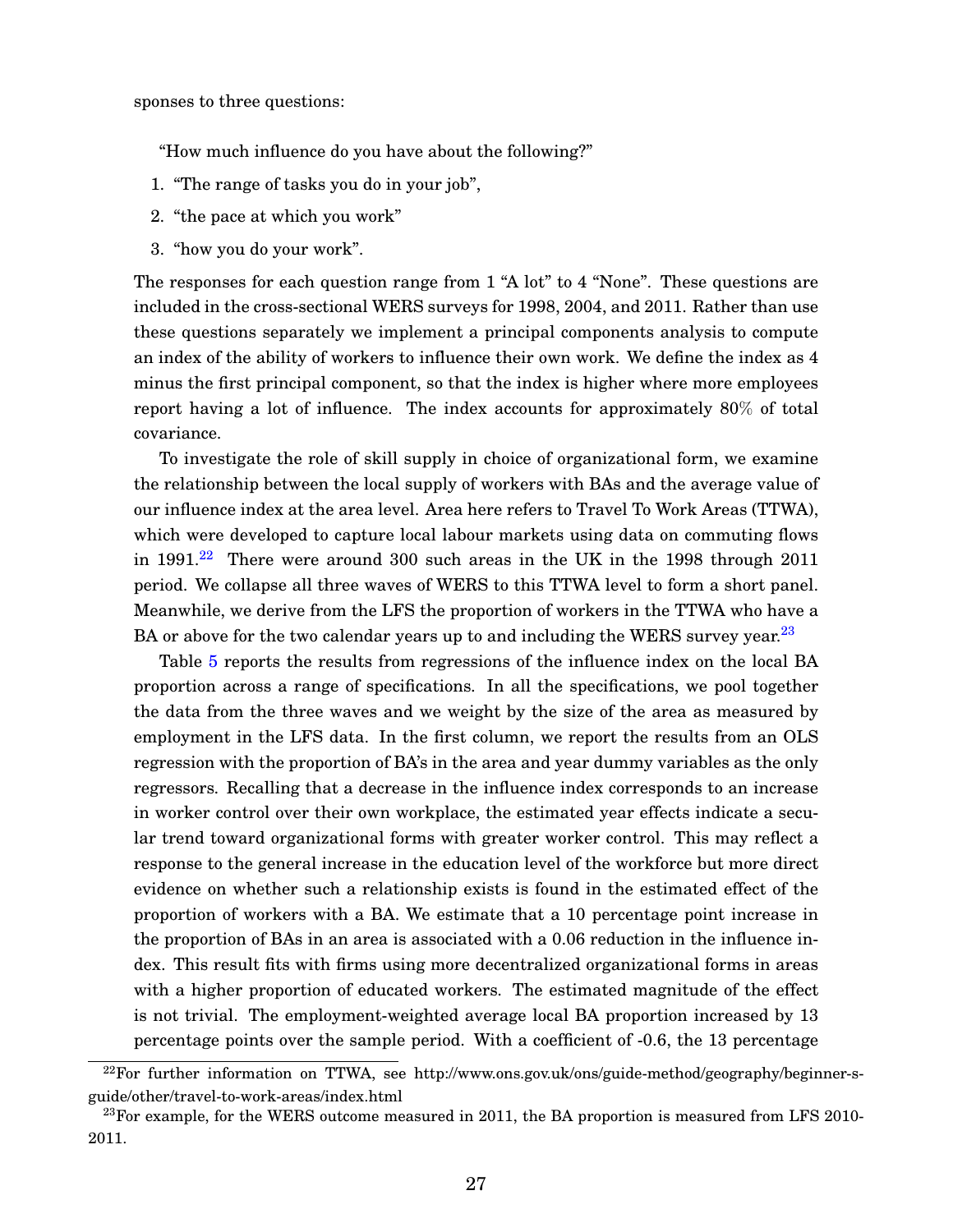point increase translates into a 0.08 reduction of the index, which is about a third of the standard deviation in 1998.

In the next set of columns, we check the robustness of this result across a series of specifications. In the second column, we introduce controls for the proportion of workers by industry, by workplace size, and by the size of the organization. $^{24}$  $^{24}$  $^{24}$  Notably, the size and significance of the proportion BA coefficient remains very similar to what was observed in column 1. This implies that the association between the level of education of the population and the organizational form happens within industries (as one would expect with a General Purpose Technology) rather than through shifts in the industrial structure. In column 3, we repeat the specification including the same controls but drop the observations from London out of concern that these could be driving our results. Again, the size and significance of the estimate is unchanged.

Whether the estimated association between proportion BA and the average influence index value in these regressions represents a causal effect of the level of education is unclear. More educated workers may migrate to areas where firms have more decentralized organizational structures, implying a reverse causality. Alternatively, there could be a third unobserved factor prevalent in some areas that both increases the attractiveness of using a decentralized form and is attractive to more educated workers. We find it difficult to determine what form such a factor would take given that we are already controlling for industrial structure and firm size. In addition, the fact that our results hold up when we drop London (which is a strong candidate as a place where more educated workers migrate to with the aim of working for the most up-to-date firms) is weak evidence against the first endogeneity channel. Nonetheless, we are concerned that there is remaining endogeneity, which we address in two main ways. The first potential response is to take advantage of the panel nature of the data to introduce area specific fixed effects. These would control for persistent features of a location that might affect both its education level and the technology choice of firms residing in the area. However, when we estimate a version of our regression in first differences, the sign on the proportion BA variable continues to be negative but both it and the other included controls have very large standard errors. There does not appear to be enough withinarea over-time variation to identify the effects we are trying to investigate. In place of a fixed effect estimator, we implement a pooled OLS specification in which we include the proportion of workers in an area who had a BA in 1995/6. One can interpret this variable as a parameterization of location fixed effects that uses only the part of the fixed effect that is correlated with the historic education composition. This allows us to control for persistent factors that have been directly related to education. We present the results from the specification including start of sample education composition in column 4. The start of sample BA proportion, itself, enters with a small effect that is

<span id="page-28-0"></span> $^{24}$ More specifically, industry is measured by the first digit of Standard Industrial Classification 1992; we have 5 categories of workplace size:  $(25,25-49,50-249,250-999,1000)$ . Whereas workplace size refers to the number of employees at the specific site, the organization may have multiple sites and hence many more employees. We have 5 categories of organization size: ¡50,50-249,250-999,1000-9999,10000+.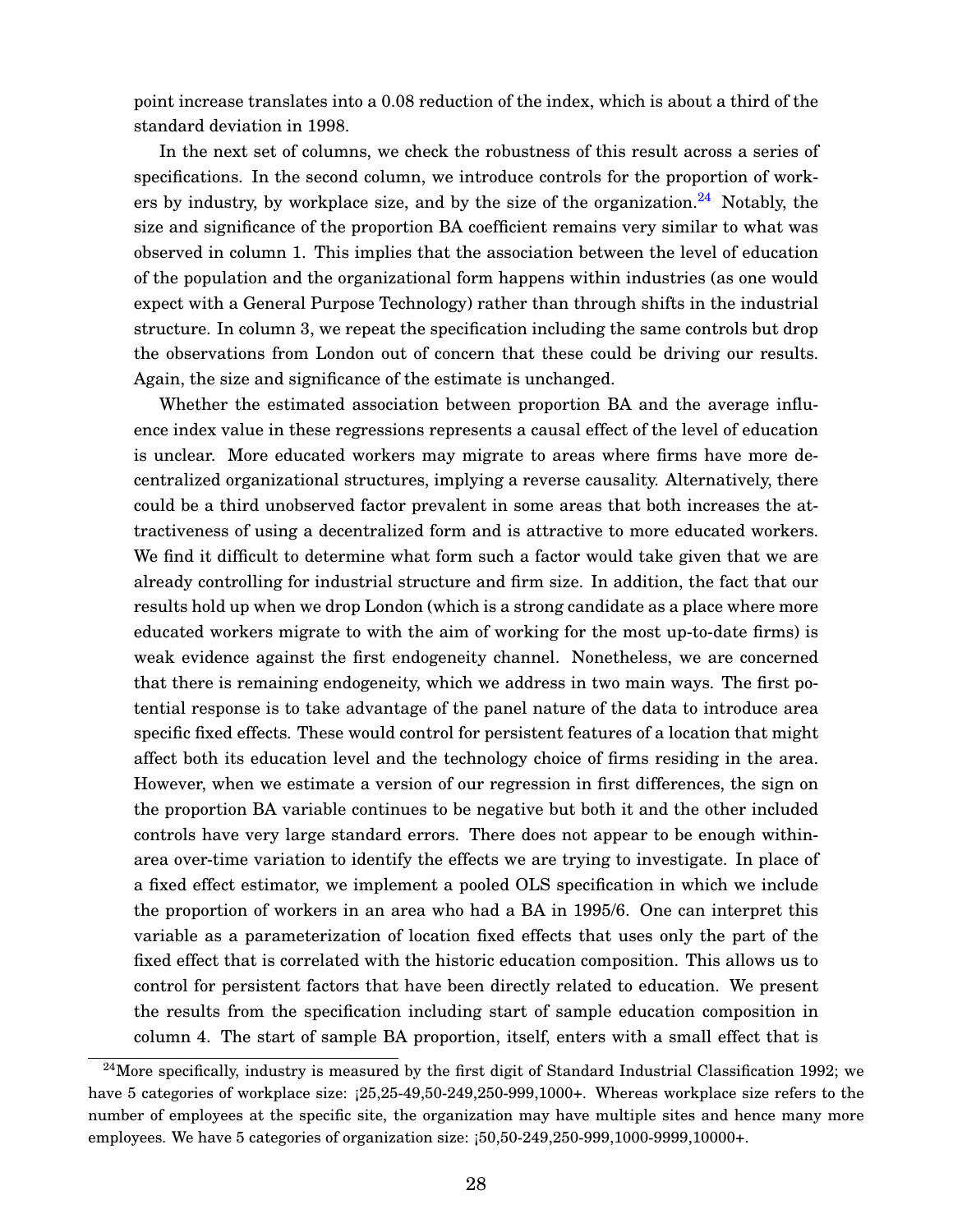much smaller than its standard error. The effect of the current BA proportion continues to have the same size and significance, suggesting that concerns about endogeneity related to historic patterns of education are not warranted.

Our other approach to potential endogeneity problems is to implement an instrumental variables (IV) estimator. In particular, we make use of variation across areas that relates to the expansion of education. Thus, one possible instrument is the change in the proportion of workers with a BA between the cohort of workers born in 1965-69 and those born in 1975-79 - the cohorts defining the largest increase in higher education. This instrument would be valid to the extent those increases arose from exogenous differences in the expansion of the higher education system. However, since we see workers at older ages, the instrument might still reflect differential mobility of high education workers across cohorts - potentially in response to the location of firms with more decentralized organizational structures. In response to this, we use as instruments the proportion of the population born in the years 1970-74 and the proportion born between 1975 and 1979, measured in 1995-96. $25$  The underlying idea is that the proportion of the population with a university degree expanded substantially for the 1970s cohorts. As a result, areas with a high concentration of people of university age at the time of the expansion in the higher education system would be predicted to have a more educated population later to the extent that people have some tendency to stay where they grew up. The requirement that this instrument is valid is that parents in the previous generation did not have a tendency to have more children in areas which would later turn out to have more decentralized organizational structures. We believe that it is likely that this requirement was met. Moreover, the first stage for this instrument is strong: the F-stat for the joint significance of the two IVs is 17.9. We also report a specification in which we use these demographic variables along with the change in the proportion BA between the 1965-69 and 1970-74 cohorts and between the 1970-74 and 1975-79 cohorts as instruments.Together, these four IVs are highly significant in the first stage, having an F-stat of 63.1.

Column 5 of the table contains the results from using the demographic variables alone as instruments. The proportion BA effect remains negative and highly statistically significant. In size, it is approximately double that obtained using OLS, implying that the 13 percentage point increase in the percentage of workers with a BA resulted in a two/thirds of a standard deviation increase in the personal influence index. The result is very much the same in column 6 where we use both demographics and the change in the proportion with a BA as instruments.<sup>[26](#page-29-1)</sup> The fact that the effect estimated by IV is larger than the OLS estimate suggests that we may be estimating a local average treatment effect where there is heterogeneity in area responsiveness in terms of organizational structure to education. This could fit with the idea that the decentralized structure has the quality of a new General Purpose Technology. Firms in areas

<span id="page-29-1"></span><span id="page-29-0"></span> $25$ The denominator for the proportions is the population born between 1940 and 1979.

<sup>&</sup>lt;sup>26</sup>These results are robust to excluding London and to how we weight the data (including not weighting it at all).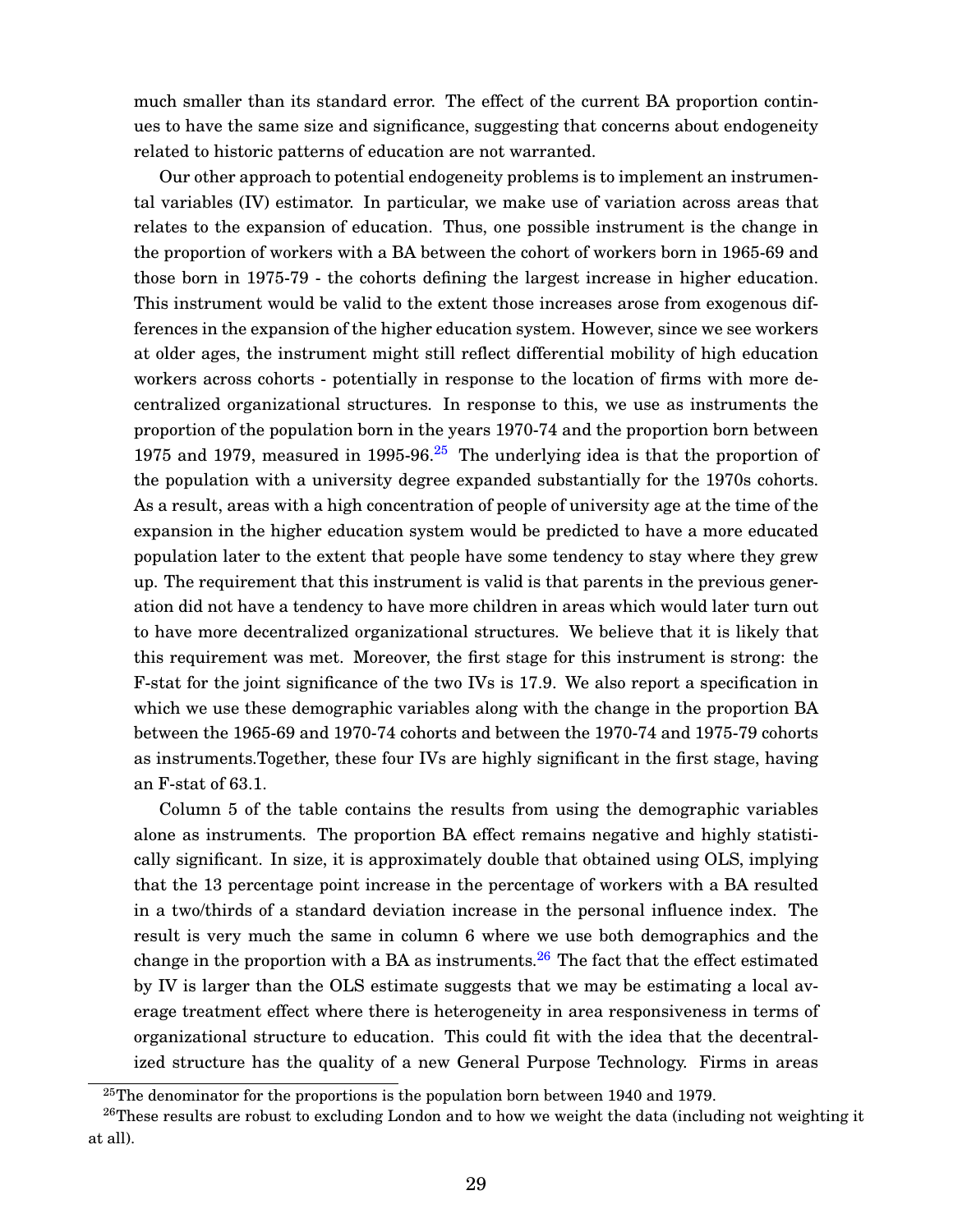with historically high levels of education may have had little impetus to shift to the new organizational structure since the general increase in education would have had little impact on them. In contrast, firms in the areas where levels of education increased the most may have faced more incentives to make the organizational shift. Thus, the results reflect the interaction of a relatively newly available organizational structure with a recent increase in education. But regardless of the explanation for the relative sizes of effects from different estimators, the overall message is clear. An increase in the proportion of workers with a BA causes an increase in the extent to which workers feel they control their own work. This fits with results in [Caroli and Van Reenen](#page-34-3) [\[2001\]](#page-34-3) where they use UK and French data to show that a relative shortage of educated workers in a local labour market, as reflected in a higher education wage differential, implies that the firms in that market are less likely to implement organizational change. We view these results and ours as corroborating evidence for our model in which the large increase in the education level of new cohorts born after the mid-1960s generated a shift in organizational structure toward a more decentralized structure in which workers had more control over their own tasks. As we have seen, in such a model, the technological shift can be accomplished without a change in the wage differential between more and less educated workers.

Finally, the increasing education level should have a positive effect on aggregate labour productivity. Figure [17](#page-52-0) shows real output per hour in the UK and the US. There is some evidence of output per hour growing slightly faster in the UK than in the US in the early 90s but for the decade directly prior to the 2008 recession productivity growth was quite similar in the two countries. This may seem puzzling at first glance, but a simple decomposition suggests that even the large UK changes in education would not directly generate large growth in productivity. Estimates from the Office for National Statistics, for example, indicate that changes to labour composition made a small positive contribution to labour productivity growth from the 70s to  $2000s^{27}$  $2000s^{27}$  $2000s^{27}$ , and both capital input and TFP growth are more important quantitatively. Of course, labour composition in such a decomposition exercise cannot capture spill-over effects of highly-educated workers on the productivity of other workers or on the economy in general. Since the 2008 Recession, real output per hour has fallen significantly and remained exceptionally low in the UK, both relative to previous recessions in the UK and relative to the US (figure [17\)](#page-52-0). This has been attributed to many factors in the literature and is beyond the scope of this paper. $^{28}$  $^{28}$  $^{28}$ 

<span id="page-30-1"></span><span id="page-30-0"></span> $27$ see Figure [18.](#page-52-1) The ONS takes into account gender, age, education and industry in labour composition.

 $^{28}$ Explanations include low wages caused by relatively high labour supply in the UK [\[Blundell et al.,](#page-33-10) [2014\]](#page-33-10); low investment [\[Pessoa and van Reenen,](#page-35-12) [2013\]](#page-35-12); reduced factor reallocation across firms [\[Barnett et al.,](#page-33-11) [2014\]](#page-33-11); the omission of the production of intangible assets in GDP[\[Goodridge et al.,](#page-34-13) [2013\]](#page-34-13); and so on.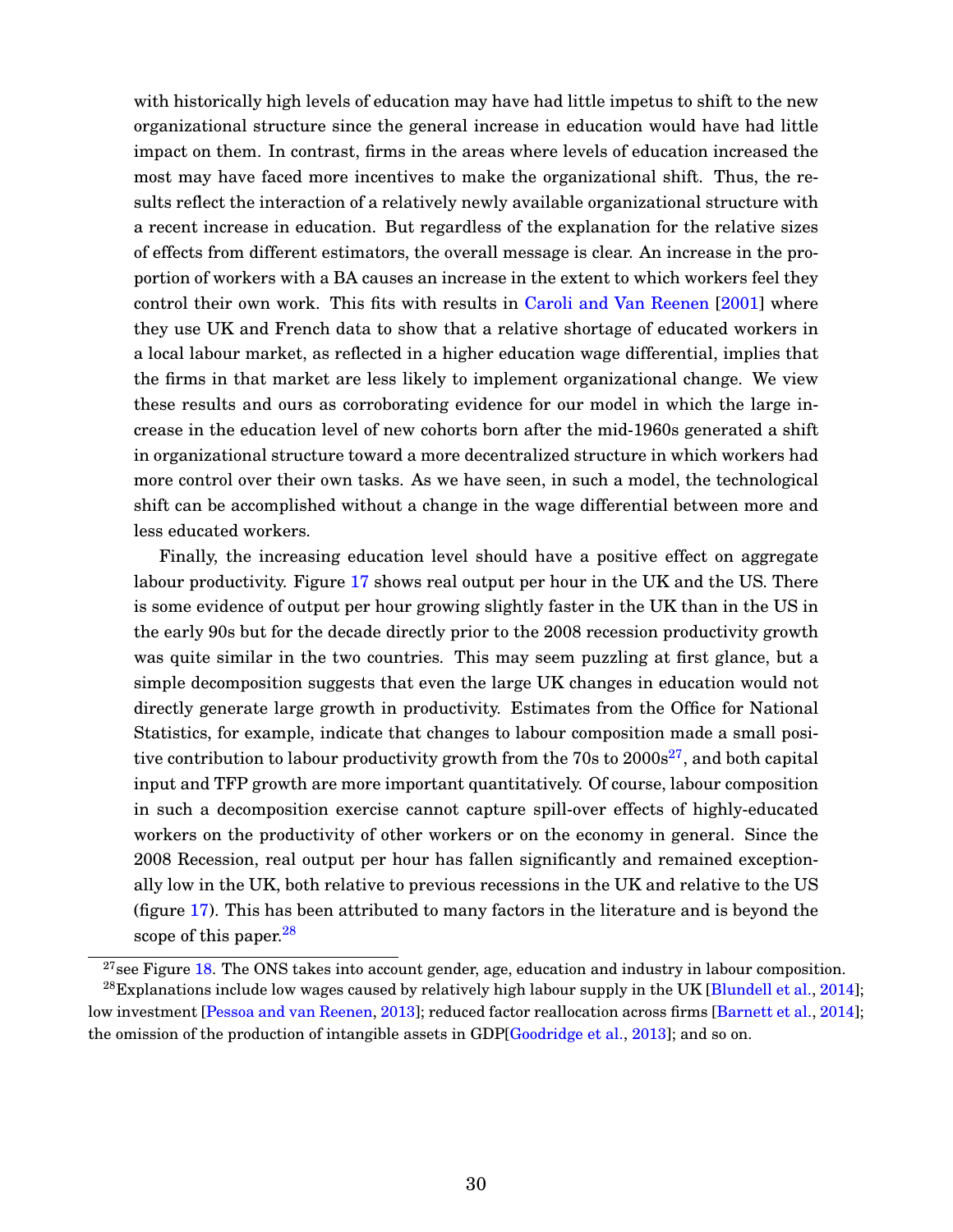### **4 Conclusion**

This paper highlights two empirical patterns: first, the UK underwent a dramatic increase in the proportion of people with a BA across successive cohorts beginning with those born in the mid-1960s; second, the age profile of the BA-to-HS wage differential was essentially unchanged across that same set of cohorts. In addition, relative employment rates also change little across cohorts, suggesting that the invariance in relative wages was not simply due to institutional rigidities that forced the reaction to the supply increase to emerge in terms of quantities.

We argue that the absence of any obvious reduction in the wage differential in response to the large shift in relative supply is puzzling when we benchmark against US wage and employment patterns. Based on US estimates of skill biased demand shifts, one would predict declines in the education wage differential of approximately 20 percent across the full set of cohorts. Instead, it declined by less than 5 percent. Moreover, the decline that did occur for the UK happened for cohorts after the ones that experienced the largest increases in education. Thus, both the size and the timing of the decline in the education differential are puzzling when viewed through the lens of the US experience in the same period.

One prominent explanation for this puzzle is that it did not happen at all - that the wage differential really did fall but that coincident changes in composition concealed that decline. We argue that this is not the case. The combination of a large relative supply shift and the lack of movement in the relative wage differential is observed even after taking account of composition changes in terms of gender, public versus private sector, immigrant status, and whether a person had an advanced degree above a BA. Of course, it is possible that the relevant composition shift was in terms of unobserved individual heterogeneity, i.e., that the average ability of university graduates declined as the proportion of people with a BA grew. This mechanism is plausible but it is important to note that to explain the puzzle, we would require that unobserved worker ability declined significantly more among high school educated workers than among those with a BA. Using a bounding exercise based on a standard version of a Roy model of education choice, we show that the wage and employment movements do not fit with such an outcome. Even in more general selection frameworks, to explain the puzzle based on unobserved composition shifts one would need the extent of relative ability shifts to vary across time and age groups in a way that exactly offsets a widely varying set of relative supply shifts. While we cannot prove this did not happen, we view it as very unlikely. Thus, we conclude that the puzzle is real: large relative supply shifts were really met with little coincident change in the education wage differential while later, after the main increase in educational attainment was over, there was a small decline in the education wage differential.

A prominent potential explanation for relative wage and employment movements in a variety of developed economies is that they reflect the interaction of relative supply movements with an exogenous skill biased technical change. We assess the relevance of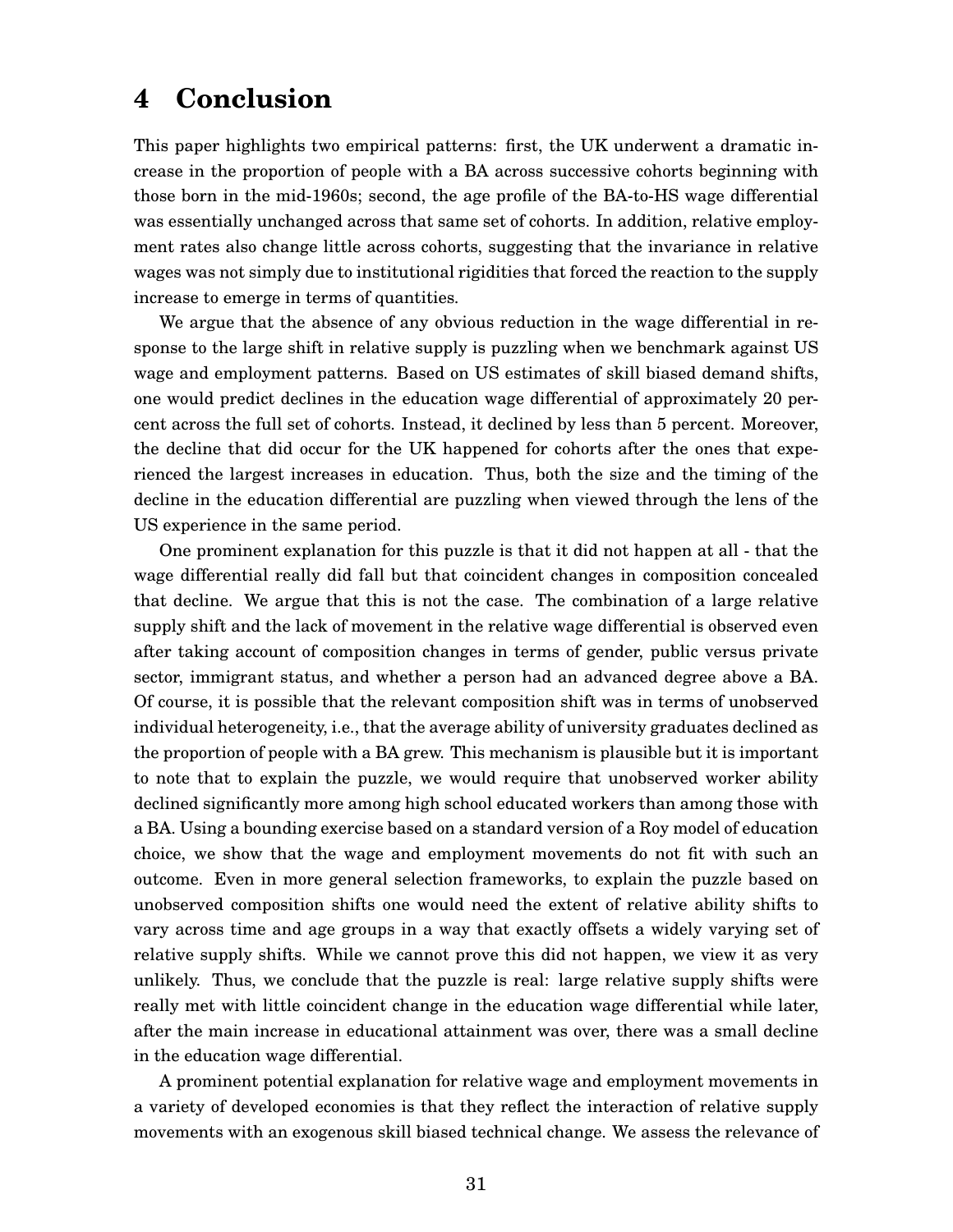that explanation by working with the framework in [Card and Lemieux](#page-34-0) [\[2001\]](#page-34-0) to compare our UK wage and employment movements to those in the US over the same period. As described earlier, we find that the different US and UK wage patterns cannot have been driven by the same exogenous technological change. As a result, one would have to explain the UK movements by the UK having its own specific technological revolution. And, similar to our discussion of unobserved ability composition, the technological change would have to have happened at widely varying rates across time to match the relative supply shifts. As a result, we view this as a deeply unsatisfying explanation.

There do exist standard models in which the relative supply shifts essentially engineer exactly offsetting demand shifts that leave relative wages unchanged. The best known such model is a Hecksher-Ohlin trade model with equal numbers of factors and goods. In the context of that model, shifts in relative factor supplies imply shifts in industrial structure toward goods with production that is intensive in the increasingly abundant factor. In addition, relative factor prices do not change. However, that model cannot explain our data patterns because we show that the relative supply shifts happen within not between industries. That is, the UK did not respond to the large increase in the education level of its workers by shifting toward education intensive goods. Instead, the change in the relative employment of high versus low educated workers happened within all industries.

The latter result implicates something along the lines of a shift in a General Purpose Technology. More explicitly, we argue for a model in which firms in any sector can choose to produce using a centralized or a decentralized organizational structure as discussed in papers such as [Caroli and Van Reenen](#page-34-3) [\[2001\]](#page-34-3) and [Bloom et al.](#page-33-0) [\[2012\]](#page-33-0). In the decentralized structure, workers need to be able to take individual initiative and control their own work - characteristics that we view as fitting more with higher educated workers. The model has a similar construction to a trade model in that the economy responds to a shift in the relative supply of more educated workers by shifting toward greater use of the decentralized organizational structure. And, as in the trade model, there is no adjustment in terms of relative wages or wage levels. We show that the UK did move toward using more managers in production in this period. Moreover, we show that areas in the UK which had more substantial increases in education levels across the cohorts we examine are also areas where workers report having more control over their own work across areas - something we see as a market of a decentralized workplace. Importantly, this pattern occurs within industries not because of shifts in the industrial structure and is robust across a range of specifications, including the use of cohort-based instruments. While we do not claim that our empirical results are definitive, we believe that they point to the UK responding to the substantial increase in education in the last 20 years through an adjustment in the organizational structure of work. Further investigation of the existence and importance of such an adjustment would be very useful.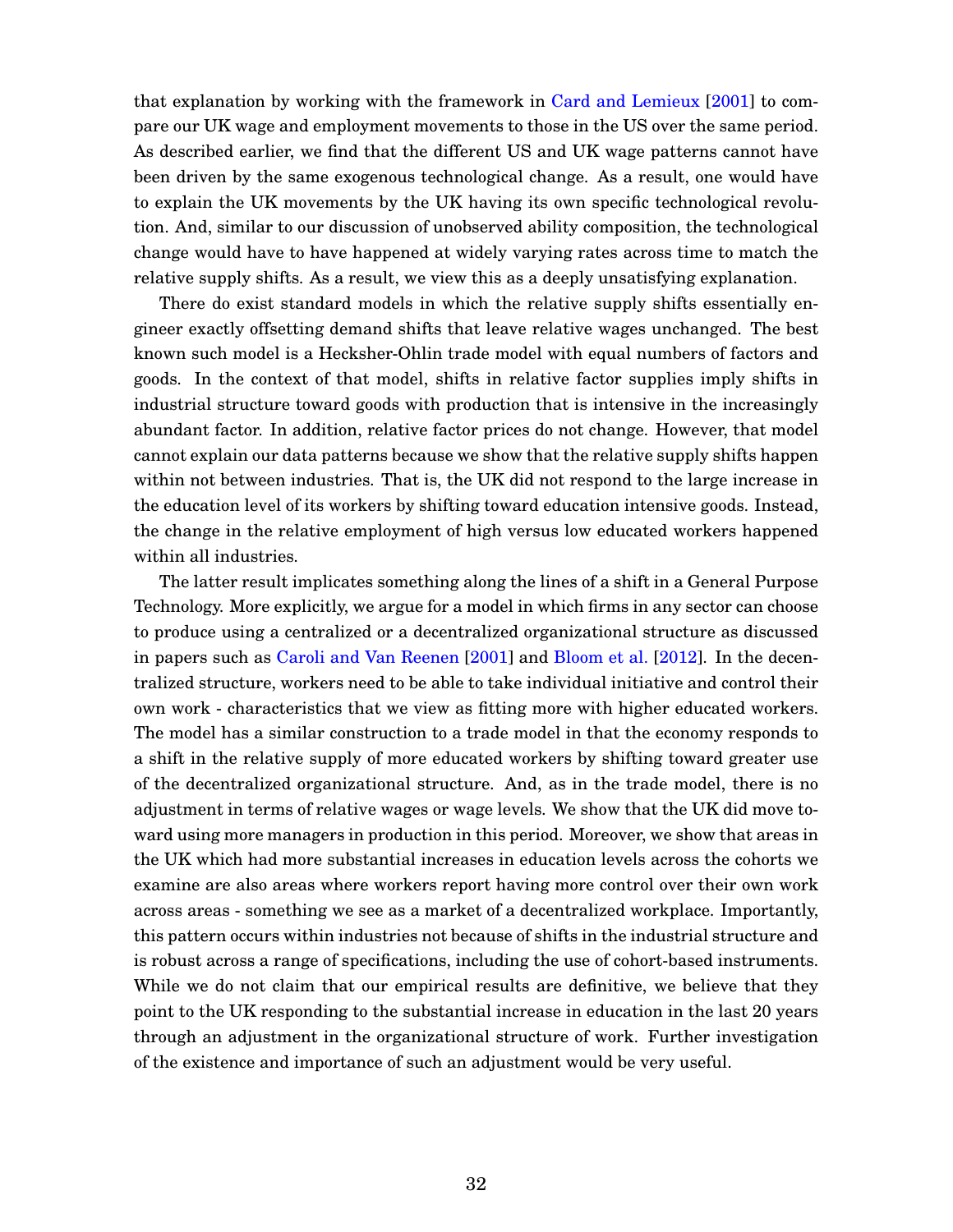## **References**

- <span id="page-33-6"></span>Daron Acemoglu and David Autor. Skills, tasks and technologies: Implications for employment and earnings. *Handbook of labor economics*, 4:1043–1171, 2011.
- <span id="page-33-3"></span>Dirk Antoncyzk, Thomas DeLeire, and Bernd Fitzenberger. Polarization and rising wage inequality: Comparing the us and germany. Technical report, ZEW, 2010.
- <span id="page-33-8"></span>David H. Autor and David Dorn. The growth of low-skill service jobs and the polarization of the us labor market. *The American Economic Review*, 103(5):1553–1597, 2013.
- <span id="page-33-11"></span>Alina Barnett, Adrian Chiu, Jeremy Franklin, and Maria Sebastia-Barriel. The productivity puzzle: a firm-level investigation into employment behaviour and resource allocation over the crisis. 2014.
- <span id="page-33-7"></span>Paul Beaudry and David A Green. Changes in us wages, 19762000: Ongoing skill bias or major technological change? *Journal of Labor Economics*, 23(3):609–648, 2005.
- <span id="page-33-1"></span>Paul Beaudry, Mark Doms, and Ethan Lewis. Endogenous skill bias in technology adoption: City-level evidence from the it revolution. Technical report, National Bureau of Economic Research, 2006.
- <span id="page-33-9"></span>Paul Beaudry, Mark Doms, and Ethan Lewis. Should the personal computer be considered a technological revolution? evidence from us metropolitan areas. *Journal of Political Economy*, 118(5):988–1036, 2010.
- <span id="page-33-2"></span>Paul Beaudry, David A Green, and Benjamin M Sand. The great reversal in the demand for skill and cognitive tasks. Technical report, National Bureau of Economic Research, 2013.
- <span id="page-33-0"></span>Nicholas Bloom, Raffaella Sadun, and John Van Reenan. Americans do it better: Us multinationals and the productivity miracle. *American Economic Review*, 102(1):167– 201, 2012.
- <span id="page-33-5"></span>Richard Blundell, Amanda Gosling, Hidehiko Ichimura, and Costas Meghir. Changes in the distribution of male and female wages accounting for employment composition using bounds. *Econometrica*, 75(2):323–363, 2007.
- <span id="page-33-10"></span>Richard Blundell, Claire Crawford, and Wenchao Jin. What can wages and employment tell us about the uk's productivity puzzle? *The Economic Journal*, 124(576):377–407, 2014.
- <span id="page-33-4"></span>Timothy F Bresnahan, Erik Brynjolfsson, and Lorin M Hitt. Information technology, workplace organization and the demand for skilled labor: Firm-level evidence. Technical report, National Bureau of Economic Research, 1999.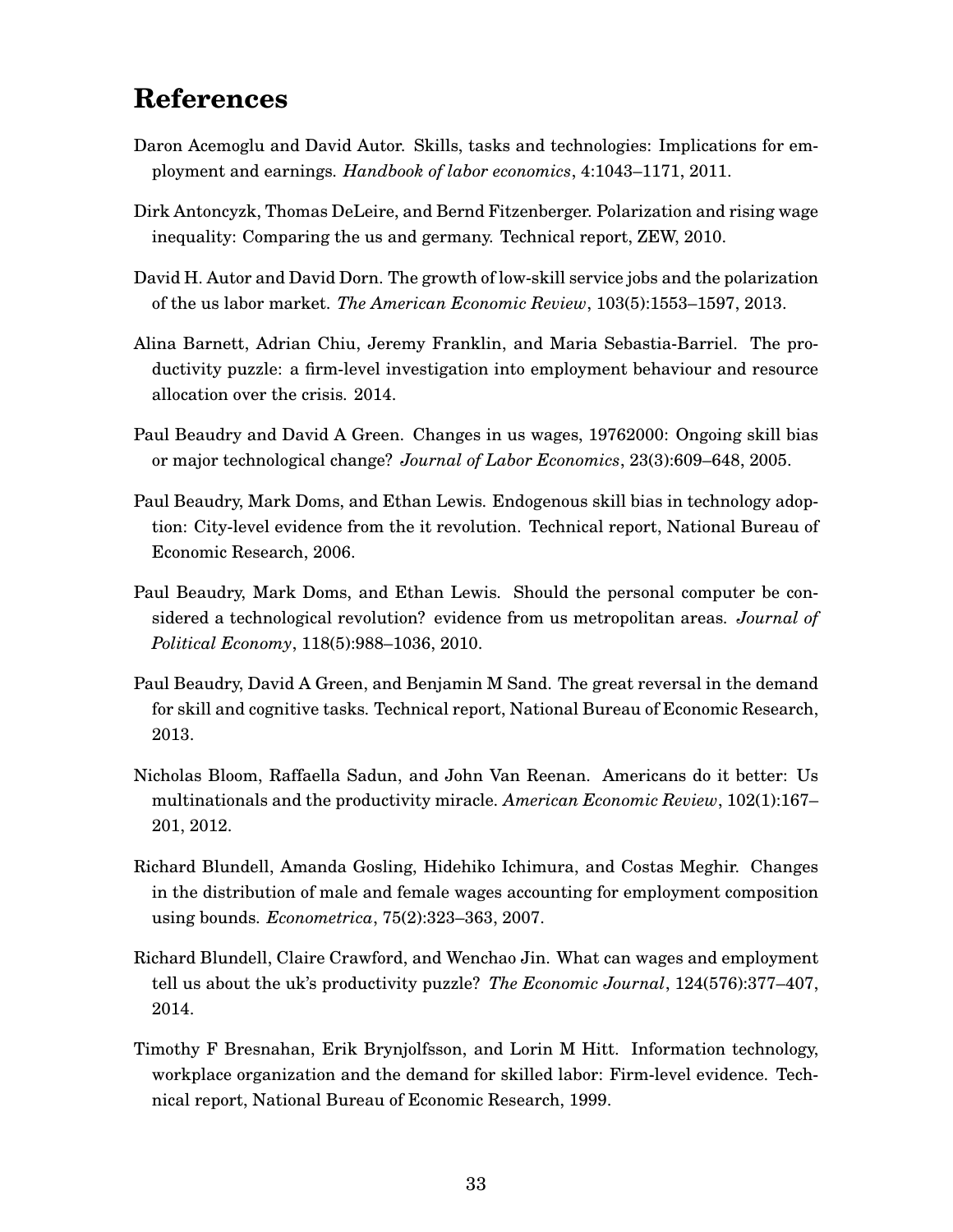- <span id="page-34-9"></span>David Card and John E DiNardo. Skill biased technological change and rising wage inequality: some problems and puzzles. Technical report, National Bureau of Economic Research, 2002.
- <span id="page-34-0"></span>David Card and Thomas Lemieux. Can falling supply explain the rising return to college for younger men? a cohort-based analysis. *The Quarterly Journal of Economics*, 116 (2):705–746, 2001.
- <span id="page-34-3"></span>Eve Caroli and John Van Reenen. Skill-biased organizational change? evidence from a panel of british and french establishments. *Quarterly journal of economics*, pages 1449–1492, 2001.
- <span id="page-34-4"></span>Vincent Carpentier. Historical statistics on the funding and development of the uk university system, 1920-2002. 2004.
- <span id="page-34-7"></span>Vincent Carpentier. Funding in higher education and economic growth in france and the united kingdom, 1921-2003. *Higher Education Management and Policy*, 18(3):1–26, 2006.
- <span id="page-34-1"></span>Uniko Chen. The impact of the expansion in post-secondary education on the university wage premium in taiwan. Technical report, University of Michigan, 2013.
- <span id="page-34-10"></span>Arnaud Chevalier, Colm Harmon, Ian Walker, and Yu Zhu. Does education raise productivity, or just reflect it?\*. *The Economic Journal*, 114(499):F499–F517, 2004.
- <span id="page-34-12"></span>Matias Cortes. Where have the middle-wage workers gone? a study of polarization using panel data. *Journal of Labor Economics*, 34:63–105, 2016.
- <span id="page-34-6"></span>Paul J Devereux and Wen Fan. Earnings returns to the british education expansion. *Economics of Education Review*, 30(6):1153–1166, 2011.
- <span id="page-34-2"></span>Christian Dustmann, Tommaso Frattini, and Ian P Preston. The effect of immigration along the distribution of wages. *The Review of Economic Studies*, 80(1):145–173, 2013.
- <span id="page-34-8"></span>Nicole Fortin. Higher-educaton policies and the college wage premium: cross-state evidence from the 1990s. *American Economic Review*, 96(4):959–987, 2006.
- <span id="page-34-13"></span>Peter Goodridge, Jonathan Haskel, and Gavin Wallis. Can intangible investment explain the uk productivity puzzle? *National Institute Economic Review*, 224(1):R48– R58, 2013.
- <span id="page-34-11"></span>Peter Gottschalk, David A. Green, and Benjamin M. Sand. Taking selection to task: Bounds on occupational task prices for the us: 1984-2013. Technical report, University of British Columbia, 2014.
- <span id="page-34-5"></span>Francis Green and Yu Zhu. Overqualification, job dissatisfaction, and increasing dispersion in the returns to graduate education. *Oxford Economic Papers*, 62(4):740–763, 2010.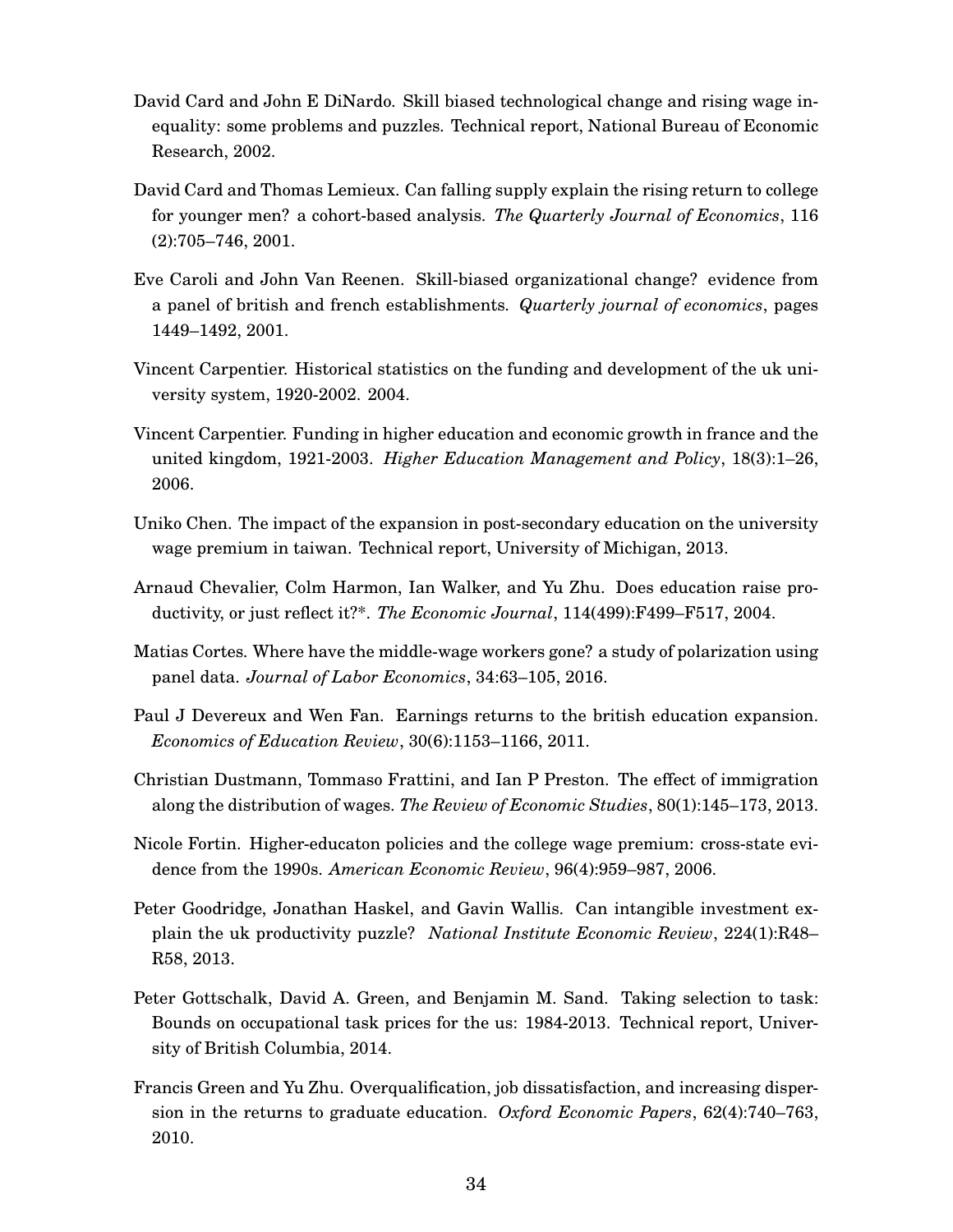- <span id="page-35-14"></span>Lawrence F Katz and Kevin M Murphy. Changes in relative wages, 1963-1987: Supply and demand factors. *The Quarterly Journal of Economics*, 107(1):35–78, 1992.
- <span id="page-35-10"></span>David S Lee. Training, wages, and sample selection: Estimating sharp bounds on treatment effects. *The Review of Economic Studies*, 76(3):1071–1102, 2009.
- <span id="page-35-13"></span>Thomas Lemieux. Increasing residual wage inequality: Composition effects, noisy data, or rising demand for skill? *The American Economic Review*, pages 461–498, 2006.
- <span id="page-35-11"></span>Ethan Lewis. Immigration, skill mix, and capital skill complementarity. *The Quarterly Journal of Economics*, 126(2):1029–1069, 2011.
- <span id="page-35-1"></span>Joanne Lindley and Stephen Machin. The postgraduate premium: Revisiting trends in social mobility and educational inequalities in britain and america. 2013.
- <span id="page-35-0"></span>Stephen Machin. The changing nature of labour demand in the new economy and skillbiased technology change. *Oxford Bulletin of Economics and Statistics*, 63(s 1):753– 776, 2001.
- <span id="page-35-4"></span>Stephen Machin and Sandra McNally. Tertiary education systems and labour markets. *Tertiary Review*, pages 1–57, 2007.
- <span id="page-35-8"></span>Stephen Machin and John Van Reenen. Technology and changes in skill structure: evidence from seven oecd countries. *Quarterly journal of economics*, pages 1215–1244, 1998.
- <span id="page-35-6"></span>Stephen Machin and Anna Vignoles. *Education Policy in the UK. CEE DP 57.* ERIC, 2006.
- <span id="page-35-9"></span>Charles F Manski. The selection problem. In *Advances in Econometrics, Sixth World Congress*, volume 1, pages 143–70, 1994.
- <span id="page-35-5"></span>Steven McIntosh. Further analysis of the returns to academic and vocational qualifications\*. *Oxford bulletin of economics and statistics*, 68(2):225–251, 2006.
- <span id="page-35-2"></span>Nigel C OLeary and Peter J Sloane. The return to a university education in great britain. *National Institute Economic Review*, 193(1):75–89, 2005.
- <span id="page-35-12"></span>Joao Paulo Pessoa and John Michael van Reenen. The uk productivity and jobs puzzle: does the answer lie in labour market flexibility? Technical report, Centre for Economic Performance, LSE, 2013.
- <span id="page-35-7"></span>Ian Walker and Yu Zhu. The college wage premium, overeducation, and the expansion of higher education in the uk. *IZA Discussion Paper*, No. 1627, 2005.
- <span id="page-35-3"></span>Ian Walker and Yu Zhu. The college wage premium and the expansion of higher education in the uk. *The Scandinavian Journal of Economics*, 110(4):695–709, 2008.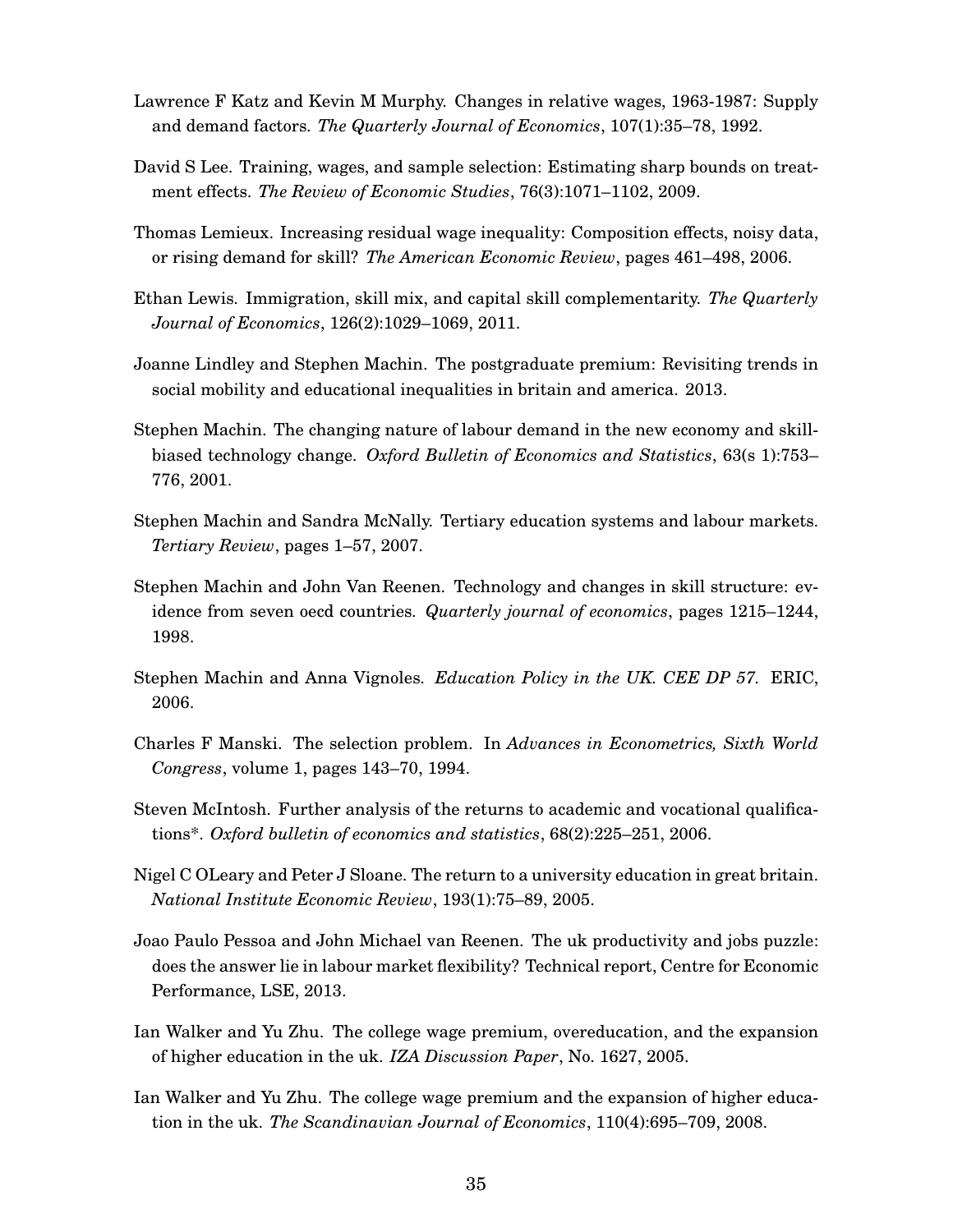## **5 Appendix (for online publication**

### **5.1 Data**

Most of the analysis in this paper is based on the demographic, education, employment, wage, and occupation variables in the UK Labour Force Survey (LFS). The LFS is a representative quarterly survey of approximately 100,000 adults that is the basis for UK labour force statistics. It is similar in nature to the US Current Population Survey (CPS) which we use as a comparison. We make use of UK LFS data running from the first quarter of 1993 to the last quarter of 2014.

Consistent definitions of education levels over time are obviously important in our investigations. The LFS asks respondents their highest level of educational qualification, with the potential categories changing over time. We take advantage of detail in the potential responses to construct six more aggregate categories that are consistent over time. For our main discussion, we then further aggregate those categories into three broader groups: a university degree level or above; secondary or some tertiary education below a university degree level; and below secondary qualifications. We draw the bottom line of secondary education as Grade C in the General Certificate of Secondary Education (GCSE), which are exams that students take at age 16, their final year of compulsory education. We consider this to be equivalent to High School graduation (HS) in the US because a substantial proportion of people have just GCSEs and the proportion of people strictly below the threshold in the UK is close to the proportion of HS drop-outs in the US.<sup>[29](#page-36-0)</sup> We restrict our samples to people between ages 16 to 59 because the education qualification question was not asked of women over age 60 before 2007 unless they were working at the time of the survey. We carry out much of our investigation in terms of cohorts defined by the calendar year of birth.

Wages are surveyed in the first and fifth quarters an individual is in the survey. We use the hourly wage derived from the weekly wage in the main job and actual weekly hours. We recode hourly wages above  $\pounds 200$  as missing. Our sample contains 30,000-60,000 wage observations per year. As we are interested in the real cost of labour to firms, we deflate wages by the GDP deflator<sup>[30](#page-36-1)</sup>. We are worried that student wages may include distortions related, for example, to co-op programmes and so drop all individuals who are part-time or full-time students in the survey week.

For comparative purposes, we look at the U.S. CPS, a large representative sample that is used in generating labour force statistics. We again use individuals aged 16 to 59 who are not full or part-time students in the survey week. The data is from the Outgoing Rotation Group samples of the CPS. Following [Lemieux](#page-35-13) [\[2006\]](#page-35-13), we do not use observations with allocated wages when calculating wage statistics. Wages and employment

<span id="page-36-0"></span> $^{29}$ For example, 10.6% of 25-34 year olds in the US are HS drop-outs in 2012. Coincidentally, the proportion of this age group in the UK who do not have qualifications equivalent to or higher than GCSE grade C is also  $10.6\%$ ; and  $19.8\%$  have qualifications equivalent to GCSE grade C and no higher qualifications.

<span id="page-36-1"></span><sup>30</sup>Source: OECD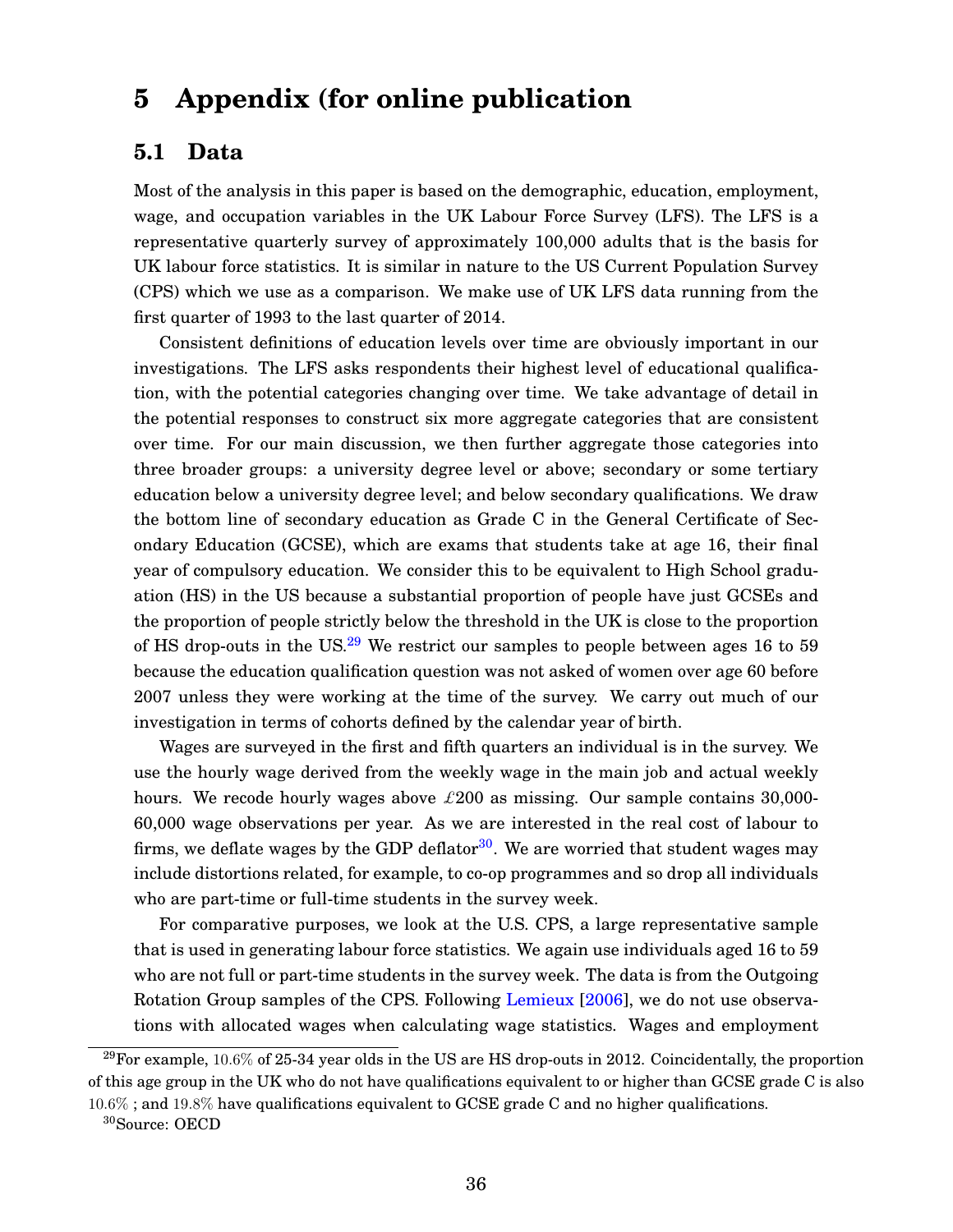status refer to the week prior to the survey week, and we only use wage and occupation data on individuals who are currently employed in the reference week. We aggregate the U.S. workers into three education groups: high school drop-outs; high school graduates (which includes workers with some or completed post-secondary education below a Bachelor's degree); and university degree holders (Bachelors and higher).

### **5.2 The Card and Lemiux exercise**

Following CL, we divide all workers into high school or university equivalents and count the number of hours worked by each. $31$  The estimation has two stages. At the first stage, we regress the log wage ratio of university to high school workers within each age category on age dummies, year dummies, and  $log(C_{it}/H_{it})$ , where  $C_{it}$  is the total hours for university educated workers in age group, j, in year t and  $H_{jt}$  is the hours for high school educated workers. This provides us with an estimate of  $\sigma_A$ , the substitution elasticity between different age groups of the same education level. Using this, we can construct estimates of the total hours of university and high school labour,  $C_t$  and  $H_t$ , that take substitution across age groups into account. At the 2nd stage, the log ratio of the wages of the two different education groups is regressed on age dummies, year (linearly),  $\log(C_t/H_t)$  and  $(\log(C_{jt}/H_{jt}) - \log(C_t/H_t))$  to get an estimate of the elasticity of substitution between the education groups,  $\sigma_E$ , and a second estimate of  $\sigma_A$ . The coefficient on the linear year variable is interpreted as an estimate of the growth rate of skill biased productivity shifts.

Table [7](#page-51-0) contains the estimates of the elasticities,  $\sigma_A$  and  $\sigma_E$ , for the US and UK separately and for various subsamples defined by gender and wage measure (weekly versus hourly). For the US, the estimated substitution elasticity between different age groups,  $\sigma_A$ , is near the top of the range of estimates reported by [Card and Lemieux](#page-34-0) [\[2001\]](#page-34-0). But the estimate of  $\sigma_E$ , the substitution elasticity between the HS and BA labour inputs varies wildly by subsample and wage measure. For the UK, the estimates of  $\sigma_A$  have the wrong sign and the  $\sigma_E$  estimates are again highly variable. The model's failure to fit even the US data for our period (1993-2012) is not totally surprising. The CL model is essentially a richer version of [Katz and Murphy](#page-35-14) [\[1992\]](#page-35-14), and [Beaudry and](#page-33-7) [Green](#page-33-7) [\[2005\]](#page-33-7) show that the Katz-Murphy model fits the US data (in the sense of having elasticity estimates of the right sign) less and less well the more recent the data that is used in the estimation. In addition, the US and UK estimates are so different that one

<span id="page-37-0"></span> $31$ See [Card and Lemieux](#page-34-0) [\[2001\]](#page-34-0) for details. Essentially, workers who are exactly high school graduates contribute their reported number of hours to the high school category count and workers whose highest degree is a BA contribute their reported hours to the university category. Hours for high-school drop-outs are counted as a fraction of a high school graduate hour, with the fraction being determined by their relative wages. The hours for workers with a graduate degree are counted as more than one hour of a BA worker, with the relative wages again determining the ratio. The hours of workers with post-secondary degrees less than a BA are divided between the two categories according to relative wages. The wages used are for workers with exactly a high school graduation as their highest level of education and for workers with exactly a BA.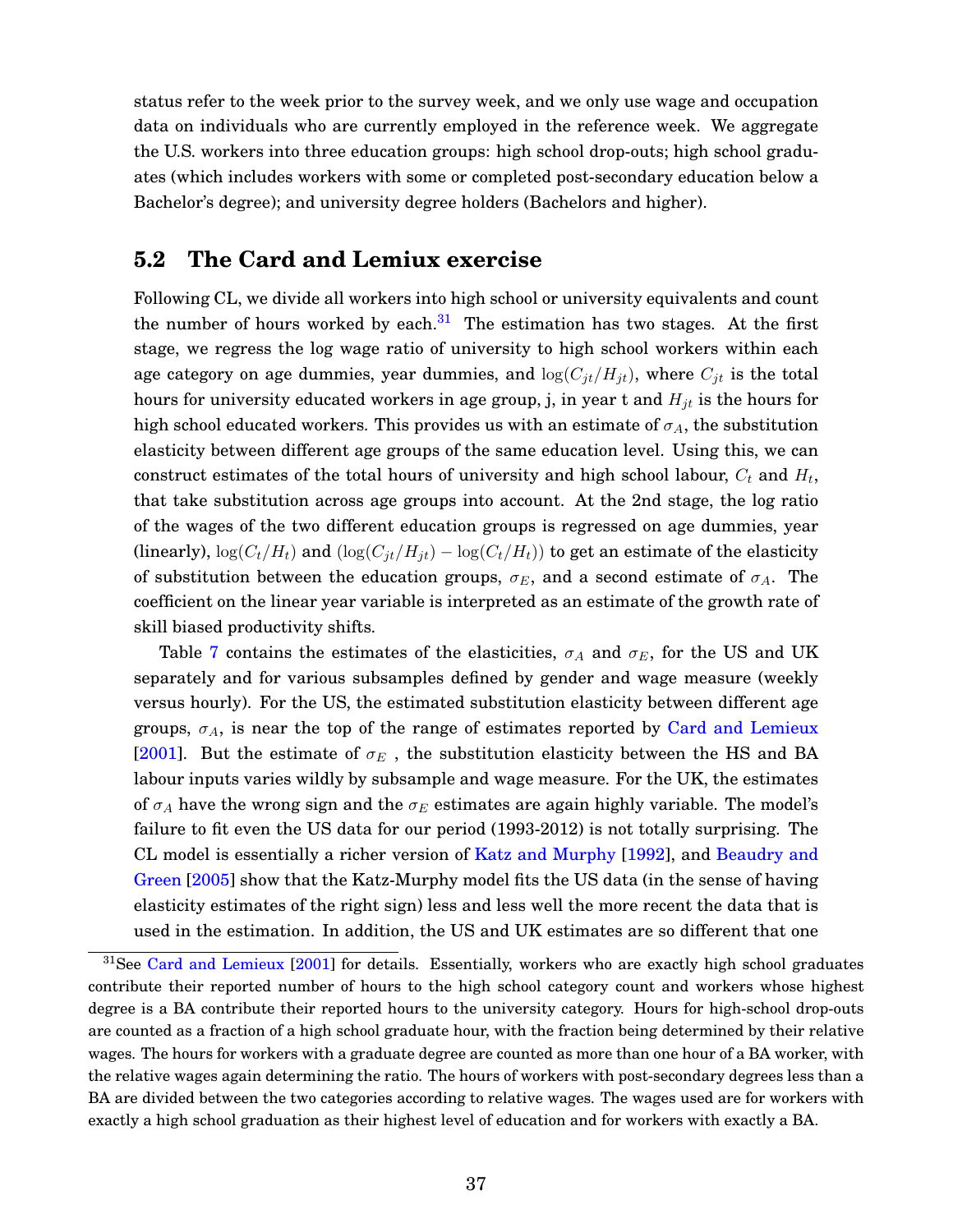can soundly reject the hypothesis that the data in the two countries are being generated from a common model of this form.

### **5.3 Model of endogenous technological change**

As outlined in the paper, there are two production technologies: Centralized and Decentralized, and two tasks: Managerial and Labouring. Each task is produced by a combination of skilled and unskilled workers.

$$
Y_{C_t} = M_{C_t}^{\alpha} L_{C_t}^{1-\alpha} \tag{12}
$$

$$
Y_{Dt} = M_{Dt}^{\beta} L_{Dt}^{1-\beta} \tag{13}
$$

$$
M_j = [aS_{Mj}^{\sigma} + (1 - a)U_{Mj}^{\sigma}]^{1/\sigma} \quad , j = C, D \tag{14}
$$

$$
L_j = [bS_{Lj}^{\rho} + (1 - b)U_{Lj}^{\rho}]^{1/\rho} \quad , j = C, D \tag{15}
$$

Within skill groups, workers of different ages supply different quantities of effective labour and so there are only two effective wages:  $w^S$  for one unit of skilled labour and  $w^U$  for one unit of unskilled labour.

First, we will provide an alternative demonstration (in addition to the heuristic one given in footnote 19) that when both sectors  $j \in \{C, D\}$  are in business, the equilibrium wage ratio  $w^S/w^U$  is determined by the parameters and is independent of the aggregate skill supply  $S/U$ .

For sector C, normalize the price of output to 1, then the FOCs are:

$$
w^{S} = \alpha \left(\frac{M_{C}}{L_{C}}\right)^{\alpha - 1} \left[aS_{MC}^{\sigma} + (1 - a)U_{MC}^{\sigma}\right]^{\frac{1}{\sigma} - 1} aS_{MC}^{\sigma - 1}
$$
\n(16)

$$
= (1 - \alpha) \left(\frac{M_C}{L_C}\right)^{\alpha} \left[ bS_{LC}^{\rho} + (1 - b)U_{LC}^{\rho} \right]^{\frac{1}{\rho} - 1} bS_{LC}^{\rho - 1}
$$
\n(17)

$$
w^{U} = \alpha \left(\frac{M_C}{L_C}\right)^{\alpha - 1} \left[aS_{MC}^{\sigma} + (1 - a)U_{MC}^{\sigma}\right]^{\frac{1}{\sigma} - 1} (1 - a)U_{MC}^{\sigma - 1}
$$
(18)

$$
= (1 - \alpha) \left(\frac{M_C}{L_C}\right)^{\alpha} \left[ bS_{LC}^{\rho} + (1 - b)U_{LC}^{\rho} \right]^{\frac{1}{\rho} - 1} (1 - b)U_{LC}^{\rho - 1}
$$
\n(19)

The ratios of the F.O.Cs  $\Rightarrow$ 

$$
\frac{w^S}{w^U} = \frac{a}{1 - a} (\frac{S_{MC}}{U_{MC}})^{\sigma - 1}
$$
\n(20)

$$
=\frac{b}{1-b}(\frac{S_{LC}}{U_{LC}})^{\rho-1}
$$
\n(21)

Denote

$$
x = \left(\frac{(1-a)w^S}{aw^U}\right)^{\frac{1}{\sigma - 1}},\tag{22}
$$

$$
y = \left(\frac{(1-b)w^S}{bw^U}\right)^{\frac{1}{\rho-1}}
$$
 (23)

We have  $\frac{S_{MC}}{U_{MC}} = x, \frac{S_{LC}}{U_{LC}} = y$ .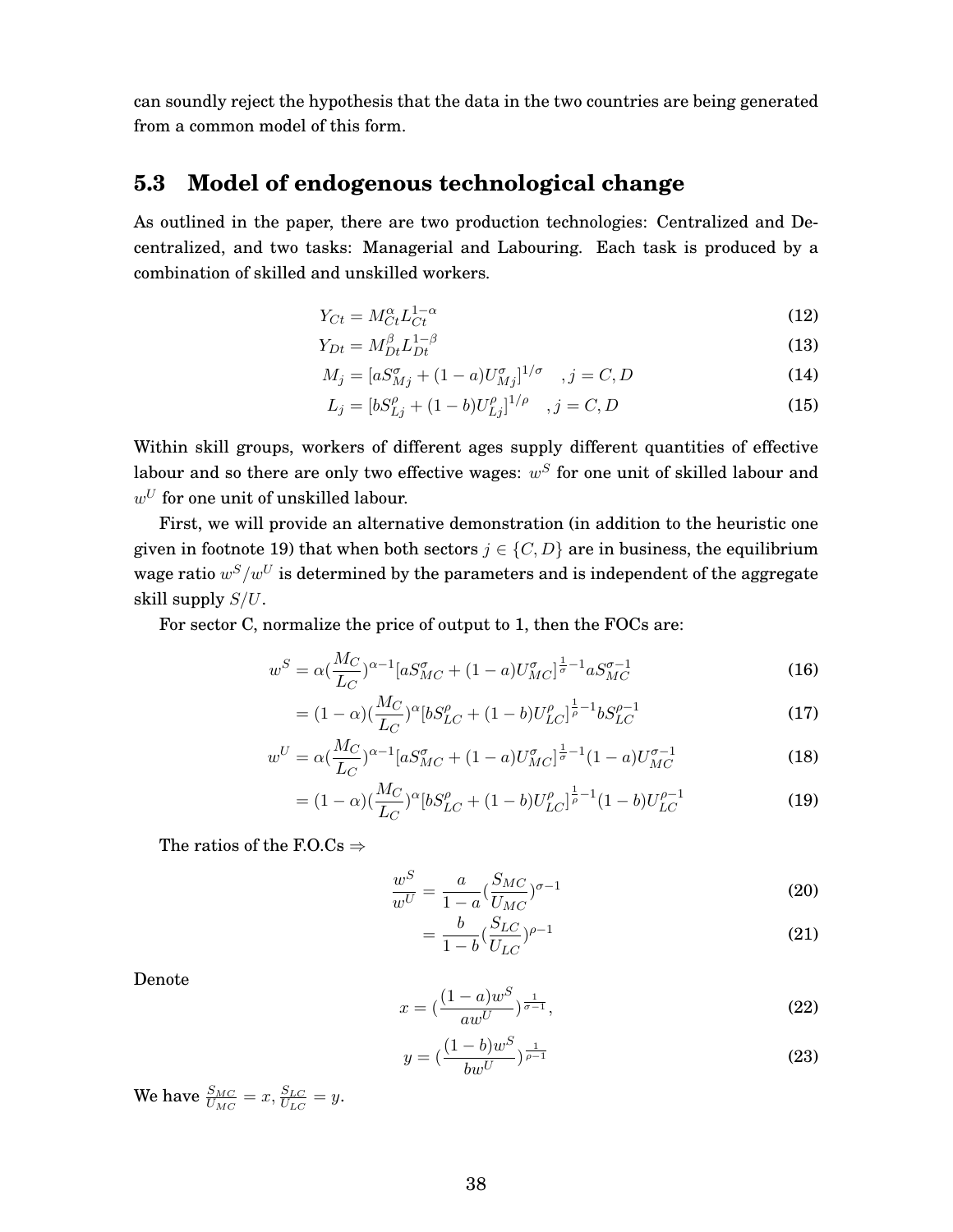Substitute back to the first two FOCs,

<span id="page-39-3"></span>
$$
w^{S} = \alpha \left(\frac{M_{C}}{L_{C}}\right)^{\alpha - 1} [a + (1 - a)x^{-\sigma}]^{\frac{1}{\sigma} - 1} a \tag{24}
$$

<span id="page-39-2"></span><span id="page-39-0"></span>
$$
w^{S} = (1 - \alpha) \left(\frac{M_C}{L_C}\right)^{\alpha} \left[b + (1 - b)y^{-\rho}\right]^{\frac{1}{\rho} - 1} b \tag{25}
$$

We can cancel out  $M_c/L_c$  to get an expression for  $w^S$  in terms of  $(\alpha, a, b, \sigma, \rho, \frac{w^S}{w^U})$ :

$$
w^{S} = \alpha^{\alpha} (1 - \alpha)^{1 - \alpha} [a + (1 - a)x^{-\sigma}]^{\frac{(1 - \sigma)\alpha}{\sigma}} a^{\alpha} [b + (1 - b)y^{-\rho}]^{\frac{(1 - \rho)(1 - \alpha)}{\rho}} b^{1 - \alpha}
$$
  
=  $\alpha^{\alpha} (1 - \alpha)^{1 - \alpha} [a + (1 - a)x^{-\sigma}]^{\frac{(1 - \sigma)\alpha}{\sigma}} (a^{\frac{\sigma}{1 - \sigma}})^{\frac{(1 - \sigma)\alpha}{\sigma}} [b + (1 - b)y^{-\rho}]^{\frac{(1 - \rho)(1 - \alpha)}{\rho}} (b^{\frac{\rho}{1 - \rho}})^{\frac{(1 - \rho)(1 - \alpha)}{\rho}}=  $\alpha^{\alpha} (1 - \alpha)^{1 - \alpha} [a^{\frac{1}{1 - \sigma}} + (1 - a)^{\frac{1}{1 - \sigma}} (\frac{w^{S}}{w^{U}})^{\frac{\sigma}{1 - \sigma}}]^{\frac{(1 - \sigma)\alpha}{\sigma}} [b^{\frac{1}{1 - \rho}} + (1 - b)^{\frac{1}{1 - \rho}} (\frac{w^{S}}{w^{U}})^{\frac{\rho}{1 - \rho}}]^{\frac{(1 - \rho)(1 - \alpha)}{\rho}} (26)$$ 

Given we had normalized the output price to  $1, (26)$  $1, (26)$  is actually the ratio of skilled wage to the output price in the Centralized sector, written as a function of  $(\alpha, a, b, \sigma, \rho, \frac{w^S}{w^U}).$ 

Similarly, if the Decentralized sector is in operation, we can write the ratio of skilled wage to the output price in the Decentralized sector as a function of  $(\beta, a, b, \sigma, \rho, \frac{w^S}{w^U}).$ 

<span id="page-39-1"></span>
$$
\frac{w^S}{P_D} = \beta^{\beta} (1-\beta)^{1-\beta} [a^{\frac{1}{1-\sigma}} + (1-a)^{\frac{1}{1-\sigma}} (\frac{w^S}{w^U})^{\frac{\sigma}{1-\sigma}}]^{\frac{(1-\sigma)\beta}{\sigma}} [b^{\frac{1}{1-\rho}} + (1-b)^{\frac{1}{1-\rho}} (\frac{w^S}{w^U})^{\frac{\rho}{1-\rho}}]^{\frac{(1-\rho)(1-\beta)}{\rho}} (27)
$$

Both technologies are in business when their output prices are the same, that is,  $P_D = 1$ . Then equating [\(26\)](#page-39-0) and [\(27\)](#page-39-1)

$$
\alpha^{\alpha}(1-\alpha)^{1-\alpha} = \beta^{\beta}(1-\beta)^{1-\beta}\left[a^{\frac{1}{1-\sigma}}+(1-a)^{\frac{1}{1-\sigma}}\left(\frac{w^S}{w^U}\right)^{\frac{\sigma}{1-\sigma}}\right]^{\frac{(1-\sigma)(\beta-\alpha)}{\sigma}}\left[b^{\frac{1}{1-\rho}}+(1-b)^{\frac{1}{1-\rho}}\left(\frac{w^S}{w^U}\right)^{\frac{\rho}{1-\rho}}\right]^{\frac{(1-\rho)(\alpha-\beta)}{\rho}}(28)
$$

This implicitly defines the equilibrium skill wage ratio  $\frac{w^S}{w^U}$  as a function of parameters  $(\alpha, \beta, a, b, \sigma, \rho)$ . Note that this equation does not contain the aggregate labour supplies S or U.

We can consider the right-hand-side of [\(26\)](#page-39-0) and [\(27\)](#page-39-1) as two curves of  $\frac{w^S}{w^U}.$  Suppose the parameters are such that the two curves cross just once and that after the intersection the curve represented by [\(27\)](#page-39-1) lies above the other. This means when the wage ratio exceeds the equilibrium ratio, the Decentralized technology will yield a lower output price and the centralized technology will not be in use. The reverse is true when the wage ratio is below the equilibrium.

So far we have shown there is an equilibrium wage ratio  $\frac{w^S}{w^U}$  under which both the Centralized and Decentralized technologies are in use. Now we work out the range of aggregate relative skill supply  $S/U$  that is compatible with that equilibrium wage ratio.

Divide [\(25\)](#page-39-2) by [\(24\)](#page-39-3)  $\Rightarrow$ 

<span id="page-39-4"></span>
$$
\alpha[a + (1 - a)x^{-\sigma}]^{\frac{1}{\sigma} - 1}a = (1 - \alpha)\frac{M_C}{L_C}[b + (1 - b)y^{-\rho}]^{\frac{1}{\rho} - 1}b
$$
\n(29)

By definition, we have

$$
M_C = S_{MC}[a + (1 - a)x^{-\sigma}]^{\frac{1}{\sigma}}
$$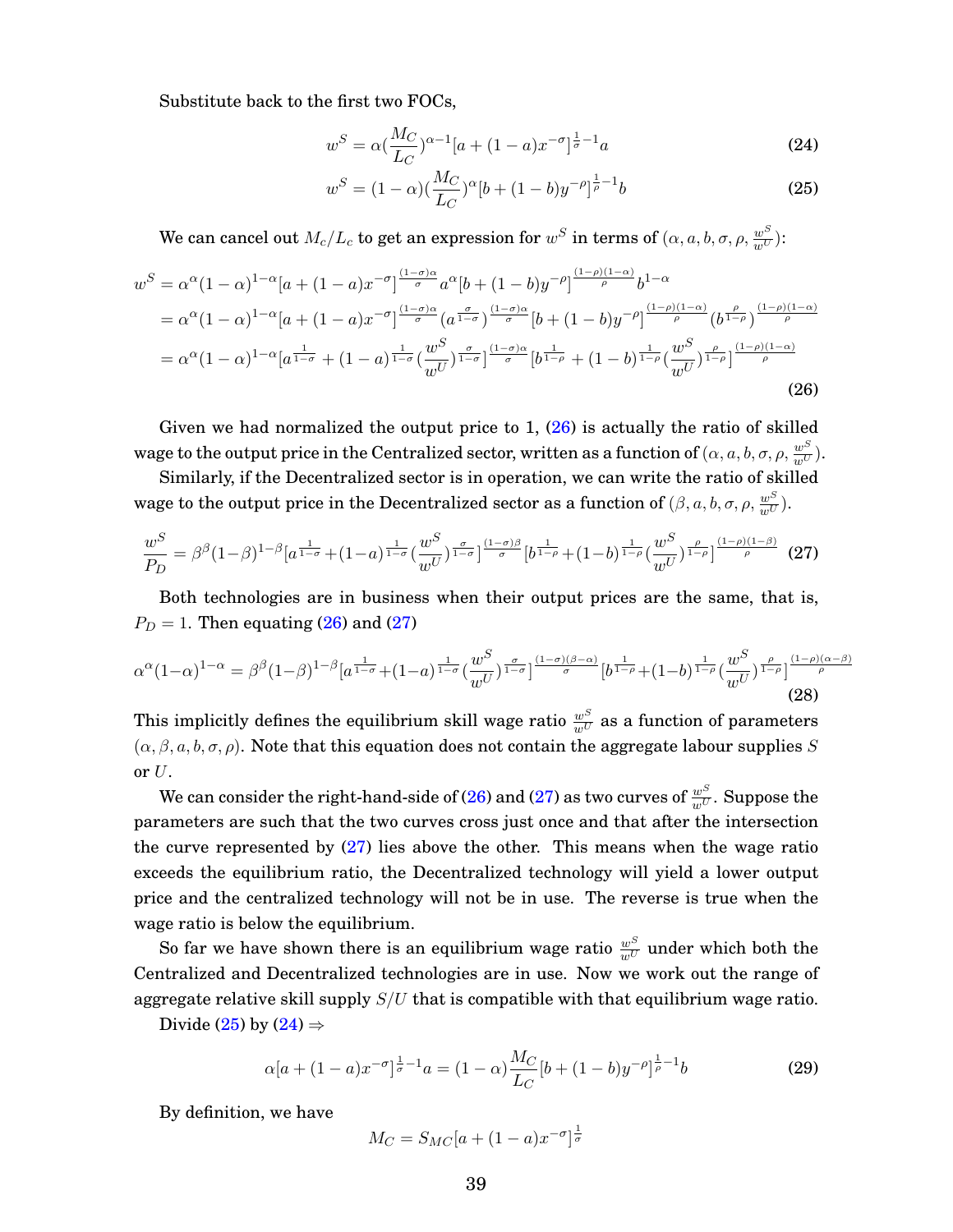$$
L_C = S_{LC} [b + (1 - b)y^{-\rho}]^{\frac{1}{\rho}}
$$

Substitute into  $(29) \Rightarrow$  $(29) \Rightarrow$ 

$$
\alpha [a + (1 - a)x^{-\sigma}]^{\frac{1}{\sigma} - 1} a = (1 - \alpha) \frac{[a + (1 - a)x^{-\sigma}]^{\frac{1}{\sigma}} S_{MC}}{[b + (1 - b)y^{-\rho}]^{\frac{1}{\rho}} S_{LC}} [b + (1 - b)y^{-\rho}]^{\frac{1}{\rho} - 1} b \tag{30}
$$

After some manipulation, we get

$$
\frac{S_{MC}}{S_{LC}} = \frac{\alpha}{1 - \alpha} \frac{a[b + (1 - b)y^{-\rho}]}{b[a + (1 - a)x^{-\sigma}]}
$$
(31)

Thus, in the Centralized sector, the four quantities of labour demand  $(S_{MC}, S_{LC}, U_{MC}, U_{LC})$ are proportional to  $(\alpha a | b + (1 - b)y^{-\rho}]xy$ ,  $(1 - \alpha)b | a + (1 - a)x^{-\sigma}]xy$ ,  $\alpha a | b + (1 - b)y^{-\rho}]y$ ,  $(1 - b)y^{-\rho}$  $\alpha$ ) $b[a + (1-a)x^{-\sigma}]x$ . The ratio of skilled to unskilled labour in sector C is

$$
\frac{S_{MC} + S_{LC}}{U_{MC} + U_{LC}} = \frac{\alpha a [b + (1 - b)y^{-\rho}]xy + (1 - \alpha)b[a + (1 - a)x^{-\sigma}]xy}{\alpha a [b + (1 - b)y^{-\rho}]y + (1 - \alpha)b[a + (1 - a)x^{-\sigma}]x}
$$
(32)

Symmetrically, the ratio of skilled to unskilled labour in the Decentralized sector is

<span id="page-40-0"></span>
$$
\frac{S_{MD} + S_{LD}}{U_{MD} + U_{LD}} = \frac{\beta a[b + (1 - b)y^{-\rho}]xy + (1 - \beta)b[a + (1 - a)x^{-\sigma}]xy}{\beta a[b + (1 - b)y^{-\rho}]y + (1 - \beta)b[a + (1 - a)x^{-\sigma}]x}
$$
(33)

Denote the right-hand-side of [\(33\)](#page-40-0) and (33) as  $R_C, R_D$ . And denote  $U_j = U_{Mj} + U_{Lj}, S_j =$  $S_{Mj} + S_{Lj}, j \in \{C, D\}.$ 

As long as  $R_C < \frac{S}{U} < R_D$ , the relative size of the Centralized and Decentralized sectors will adjust to:

$$
U_C = \frac{R_D - \frac{S}{U}}{R_D - R_C} U, \quad S_C = \frac{(R_D - \frac{S}{U})}{R_D - R_C} U R_C
$$

$$
U_D = \frac{\frac{S}{U} - R_C}{R_D - R_C} U, \quad S_D = \frac{(\frac{S}{U} - R_C)}{R_D - R_C} U R_D
$$

Thus, both technologies are in use when the aggregate skill ratio is within a range. Within this range, as the aggregate skill supply  $\frac{S}{U}$  increases, the emplyoment share of the decentalized sector will increase, and the skilled wage ratio  $\frac{w^S}{w^U}$  stays constant as it is determined by the parameters alone.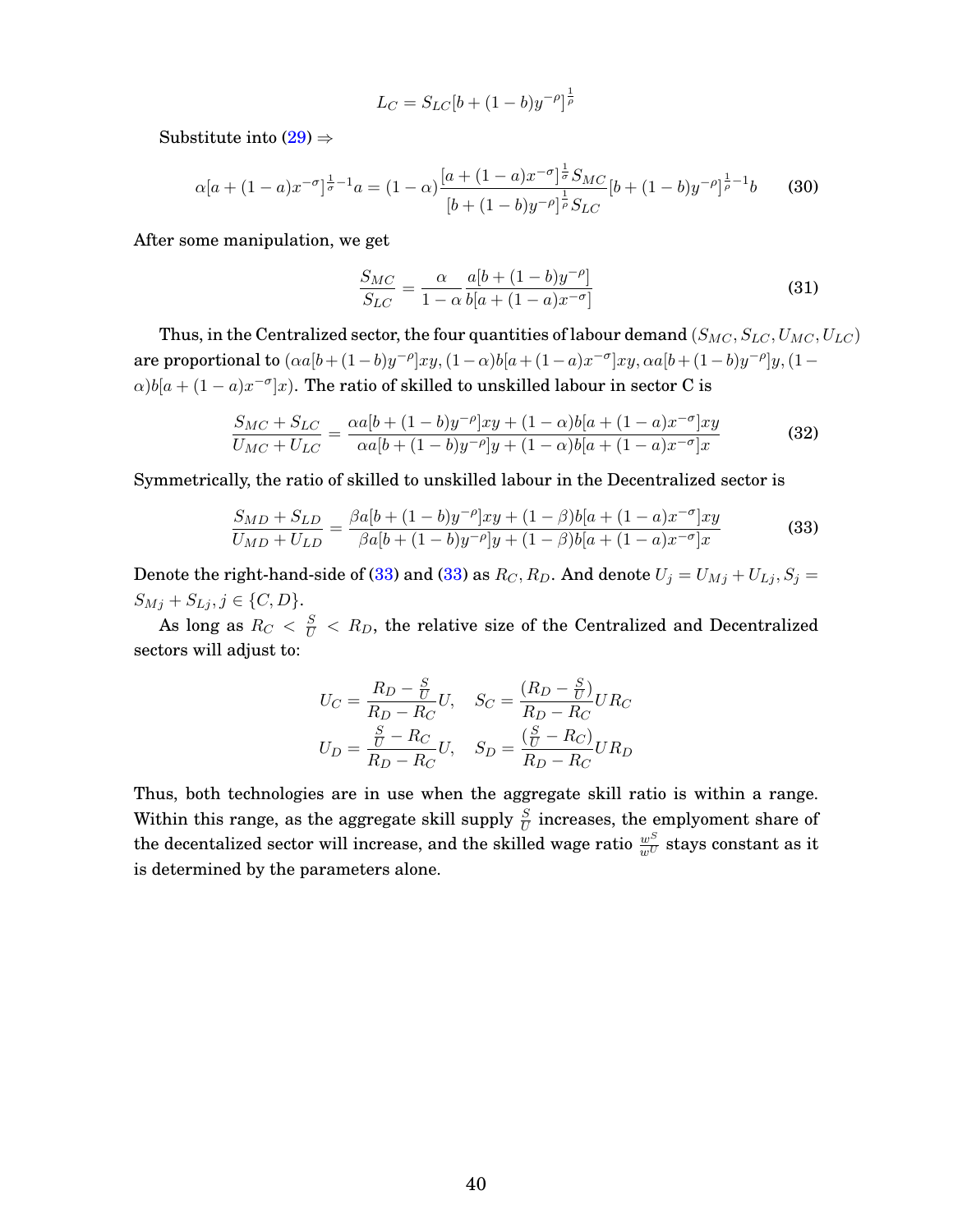

<span id="page-41-0"></span>Figure 2: Proportion of People with a BA or Higher Education by Cohort, UK and US

Note: sample restricted to age 22-59 and excludes full-time students. Each educationcohort cell has at least 100 observations.



<span id="page-41-1"></span>Figure 3: Ratio of BA median wage to that of high-school graduates, cohort effects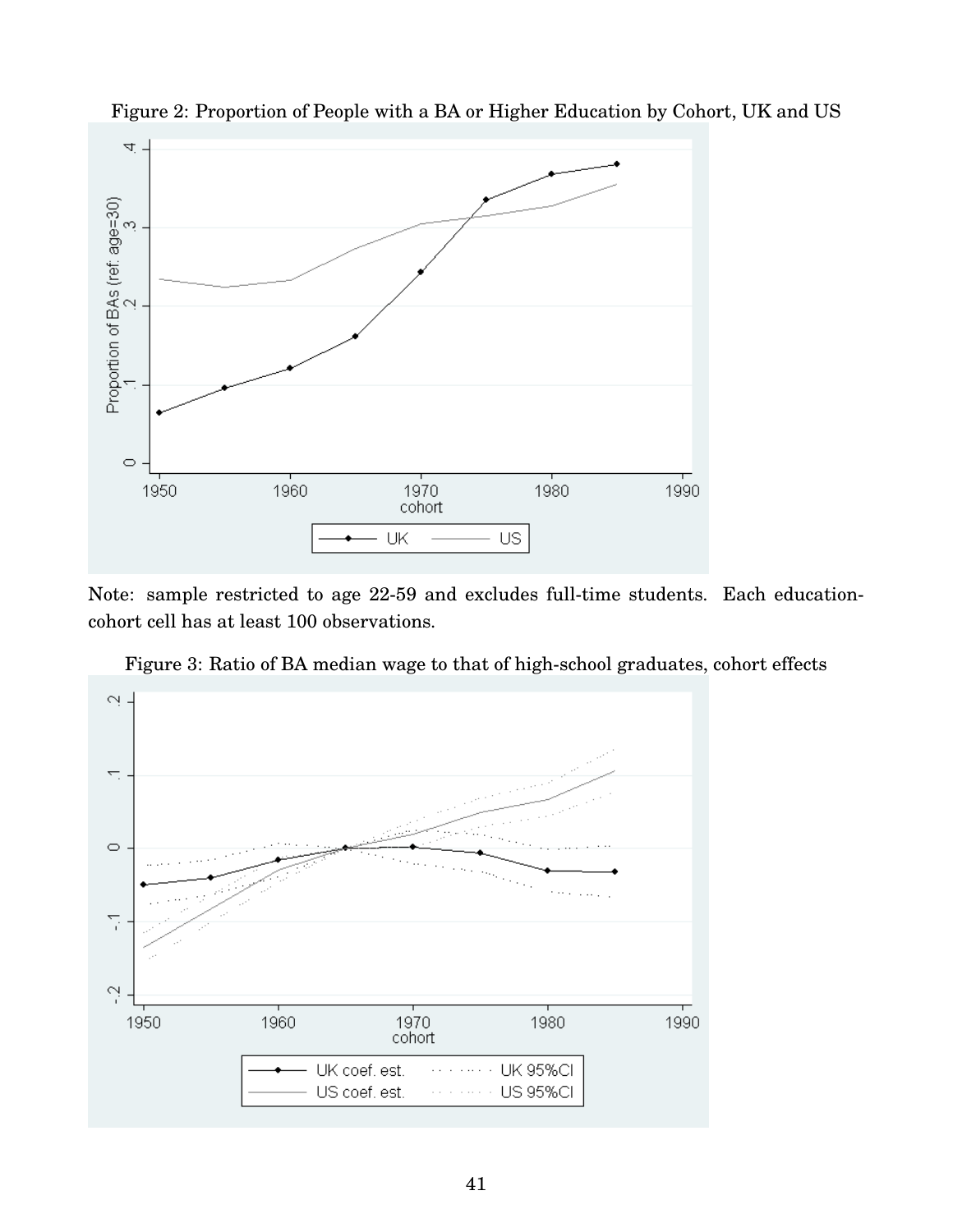

<span id="page-42-0"></span>Figure 4: Cohort effects in the predicted UK log BA-HS wage ratio

<span id="page-42-1"></span>Figure 5: Cohort effects for the BA proportion and wage ratio, natives and immigrants



Note: same as Figure [1.](#page-2-0)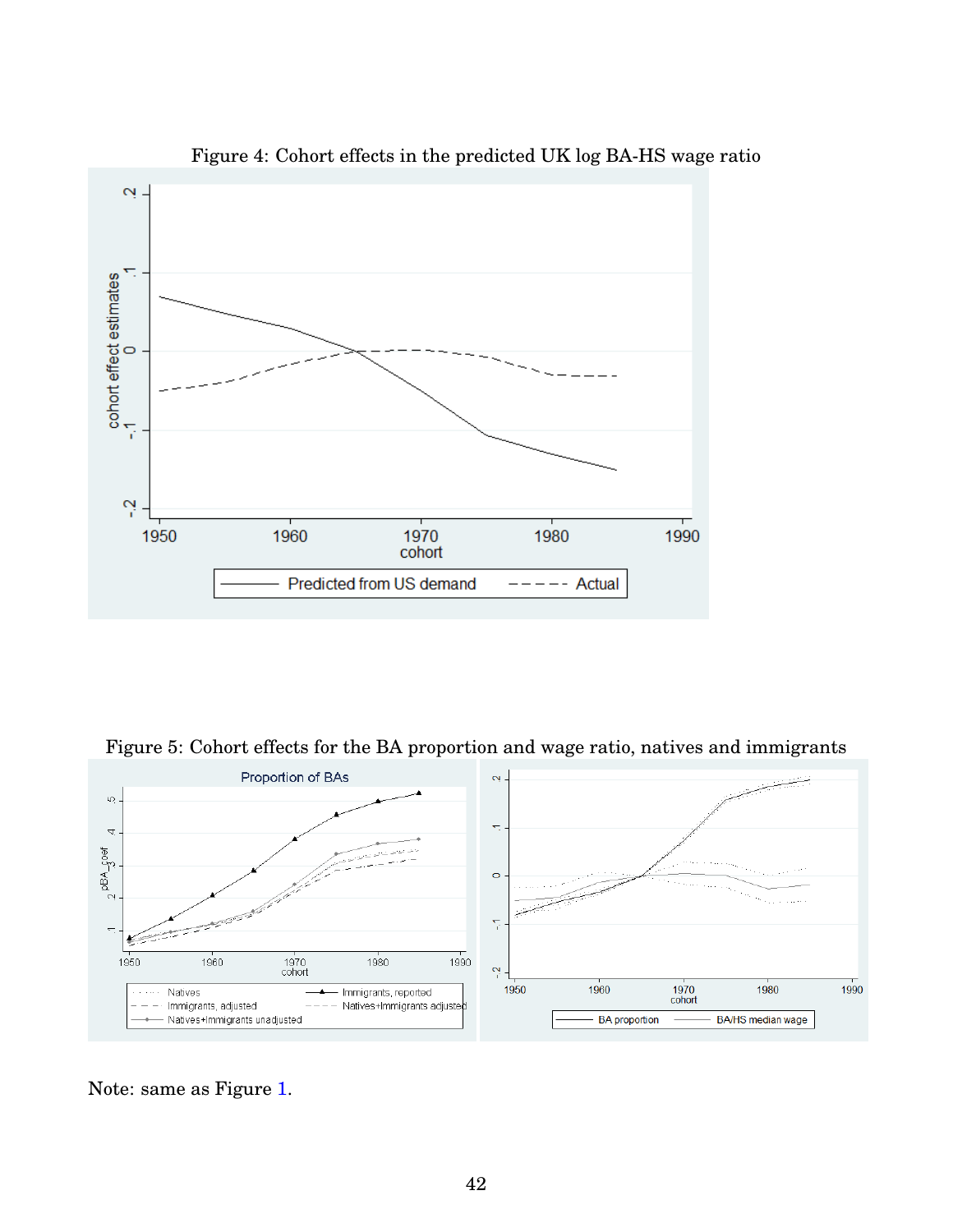<span id="page-43-0"></span>Figure 6: Cohort Effects for the Proportion of University Graduates with Advanced Degrees and the BA to HS Wage Ratio



Note: marked points are significantly different from zero.

| from 1994 to 2014                                                           |                                                                   |          |          |             |  |  |  |  |  |
|-----------------------------------------------------------------------------|-------------------------------------------------------------------|----------|----------|-------------|--|--|--|--|--|
| sector                                                                      | within effect<br>share in 1994<br>share in 2014<br>between effect |          |          |             |  |  |  |  |  |
| self employed                                                               | .1205832                                                          | .3108846 | .0251527 | $-3.68e-06$ |  |  |  |  |  |
| private sector employees                                                    | .0909869                                                          | .2835905 | .1206141 | $-.0003407$ |  |  |  |  |  |
| public sector employees                                                     | .2133149                                                          | .486761  | .0660639 | $-.0009818$ |  |  |  |  |  |
| Total                                                                       | .1249502                                                          | .3354548 | .2118307 | $-.0013261$ |  |  |  |  |  |
| from 1994 to 2009                                                           |                                                                   |          |          |             |  |  |  |  |  |
| share in 1994<br>within effect<br>share in 2009<br>between effect<br>sector |                                                                   |          |          |             |  |  |  |  |  |
| self employed                                                               | .1205832                                                          | .2536726 | .0168147 | .0001235    |  |  |  |  |  |
| private sector employees                                                    | .0909869                                                          | .2191257 | .0793577 | .0002531    |  |  |  |  |  |
| public sector employees                                                     | .2133149                                                          | .4003684 | .0475768 | .0018848    |  |  |  |  |  |
| Total                                                                       | .1249502                                                          | .2709607 | .1437491 | .0022614    |  |  |  |  |  |

Table 1: Share of BAs among 16-59-year-old employees by sector

Note: the within-sector effect of a sector is defined as  $(x_1 - x_0)(w_1 + w_0)/2$  and the between effect of a sector is defined as  $(x_1 + x_0 - \bar{x}_1 - \bar{x}_0)(w_1 - w_0)/2$ , where subscripts 0 and 1 denote the start year and the end year respectively,  $w$  denotes the sector's share of total employment, x denotes the share of BAs in the sector and  $\bar{x}$  denotes the aggregate share of BAs.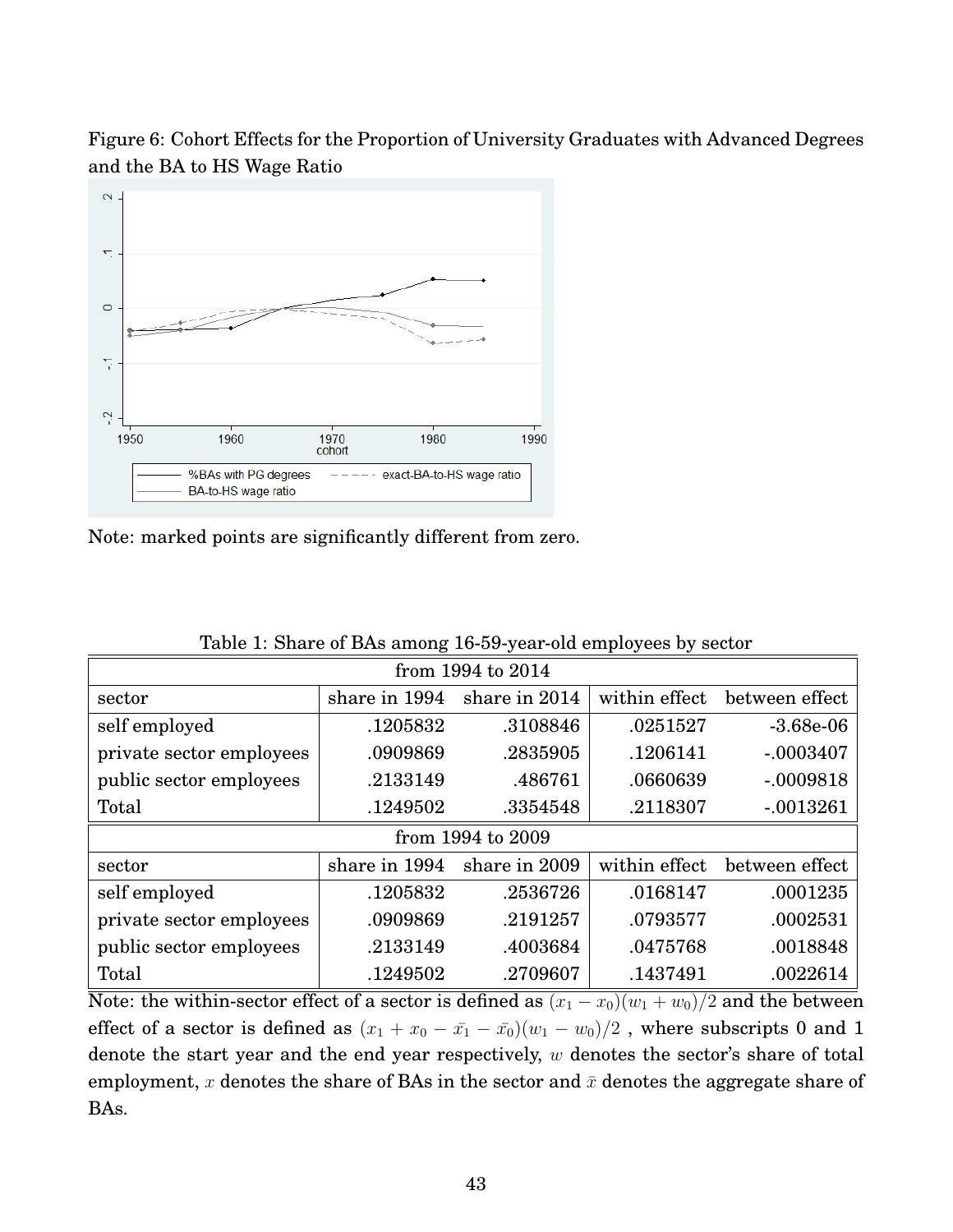

### <span id="page-44-0"></span>Figure 7: Cohort effects for the BA-to-HS wage differential, UK private-sector only

<span id="page-44-1"></span>Figure 8: Residuals of BA-to-HS wage differentials, UK private-sector only

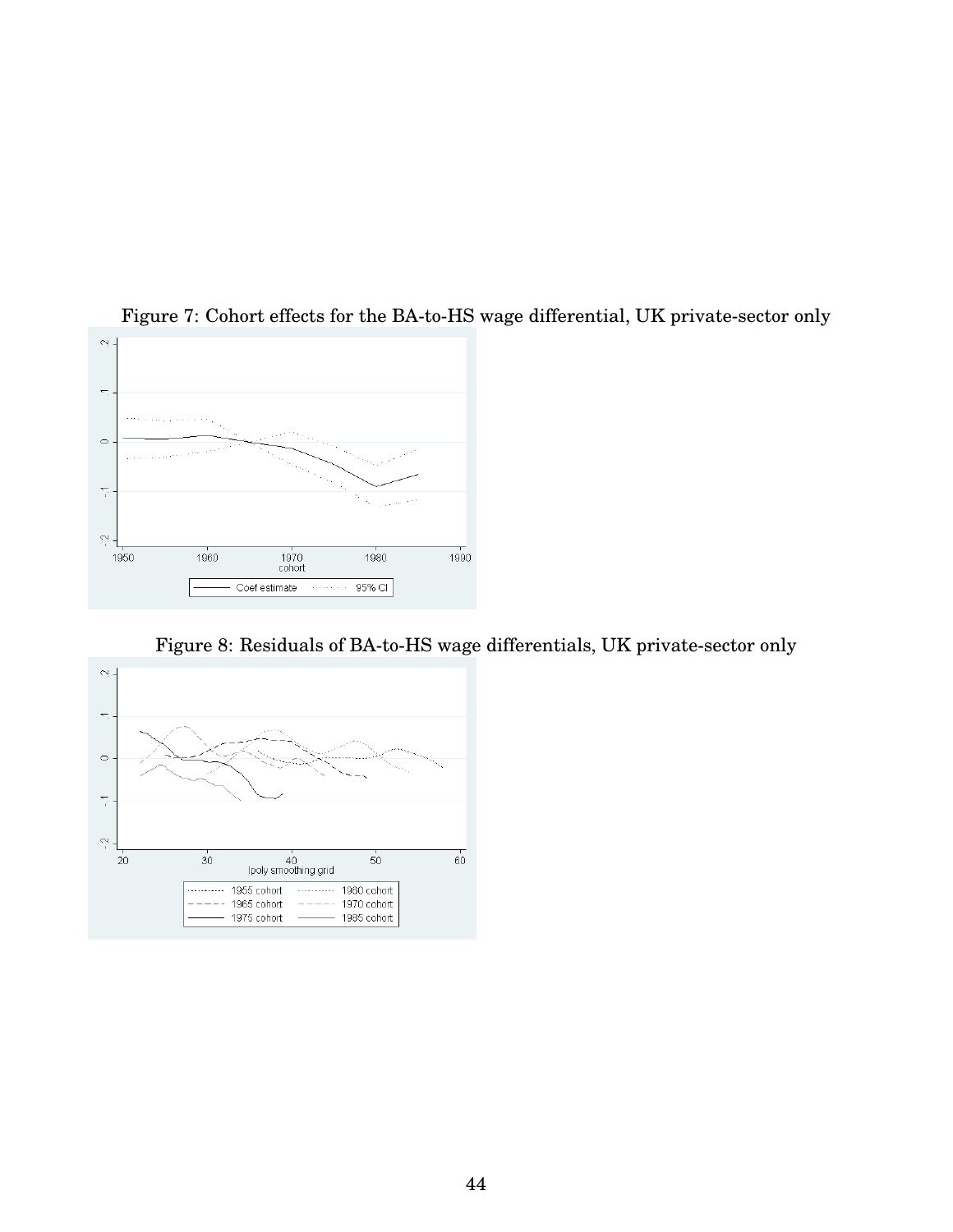

<span id="page-45-0"></span>Figure 9: Ratio of median wage to the 10th percentile within education groups, UK

<span id="page-45-1"></span>Figure 10: Difference in employment rate between BAs and HS workers, UK cohort effects

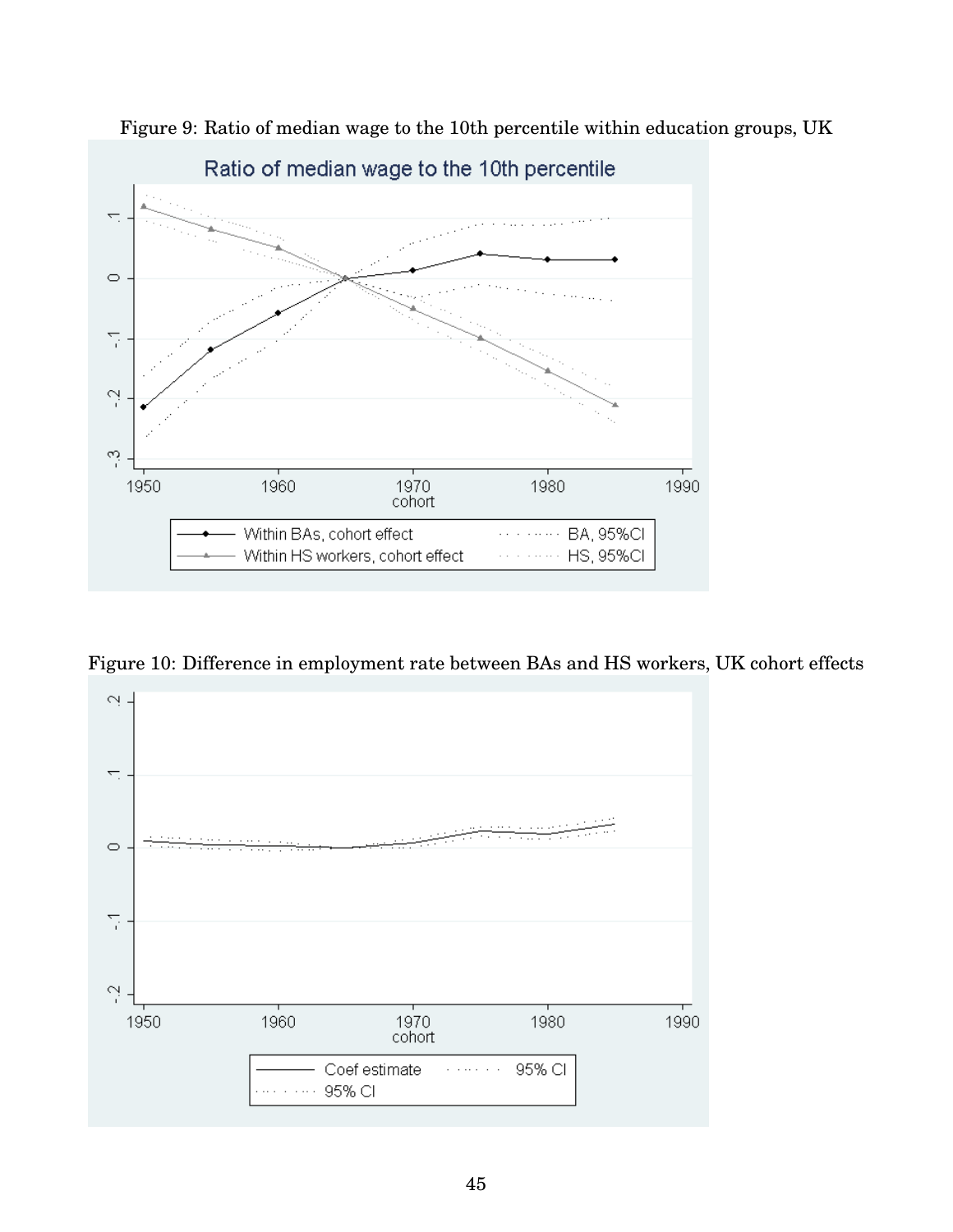<span id="page-46-0"></span>Figure 11: Cohort effects in the proportion of HS and BA workers in managerial and professional occupations



Note: sample restricted to those in work and with non-missing occupations. Managerial and professional occupations refer to the first three major groups in the Standard Occupation Classification 2000. Data under other versions of SOC (before 2001 and after 2010) have been converted to SOC2000 through a probabilistic transition matrix. The proportions of managerial and profecssional occupations are regressed on a complete set of cohort dummies and an age polynomial.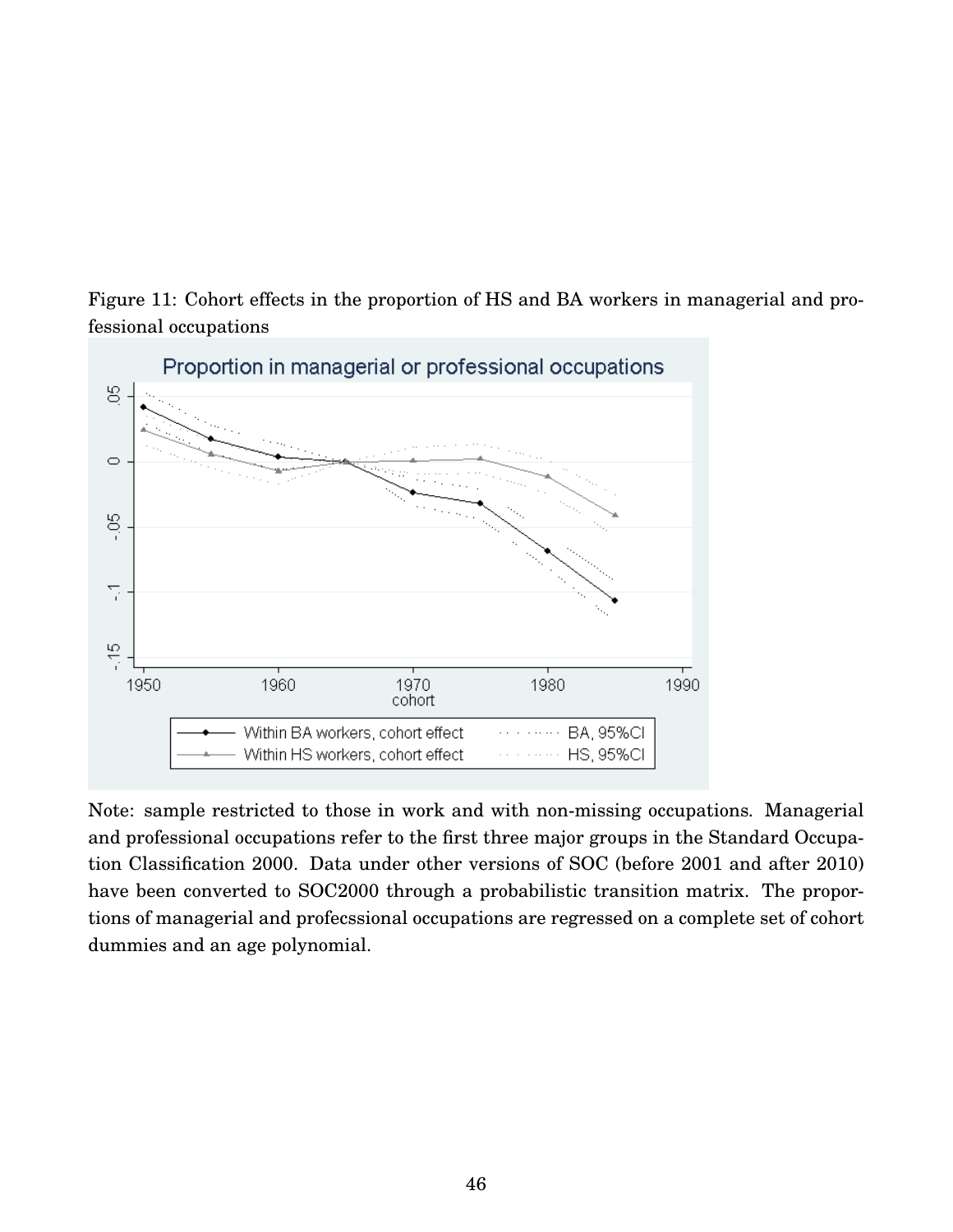

<span id="page-47-0"></span>Figure 12: UK Median BA-to-HS wage ratio, adjusted to the education split of 1965 cohort

Note: for each age and cohort, we adjust the wage distribution by using the proportions observed for 1965 cohort as reference points. For example, if the observed proportion of BAs is higher than that for the 1965 cohort at the same age, we would trim the bottom of the observed BA distribution.



<span id="page-47-1"></span>Figure 13: implied proportion of switchers ending above the latent BA median

Note: we have only included data-points where the BA proportion is at least 5 percentage points higher than 1993. When the BA proportion is too similar to the 1993 level, we have a problem of small denominator and the imputed proportion can be outside the [0,1] range due to measurement errors.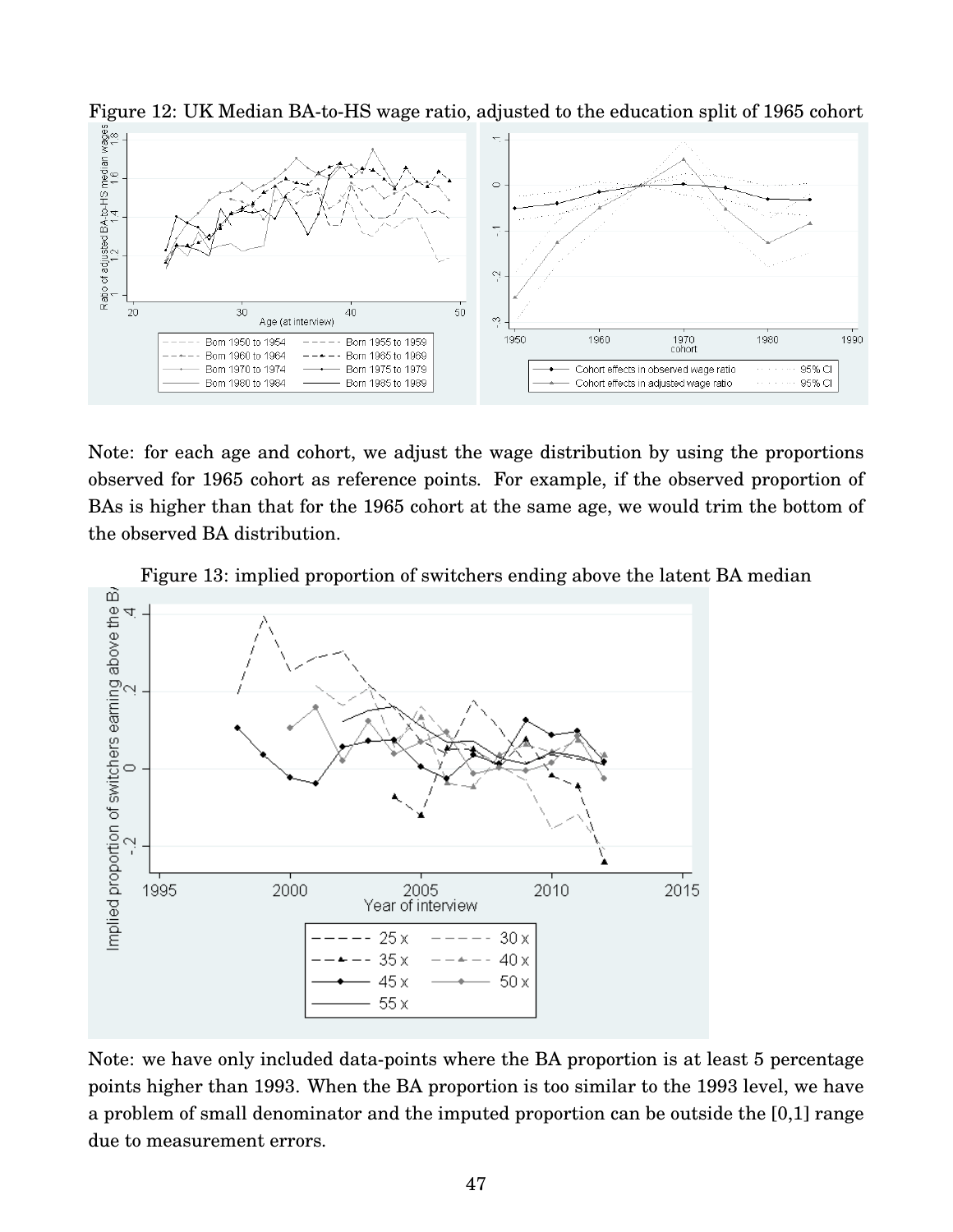|                                   |               |               | from 1994 to 2014 |                |  |
|-----------------------------------|---------------|---------------|-------------------|----------------|--|
| SIC <sub>92</sub>                 | share in 1994 | share in 2014 | within effect     | between effect |  |
| Agriculture, mining and fishing   | .0753244      | .2579985      | .0024955          | .0001208       |  |
| Manufacture                       | .0817018      | .2451644      | .0266138          | .0064041       |  |
| Energy                            | .1772364      | .2890879      | .0010991          | $-4.01e-06$    |  |
| Construction                      | .0662073      | .1880097      | .0057852          | $-.0004119$    |  |
| Wholesale, retail                 | .0426897      | .1729944      | .0193428          | .0018476       |  |
| Hotel and restaurants             | .0316376      | .1583032      | .0065322          | $-.0020317$    |  |
| Transport, storage, communication | .0657164      | .2337763      | .0103535          | .0003814       |  |
| financial intermediation          | .1120784      | .4290434      | .01523            | $-.0003967$    |  |
| real estate, business activities  | .2248258      | .4852161      | .0279356          | .0059138       |  |
| public administration             | .151101       | .3910877      | .0171103          | $-.0001067$    |  |
| education                         | .4143302      | .5821582      | .0160798          | .008102        |  |
| health and social work            | .1111362      | .366117       | .0332031          | .0002816       |  |
| other community, social           | .1462871      | .3208661      | .0082638          | .0000205       |  |
| private and external              | .0594981      | .3731067      | .0014396          | .0000421       |  |
| Total                             | .1241435      | .3357905      | .1914841          | .0201629       |  |

<span id="page-48-0"></span>Table 2: Share of BAs among 16-59-year-old employees by industry SIC1992, 1994-2014

Note: the within-industry effect of an industry is defined as  $(x_1 - x_0)(w_1 + w_0)/2$  and the between-industry effect of an industry is defined as  $(x_1 + x_0 - \bar{x_1} - \bar{x_0})(w_1 - w_0)/2$ , where subscripts 0 and 1 denote 1994 and 2014 respectively,  $w$  denotes the industry's share of total employment, x denotes the share of BAs in the industry's employees and  $\bar{x}$  denotes the aggregate share of BAs.

| Gender | age range | share in 1994 | share in 2014 | within effect | between effect |
|--------|-----------|---------------|---------------|---------------|----------------|
| both   | 16-59     | .125          | .336          | .17           | .0409          |
| both   | 25-34     | .159          | .442          | .229          | .0547          |
| both   | 35-49     | .142          | .36           | .182          | .0366          |
| both   | 50-59     | .0863         | .259          | .134          | .0386          |
| female | 16-59     | .106          | .35           | .198          | .0457          |
| female | 25-34     | .151          | .492          | .279          | .0611          |
| female | 35-49     | .111          | .371          | .213          | .0452          |
| female | 50-59     | .062          | .251          | .146          | .0389          |
| male   | 16-59     | .141          | .322          | .142          | .0385          |
| male   | 25-34     | .165          | $\cdot$ 4     | .184          | .0506          |
| male   | 35-49     | .168          | .351          | .151          | .0307          |
| male   | 50-59     | .108          | .267          | .123          | .0356          |

<span id="page-48-1"></span>Table 3: Within and between components in the increase of BAs, 1994-2014

Note: the cell is defined by full interactions of sector, industry and occupation. The within effect of a cell is defined as  $(x_1 - x_0)(w_1 + w_0)/2$  and the between effect of a cell is defined as  $(x_1+x_0-\bar{x_1}-\bar{x_0})(w_1-w_0)/2$  , where subgripts 0 and 1 denote the start year and the end year respectively,  $w$  denotes the cell's share of total employment,  $x$  denotes the share of  $B = \frac{1}{2}$  and  $\frac{1}{2}$  denotes the aggregate share of BAs. The within and between  $\frac{1}{2}$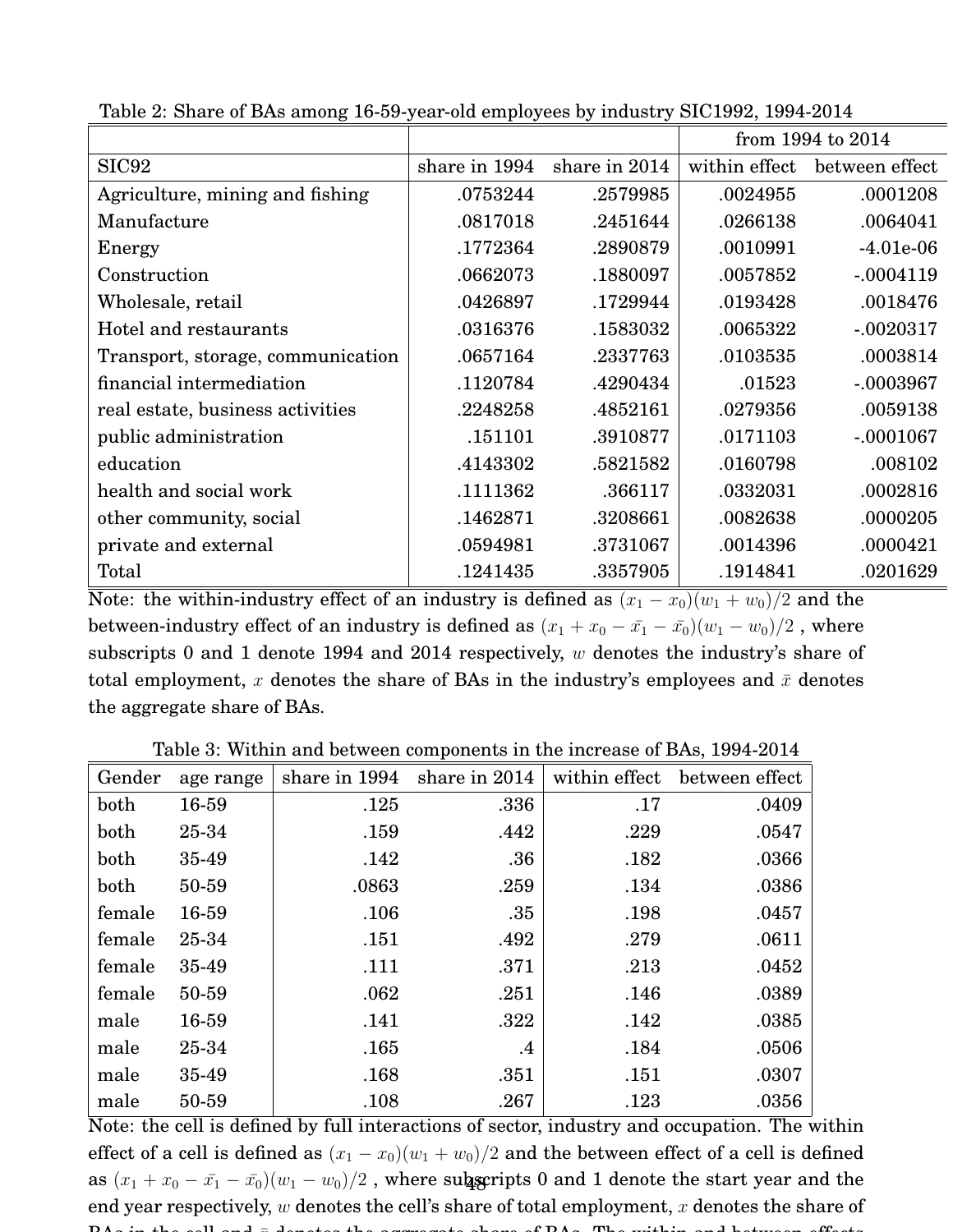| occupation                            | mean real wage         |          | employment shares     |             |              |
|---------------------------------------|------------------------|----------|-----------------------|-------------|--------------|
|                                       | % change<br>$w_{1965}$ |          | share <sub>1965</sub> | change      | change       |
|                                       |                        | observed |                       | observed    | reweighted   |
| Professional occupations              | 18.70053               | .0674642 | .1277846              | .0589692    | $-.010718$   |
| Managers and senior officials         | 17.66209               | .0735884 | .1594194              | .0099951    | $-.0083795$  |
| Associate professional and technical  | 15.95615               | .0869068 | .1588912              | .0351263    | .007807      |
| Administrative and secretarial        | 11.93529               | .0207131 | .1329591              | $-.0347338$ | $-0.0255036$ |
| Skilled trades                        | 11.67185               | .0521186 | .122104               | $-.0273947$ | .0009407     |
| Process, plant and machine operatives | 10.25982               | .0414807 | .0811177              | $-.0284015$ | $-.0072382$  |
| Personal service                      | 9.00333                | .0541685 | .0614561              | .0129494    | .0271817     |
| Sales and customer service            | 8.726995               | .129965  | .0617377              | $-.0085308$ | .0030134     |
| Elementary occupations                | 8.063279               | .0432002 | .0945303              | $-0179792$  | .0128965     |

<span id="page-49-0"></span>Table 4: Changes between 1965 and 1975 cohorts, by occupations, at age 30-34,

Note: Real wage is in 2012 prices, deflated by GDP deflator. The final column reweights the employment shares of occupations using the education split of the 1965 cohort of 30-34 year olds.

|                       | (1)          | (2)        | rasic of respectivity of employee minactice in<br>(3) | (4)        | (5)              | (6)        |
|-----------------------|--------------|------------|-------------------------------------------------------|------------|------------------|------------|
|                       |              |            |                                                       |            |                  |            |
| Current % of BAs      | $0.573***$   | $0.535**$  | $0.600**$                                             | $0.642***$ | 1.306**          | $1.205***$ |
|                       | [0.123]      | [0.272]    | [0.238]                                               | [0.134]    | [0.585]          | [0.251]    |
| wave04                | $0.186***$   | $0.188***$ | $0.185***$                                            | $0.177***$ | $0.153***$       | $0.152***$ |
|                       | [0.0237]     | [0.0261]   | [0.0255]                                              | [0.0287]   | [0.0353]         | [0.0310]   |
| wave11                | $0.293***$   | $0.298***$ | $0.291***$                                            | $0.261***$ | $0.185**$        | $0.196***$ |
|                       | [0.0277]     | [0.0401]   | [0.0335]                                              | [0.0322]   | [0.0727]         | [0.0415]   |
| $\%$ of BAs in 1995-6 |              | 0.0626     |                                                       |            |                  |            |
|                       |              | [0.406]    |                                                       |            |                  |            |
| Current % of HS?      |              |            | 0.0395                                                |            |                  |            |
|                       |              |            | [0.292]                                               |            |                  |            |
| Constant              | $0.398***$   | $0.396***$ | $0.369*$                                              | $1.073**$  | $0.648***$       | $0.654***$ |
|                       | [0.0241]     | [0.0292]   | [0.215]                                               | [0.434]    | [0.224]          | [0.185]    |
| further controls*     | $\mathbf{n}$ | no         | no                                                    | yes        | yes              | yes        |
| instruments           | na           | na         | na                                                    | na         | cohort structure | 4 IVs      |
| Observations          | 670          | 670        | 670                                                   | 670        | 670              | 580        |
| R-squared             | 0.295        | 0.295      | 0.295                                                 | 0.388      | 0.365            | 0.381      |

<span id="page-49-1"></span>Table 5: Regressions of employee influence index

Note: all regressions are at the TTWA level, weighetd by employment in the area. \*Further controls include the current proportions of workplaces in the area by industry, by bands of workplace size, and by bands of organization size.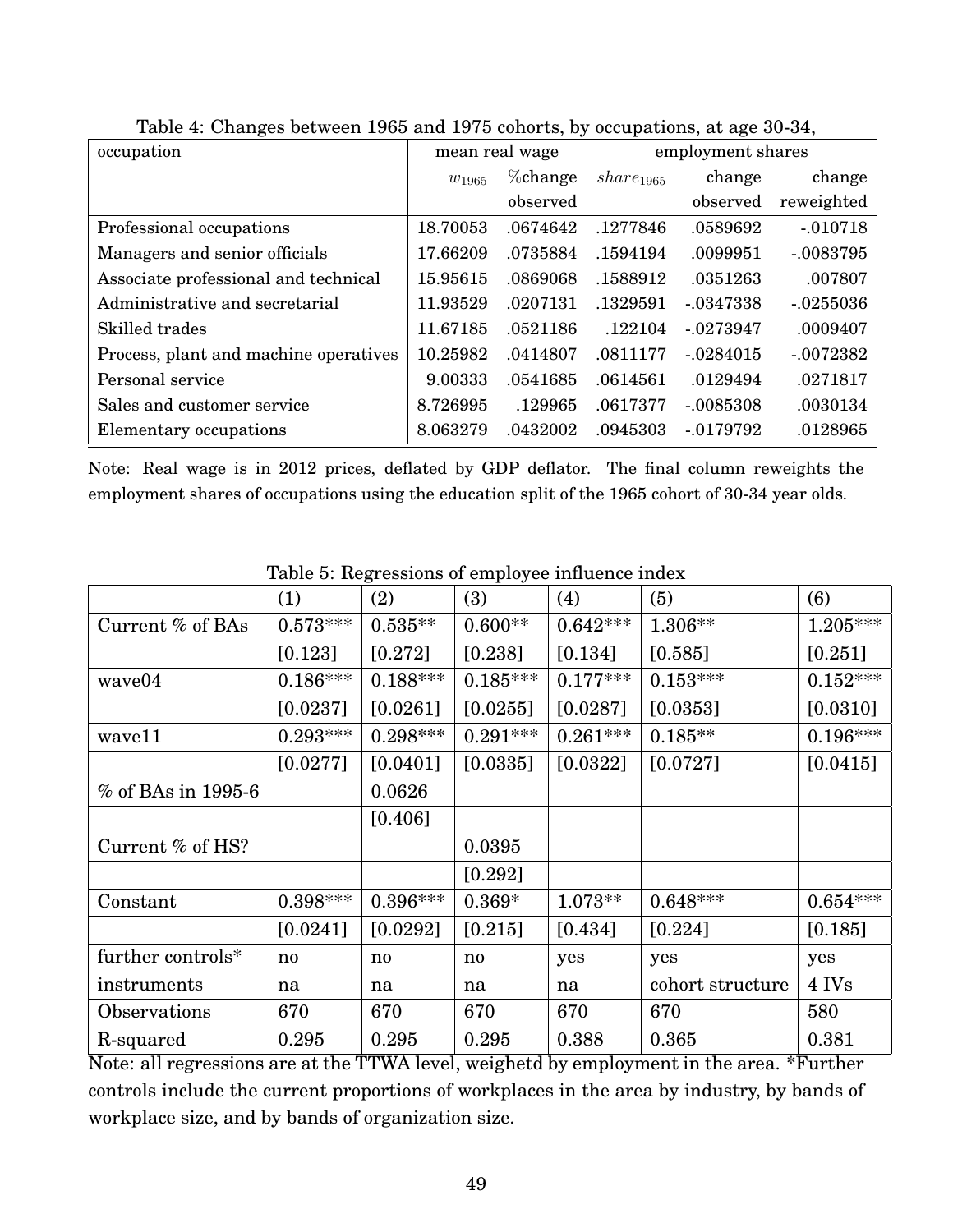

<span id="page-50-0"></span>Figure 14: Cohort effects for log real median wages by education groups in the UK

Note: We regress age-cohort-education level wages on cohort dummeis and 5-year-age-band dummies separately for the BA and the HS workers. The 1965 cohort is the reference cohort. The marked data points are significantly different from zero at 5% level.



<span id="page-50-1"></span>Figure 15: Cohort effects for log real median wages by education groups in the US

<span id="page-50-2"></span>Note: We regress age-cohort-education level  $_{\rm{N}}$ ages on cohort dummeis and 5-year-age-band dummies separately for the BA and the HS workers. The 1965 cohort is the reference cohort. The marked data points are significantly different from zero at  $5\%$  level.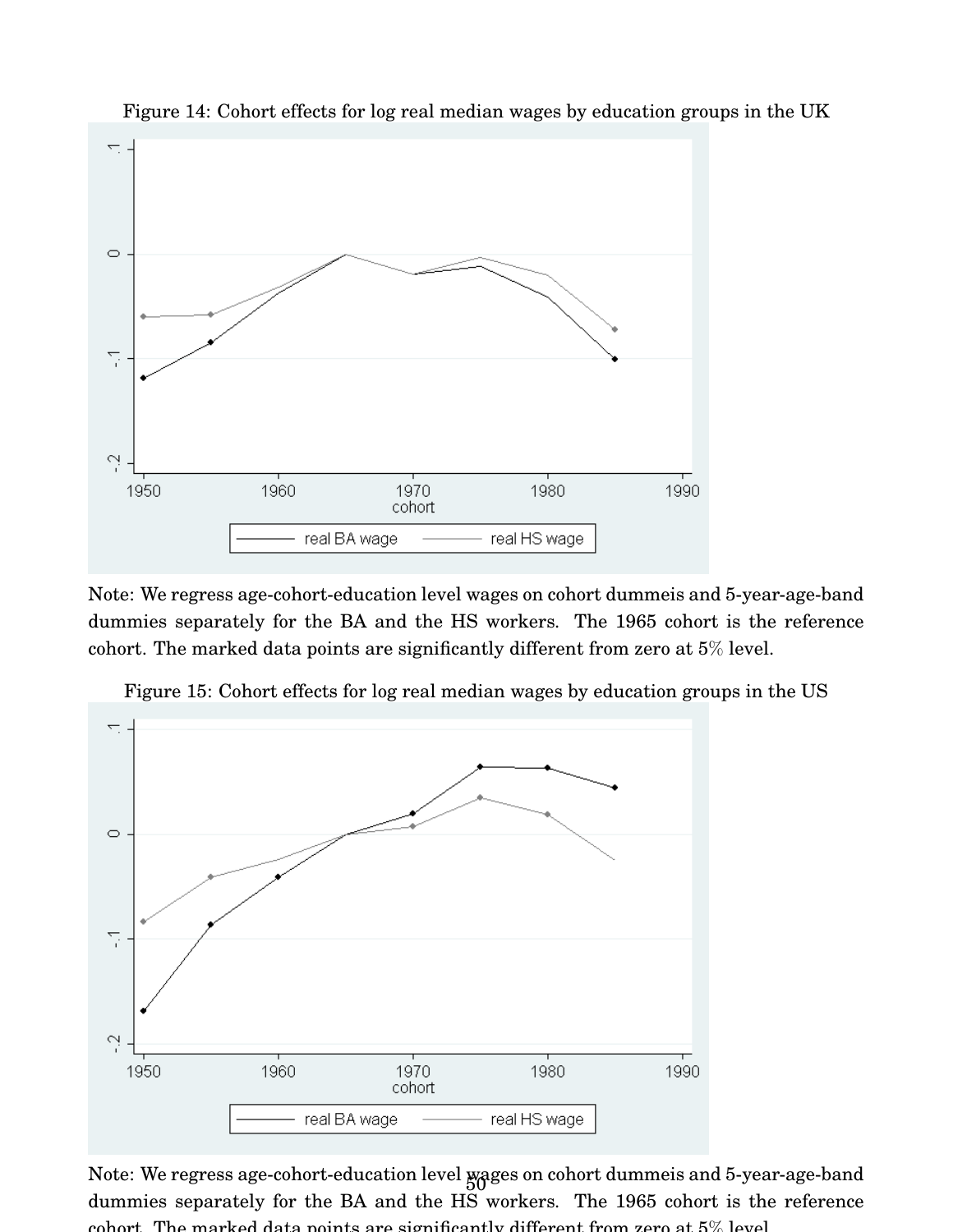|  |           |               | Table 6: Distribution of the employee influence index |
|--|-----------|---------------|-------------------------------------------------------|
|  |           | Mean Std dev. |                                                       |
|  | 1998 0.48 | 0.24          |                                                       |
|  | 2004 0.69 | 0.24          |                                                       |
|  | 2011 0.85 | .26           |                                                       |

Note: the level of observation here is travel to work areas. They are weighted by employment size.

<span id="page-51-0"></span>Table 7: Estimated labour substitution elasticities following [Card and Lemieux](#page-34-0) [\[2001\]](#page-34-0)

| gender                                              | wage measure | 1st-stage $\hat{\sigma_A}$ | 2nd-stage $\hat{\sigma}_A$ | $\hat{\sigma_E}$ | $1/\sigma_E$ | s.e. of $1/\sigma_E$ |  |  |
|-----------------------------------------------------|--------------|----------------------------|----------------------------|------------------|--------------|----------------------|--|--|
| assuming $\alpha_i, \beta_i$ are constant over time |              |                            |                            |                  |              |                      |  |  |
| male                                                | weekly       | 9.640089                   | 9.287745                   | $-3.018707$      | .3312677     | .1303272             |  |  |
| male                                                | hourly       | 8.184692                   | 8.022281                   | $-5.216149$      | .1917123     | .1217731             |  |  |
| both                                                | weekly       | 13.02084                   | 12.91197                   | $-261.0124$      | .0038312     | .1328408             |  |  |
| both                                                | hourly       | 9.403243                   | 9.314717                   | 8.478404         | $-1179467$   | .1209942             |  |  |
| female                                              | weekly       | 9.456964                   | 9.432931                   | 7.711658         | $-1296738$   | .1066052             |  |  |
| female                                              | hourly       | 9.249465                   | 9.10695                    | 3.457546         | $-2892224$   | .1191664             |  |  |
| both                                                | weekly       | -48.27933                  | $-44.36476$                | 21.73874         | $-.0460008$  | .2210319             |  |  |
| both                                                | hourly       | $-150.2933$                | $-124.9725$                | 11.28369         | $-.0886235$  | .2148057             |  |  |
| male                                                | weekly       | $-32.8299$                 | $-27.71895$                | 5.478216         | $-1825412$   | .1572973             |  |  |
| male                                                | hourly       | $-37.39241$                | $-31.325$                  | 6.237376         | $-1603238$   | .1543998             |  |  |
| female                                              | weekly       | $-33.39341$                | $-35.05307$                | 9.443756         | $-0.1058901$ | .1969592             |  |  |
| female                                              | hourly       | 78.94937                   | 74.70925                   | 80.33653         | $-0.0124476$ | .2026175             |  |  |
|                                                     |              |                            |                            |                  |              |                      |  |  |

Note: exclude workers working fewer than 30 hours a week. Age range 20-59. Regression is not weighted. Following  $C\&L$ , the estimation has two stages. At the first stage, we regress the log wage ratio on age dummies, year dummies, and  $log(C_{jt}/H_{jt})$  to get an estimate of  $\sigma_A$ , the substitution elasticitity between different age groups of the same education level. We back out the parameters  $\alpha_j, \beta_j$  and construct  $C_t, H_t.$  At the 2nd stage,the log wage ratio is regressed on age dummies, year (linearly),  $\log(C_t/H_t)$  and  $(\log(C_{jt}/H_{jt}) - \log(C_t/H_t))$  to get an estimate of  $\sigma_E$  and a second estimate of  $\sigma_A$ .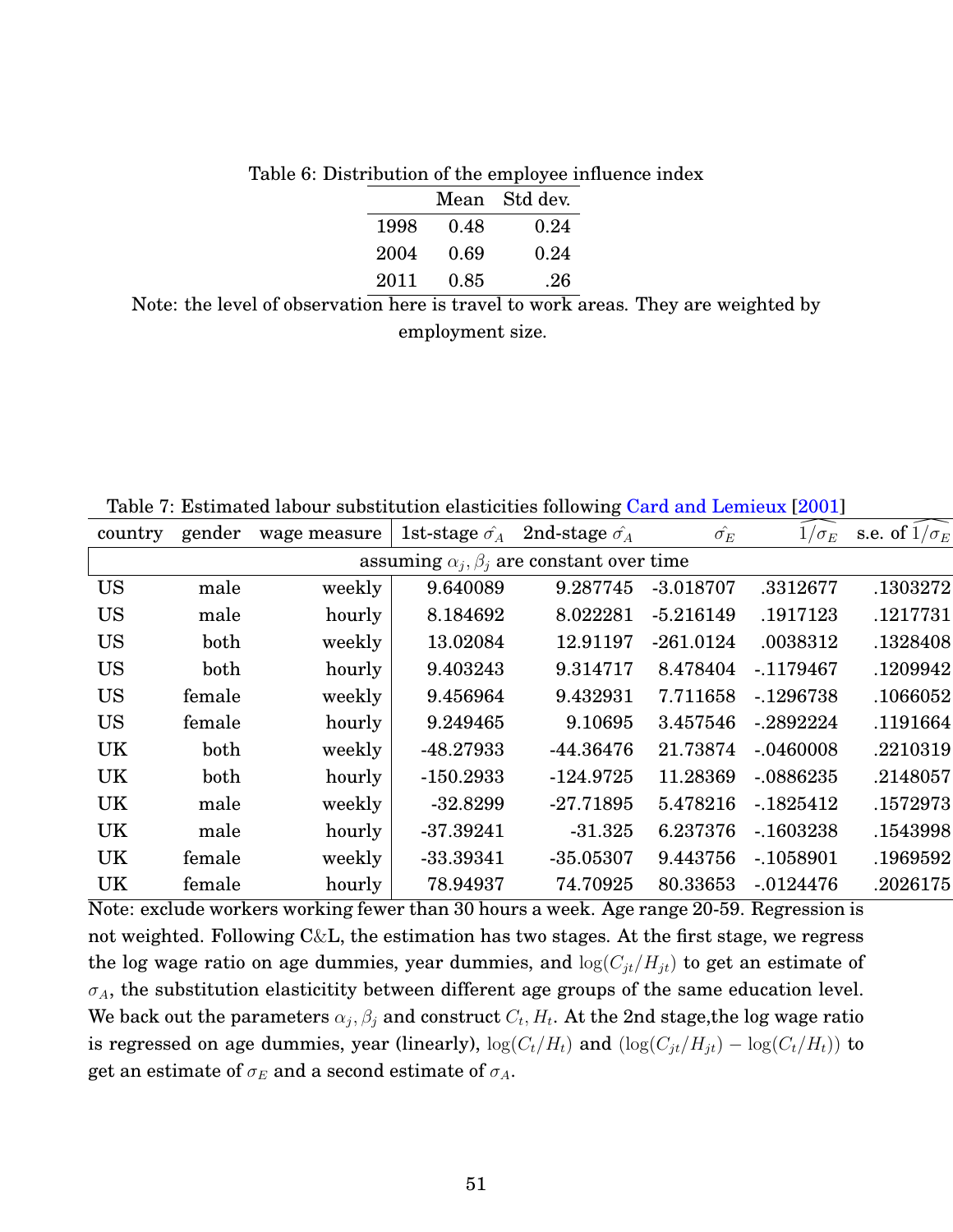<span id="page-52-0"></span>

Note: the series are log-normalized to 0 in 2007. Nominal GDP per hour and GDP deflator come from the OECD.



<span id="page-52-1"></span>Figure 18: Decomposing annual growth of labour productivity in UK, 1970-2009

Source: ONS release of multi-factor productivity 1970-2009, 2011 Annex